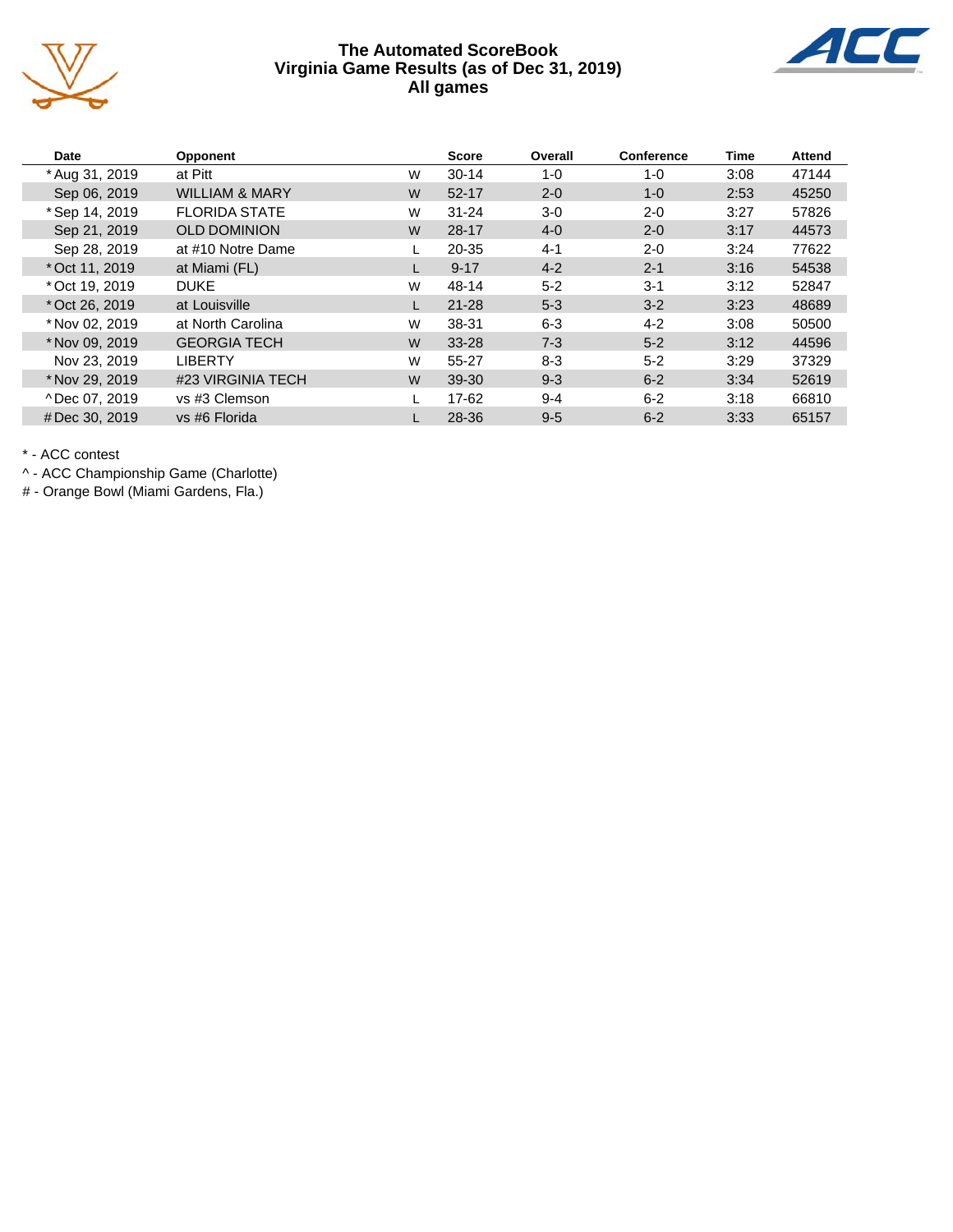



#### **The Automated ScoreBook Virginia Overall Team Statistics (as of Dec 31, 2019) All games**

| <b>Team Statistics</b>            | VA                      | <b>OPP</b>         |
|-----------------------------------|-------------------------|--------------------|
| <b>SCORING</b>                    | 449                     | 380                |
| Points Per Game                   | 32.1                    | 27.1               |
| Points Off Turnovers              | 78                      | 72                 |
| <b>FIRST DOWNS</b>                | 296                     | 266                |
| Rushing                           | 89                      | 117                |
| Passing                           | 180                     | 125                |
| Penalty                           | 27                      | 24                 |
| <b>RUSHING YARDAGE</b>            | 1697                    | 1934               |
| Yards gained rushing              | 2024                    | 2353               |
| Yards lost rushing                | 327                     | 419                |
| <b>Rushing Attempts</b>           | 442                     | 497                |
| Average Per Rush                  | 3.8                     | 3.9                |
| Average Per Game                  | 121.2                   | 138.1              |
| <b>TDs Rushing</b>                | 28                      | 23                 |
| <b>PASSING YARDAGE</b>            | 3748                    | 3272               |
| Comp-Att-Int                      | 337-520-15              | 231-409-12         |
| Average Per Pass                  | 7.2                     | 8.0                |
| Average Per Catch                 | 11.1                    | 14.2               |
| Average Per Game                  | 267.7                   | 233.7              |
| <b>TDs Passing</b>                | 23                      | 23                 |
| <b>TOTAL OFFENSE</b>              | 5445                    | 5206               |
| <b>Total Plays</b>                | 962                     | 906                |
| Average Per Play                  | 5.7                     | 5.7                |
| Average Per Game                  | 388.9                   | 371.9              |
| KICK RETURNS: #-Yards             | 42-1204                 | 20-498             |
| PUNT RETURNS: #-Yards             | 26-158                  | 10-129             |
| <b>INT RETURNS: #-Yards</b>       | 12-279                  | 15-115             |
| KICK RETURN AVERAGE               | 28.7                    | 24.9               |
| <b>PUNT RETURN AVERAGE</b>        | 6.1                     | 12.9               |
| INT RETURN AVERAGE                | 23.2                    | 7.7                |
| <b>FUMBLES-LOST</b>               | $16-6$                  | 8-6                |
| PENALTIES-Yards                   | 66-612                  | 83-659             |
| Average Per Game                  | 43.7                    | 47.1               |
| <b>PUNTS-Yards</b>                | 57-2390                 | 63-2516            |
| Average Per Punt                  | 41.9                    | 39.9               |
| Net punt average                  | 37.9                    | 37.1               |
| KICKOFFS-Yards                    | 86-5353                 | 75-4654            |
| Average Per Kick                  | 62.2                    | 62.1               |
| Net kick average                  | 39.6                    | 35.0               |
| TIME OF POSSESSION/Game           | 33:03                   | 26:57              |
| <b>3RD-DOWN Conversions</b>       | 92/203                  | 67/186             |
| 3rd-Down Pct                      | 45%                     | 36%                |
| 4TH-DOWN Conversions              | 9/16                    | 13/25              |
| 4th-Down Pct                      | 56%                     | 52%                |
| <b>SACKS BY-Yards</b>             | 46-304                  | 41-238             |
| <b>MISC YARDS</b>                 | $\mathbf 0$             | $\overline{2}$     |
| <b>TOUCHDOWNS SCORED</b>          | 56                      | 48                 |
| <b>FIELD GOALS-ATTEMPTS</b>       | $20 - 24$               | $15 - 21$          |
| ON-SIDE KICKS                     | $2 - 3$                 | 1-1                |
| <b>RED-ZONE SCORES</b>            | $(60-69)$ 87%           | (37-44) 84%        |
|                                   |                         |                    |
| <b>RED-ZONE TOUCHDOWNS</b>        | (43-69) 62%             | (27-44) 61%        |
| PAT-ATTEMPTS<br><b>ATTENDANCE</b> | $(51-53)$ 96%<br>335040 | (47-47) 100%       |
| Games/Avg Per Game                | 7/47863                 | 278493             |
| <b>Neutral Site Games</b>         |                         | 5/55699<br>2/65984 |
|                                   |                         |                    |

| <b>Score by Quarters</b> |  |                  | 1st 2nd 3rd 4th OT Total |
|--------------------------|--|------------------|--------------------------|
| Virginia                 |  | 106 109 97 137 0 | - 449                    |
| Opponents                |  | 93 96 97 94 0    | - 380                    |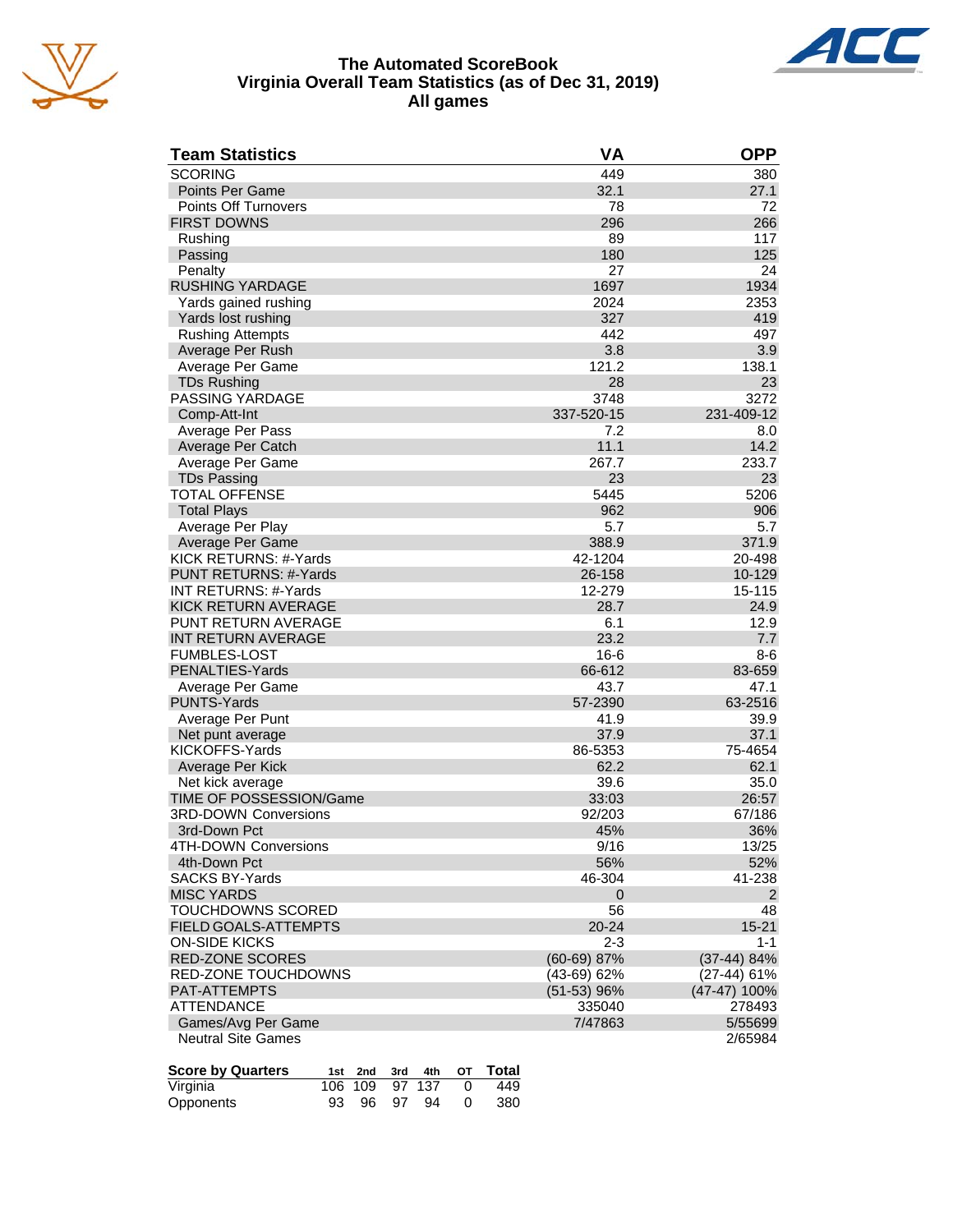



| Rushing              | gp-gs    | att | qain | loss           | net   | avq    | td       | Ig | avg/g  |
|----------------------|----------|-----|------|----------------|-------|--------|----------|----|--------|
| <b>Bryce Perkins</b> | 14-14    | 227 | 1046 | 277            | 769   | 3.4    | 11       | 67 | 54.9   |
| Wayne Taulapapa      | 12-12    | 116 | 486  | 13             | 473   | 4.1    | 12       | 31 | 39.4   |
| PK Kier              | $14-0$   | 32  | 178  | 4              | 174   | 5.4    | 1        | 38 | 12.4   |
| Mike Hollins         | $13-0$   | 21  | 114  | $\overline{2}$ | 112   | 5.3    | 3        | 37 | 8.6    |
| Lamont Atkins        | $14-3$   | 15  | 74   | 1              | 73    | 4.9    | 1        | 33 | 5.2    |
| Tavares Kelly Jr.    | $11 - 1$ | 5   | 43   | 0              | 43    | 8.6    | 0        | 17 | 3.9    |
| Joe Reed             | $13-13$  | 8   | 46   | 4              | 42    | 5.2    | 0        | 22 | 3.2    |
| Brennan Armstrong    | $7-0$    | 7   | 25   | 6              | 19    | 2.7    | $\Omega$ | 11 | 2.7    |
| <b>Billy Kemp IV</b> | $13 - 2$ | 2   | 8    | 1              | 7     | 3.5    | 0        | 8  | 0.5    |
| Jamari Peacock       | $14-0$   | 1   | 4    | 0              | 4     | 4.0    | $\Omega$ | 4  | 0.3    |
| <b>Lindell Stone</b> | $2 - 0$  | 1   | 0    | 5              | -5    | $-5.0$ | 0        | 0  | $-2.5$ |
| TEAM                 | $6 - 0$  | 7   | 0    | 14             | $-14$ | $-2.0$ | 0        | 0  | $-2.3$ |
| Total                | 14       | 442 | 2024 | 327            | 1697  | 3.8    | 28       | 67 | 121.2  |
| Opponents            | 14       | 497 | 2353 | 419            | 1934  | 3.9    | 23       | 61 | 138.1  |

| Passing                  | qp-qs |             | effic comp-att-int                   | pct          | yds td           |          |                  | lg avg/g |
|--------------------------|-------|-------------|--------------------------------------|--------------|------------------|----------|------------------|----------|
| <b>Bryce Perkins</b>     |       |             | 14-14 134.23 320-496-12 64.5 3538 22 |              |                  |          |                  | 67 252.7 |
| <b>Brennan Armstrong</b> |       | 7-0 153.82  | $15-20-2$                            | 75.0         | 196              |          | 44               | 28.0     |
| Lindell Stone            | $2-0$ | 0.40        | $1-2-1$                              | 50.0         | 12               | $\Omega$ | 12               | -6.0     |
| Nash Griffin             |       | 14-0 116.80 | $1 - 1 - 0$                          | 100.0        | $\mathcal{L}$    | $\Omega$ |                  | 0.1      |
| TEAM                     | $6-0$ | 0.00        | $0 - 1 - 0$                          | 0.0          | $\left( \right)$ | $\Omega$ | $\left( \right)$ | 0.0      |
| Total                    |       |             | 14 134.18 337-520-15                 | 64.8 3748 23 |                  |          |                  | 67 267.7 |
| Opponents                |       |             | 14 136.37 231-409-12                 |              | 56.5 3272 23     |          |                  | 77 233.7 |

| Receiving              | gp-gs    | no.            | yds  | avg  | td | Ig | avg/g |
|------------------------|----------|----------------|------|------|----|----|-------|
| Joe Reed               | 13-13    | 77             | 679  | 8.8  | 7  | 43 | 52.2  |
| Hasise Dubois          | 14-12    | 75             | 1062 | 14.2 | 6  | 67 | 75.9  |
| Terrell Jana           | 14-11    | 74             | 886  | 12.0 | 3  | 47 | 63.3  |
| <b>Billy Kemp IV</b>   | $13-2$   | 35             | 289  | 8.3  | 1  | 25 | 22.2  |
| <b>Tanner Cowley</b>   | 14-11    | 28             | 311  | 11.1 | 1  | 52 | 22.2  |
| Tavares Kelly Jr.      | 11-1     | 14             | 152  | 10.9 | 1  | 35 | 13.8  |
| <b>Lamont Atkins</b>   | 14-3     | 8              | 61   | 7.6  | 0  | 34 | 4.4   |
| <b>Terrell Chatman</b> | $9-3$    | $\overline{7}$ | 104  | 14.9 | 1  | 33 | 11.6  |
| Wayne Taulapapa        | 12-12    | 5              | 23   | 4.6  | 0  | 10 | 1.9   |
| Chris Sharp            | $13-0$   | 4              | 21   | 5.2  | 1  | 9  | 1.6   |
| Dontayvion Wicks       | $10-0$   | 3              | 61   | 20.3 | 1  | 44 | 6.1   |
| Hayden Mitchell        | $14-0$   | 3              | 51   | 17.0 | 0  | 28 | 3.6   |
| Dejon Brissett         | $12 - 2$ | 2              | 18   | 9.0  | 0  | 15 | 1.5   |
| <b>Charles Snowden</b> | 14-14    | 1              | 24   | 24.0 | 0  | 24 | 1.7   |
| <b>Grant Misch</b>     | $14-0$   | 1              | 6    | 6.0  | 1  | 6  | 0.4   |
| Total                  | 14       | 337            | 3748 | 11.1 | 23 | 67 | 267.7 |
| Opponents              | 14       | 231            | 3272 | 14.2 | 23 | 77 | 233.7 |

| <b>Punt Returns</b>   | no.             | yds            | avg     | td             | lg             |
|-----------------------|-----------------|----------------|---------|----------------|----------------|
| <b>Billy Kemp IV</b>  | 23              | 137            | 6.0     | 0              | 22             |
| <b>Chuck Davis</b>    | $\overline{2}$  | 12             | 6.0     | 0              | 12             |
| Noah Taylor           | $\mathbf{1}$    | $\overline{2}$ | 2.0     | 0              | $\overline{0}$ |
| Hasise Dubois         | $\overline{0}$  | 7              | 0.0     | 0              | 7              |
| Total                 | 26              | 158            | 6.1     | $\Omega$       | 22             |
| Opponents             | 10              | 129            | 12.9    | $\Omega$       | 35             |
| Interceptions         | no.             | yds            | avg     | td             | lg             |
| Joey Blount           | 3               | 66             | 22.0    | 0              | 37             |
| <b>Nick Grant</b>     | $\overline{c}$  | 85             | 42.5    | 1              | 85             |
| De'Vante Cross        | $\frac{2}{2}$   | 87             | 43.5    | $\overline{0}$ | 52             |
| Noah Taylor           |                 | $\Omega$       | 0.0     | 0              | 0              |
| Zane Zandier          | $\overline{1}$  | 22             | 22.0    | 1              | 22             |
| <b>Brenton Nelson</b> | 1               | 17             | 17.0    | 0              | 17             |
| Matt Gahm             | 1               | $\overline{2}$ | 2.0     | 0              | $\overline{c}$ |
| Total                 | $\overline{12}$ | 279            | 23.2    | $\overline{2}$ | 85             |
| Opponents             | 15              | 115            | 7.7     | 1              | 47             |
| <b>Kick Returns</b>   | no.             | yds            | avq     | td             | lg             |
| <b>Joe Reed</b>       | 24              | 796            | 33.2    | $\overline{2}$ | 100            |
| Tavares Kelly Jr.     | 8               | 179            | 22.4    | $\overline{0}$ | 40             |
| Seneca Milledge       | 8               | 206            | 25.8    | 0              | 41             |
| <b>Tanner Cowley</b>  | $\overline{c}$  |                | 23 11.5 | 0              | 14             |
| Total                 | $\overline{42}$ | 1204           | 28.7    | $\overline{2}$ | 100            |
| Opponents             | 20              | 498            | 24.9    | $\overline{0}$ | 52             |
| <b>Fumble Returns</b> | no.             | yds            | avg     | td             | lg             |
| Eli Hanback           | 0               | 0              | 0.0     | 1              | 0              |
| Total                 | $\overline{0}$  | 0              | 0.0     | 1              | 0              |
| Opponents             | $\overline{2}$  | 71             | 35.5    | 1              | 48             |

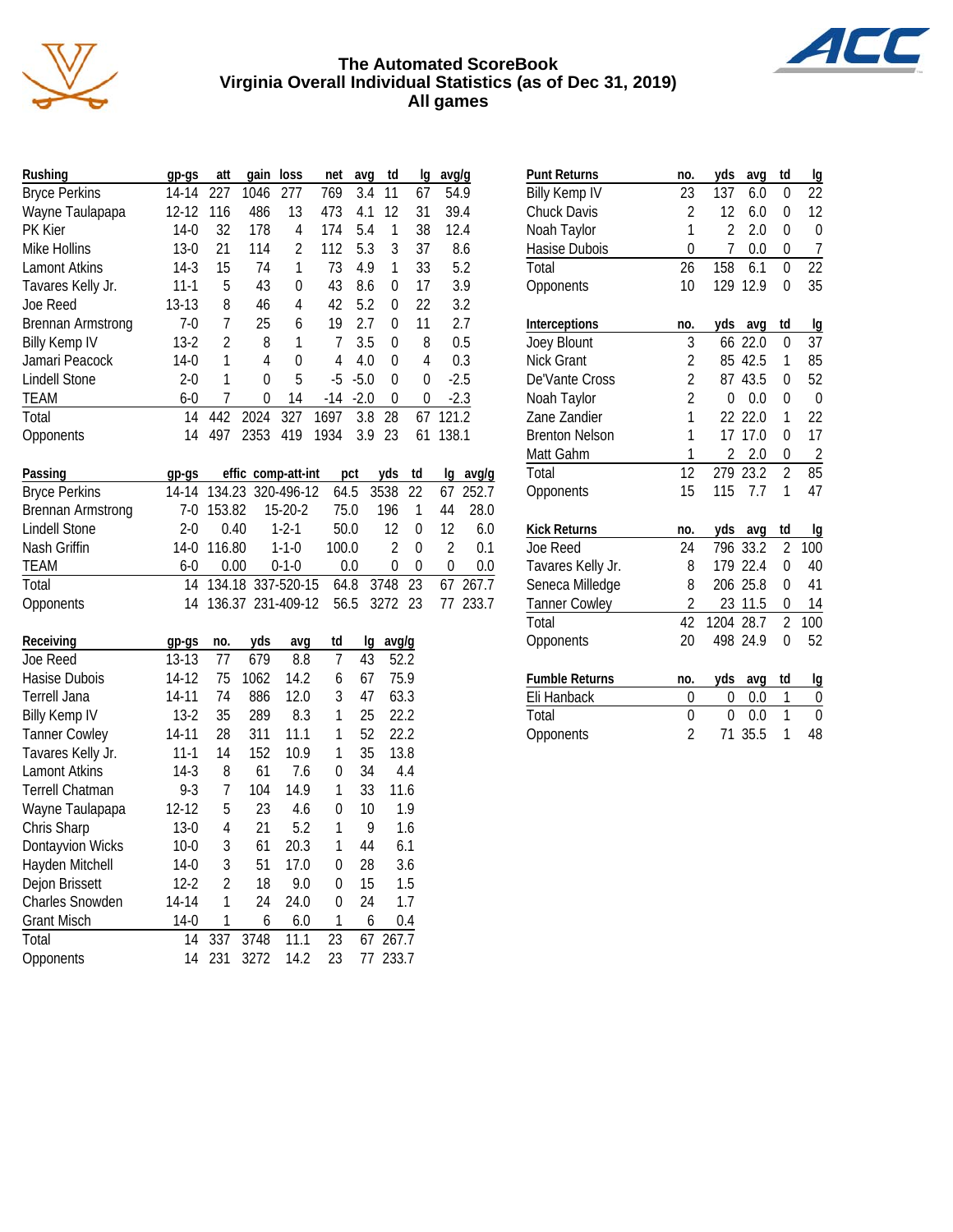



 $\mathbb{Z}$ 

| td             | kick                                  |         |                    |          | pts     |
|----------------|---------------------------------------|---------|--------------------|----------|---------|
| $\overline{a}$ | 50-52                                 |         |                    |          | 110     |
| 12             |                                       |         |                    |          | 72      |
| 11             |                                       | $1 - 1$ | $0-1$              |          | 68      |
| 9              |                                       |         |                    |          | 54      |
| 6              |                                       |         |                    |          | 36      |
| 3              |                                       |         |                    |          | 18      |
| 3              |                                       |         |                    |          | 18      |
| 1              |                                       |         |                    |          | 6       |
|                |                                       |         |                    |          | 6       |
|                |                                       |         |                    |          | 6       |
|                |                                       |         |                    |          | 6       |
|                |                                       |         |                    |          | 6       |
|                |                                       |         |                    |          | 6       |
|                |                                       |         |                    |          | 6       |
|                |                                       |         |                    |          | 6       |
|                |                                       |         |                    |          | 6       |
|                |                                       |         |                    |          | 6       |
| 1              |                                       |         |                    |          | 6       |
| 1              |                                       |         |                    |          | 6       |
|                | $1 - 1$                               |         |                    |          |         |
|                |                                       | $0 - 1$ |                    |          | 0       |
| 56             | 51-53                                 | $1-2$   | $0 - 1$            |          | 449     |
| 48             | 47-47                                 |         | $0 - 1$            |          | 380     |
|                | fg<br>$20 - 24$<br>20-24<br>$15 - 21$ |         | <b>PAT</b><br>rush | rcv pass | dxp saf |

| <b>Total Offense</b>     | g  | plays          | rush  | pass           | total          | avg/g  |
|--------------------------|----|----------------|-------|----------------|----------------|--------|
| <b>Bryce Perkins</b>     | 14 | 723            | 769   | 3538           | 4307           | 307.6  |
| Wayne Taulapapa          | 12 | 116            | 473   | 0              | 473            | 39.4   |
| <b>Brennan Armstrong</b> | 7  | 27             | 19    | 196            | 215            | 30.7   |
| <b>PK Kier</b>           | 14 | 32             | 174   | 0              | 174            | 12.4   |
| Mike Hollins             | 13 | 21             | 112   | 0              | 112            | 8.6    |
| <b>Lamont Atkins</b>     | 14 | 15             | 73    | 0              | 73             | 5.2    |
| Tavares Kelly Jr.        | 11 | 5              | 43    | 0              | 43             | 3.9    |
| Joe Reed                 | 13 | 8              | 42    | 0              | 42             | 3.2    |
| <b>Lindell Stone</b>     | 2  | 3              | $-5$  | 12             | 7              | 3.5    |
| <b>Billy Kemp IV</b>     | 13 | $\overline{2}$ | 7     | 0              | 7              | 0.5    |
| Jamari Peacock           | 14 | 1              | 4     | 0              | 4              | 0.3    |
| Nash Griffin             | 14 | 1              | 0     | $\mathfrak{D}$ | $\mathfrak{D}$ | 0.1    |
| <b>TEAM</b>              | 6  | 8              | $-14$ | 0              | $-14$          | $-2.3$ |
| Total                    | 14 | 962            | 1697  | 3748           | 5445           | 388.9  |
| Opponents                | 14 | 906            | 1934  | 3272           | 5206           | 371.9  |

| <b>Field Goals</b>   | fg<br>pct. 01-19                | 20-29 | 30-39           | 40-49                    | 50-99 | blk<br>lg |
|----------------------|---------------------------------|-------|-----------------|--------------------------|-------|-----------|
| <b>Brian Delaney</b> | 83.3 0-0<br>$20 - 24$           | 8-8   | 8-11            | 4-5                      | $0-0$ | 49<br>2   |
| <b>FG Sequence</b>   | Virginia                        |       | Opponents       |                          |       |           |
| Pitt                 | $(39)$ , $(36)$ , $(45)$ , $40$ |       | 50              |                          |       |           |
| William & Mary       | 30(34)                          |       | (40), 37        |                          |       |           |
| <b>Florida State</b> | (49)                            |       | (53)            |                          |       |           |
| Old Dominion         | 37                              |       | (21)            |                          |       |           |
| Notre Dame           | (32),(27)                       |       | 47              |                          |       |           |
| Miami (FL)           | 38,(25),(21),(44)               |       | (19)            |                          |       |           |
| <b>Duke</b>          | (30),(33)                       |       |                 |                          |       |           |
| Louisville           |                                 |       | 38              |                          |       |           |
| North Carolina       | (21)                            |       | (37)            |                          |       |           |
| Georgia Tech         | $(24)$ , $(34)$                 |       | 30              |                          |       |           |
| Liberty              | $(26)$ , $(29)$                 |       |                 | 43(37)(31)               |       |           |
| Virginia Tech        | $(25)$ , $(48)$                 |       |                 | $(21)$ , $(26)$ , $(47)$ |       |           |
| Clemson              | (35)                            |       | $(47)$ , $(24)$ |                          |       |           |
| Florida              |                                 |       |                 | $(23)$ , $(49)$ , $(42)$ |       |           |

| Punting               | no. yds avg                     |         | la | tb  |         |   |    | $fc$ i20 50+ blk |
|-----------------------|---------------------------------|---------|----|-----|---------|---|----|------------------|
| Nash Griffin          | 57 2390 41.9 78                 |         |    |     | 5 21 24 |   | 6  | $\bf{0}$         |
| Total                 | 57 2390 41.9 78 5 21 24         |         |    |     |         |   | 6  | $\Omega$         |
| Opponents             | 63 2516 39.9 59                 |         |    |     | 1 29    | 9 | 10 | $\mathbf{1}$     |
|                       |                                 |         |    |     |         |   |    |                  |
| <b>Kickoffs</b>       | no. yds avg tb ob retn net ydln |         |    |     |         |   |    |                  |
| <b>Brian Delaney</b>  | 85 5288 62.2 57                 |         |    | - 4 |         |   |    |                  |
| <b>Justin Duenkel</b> |                                 | 65 65.0 |    | 0   |         |   |    |                  |
| Total                 | 86 5353 62.2 58 4 24.9 39.6     |         |    |     |         |   |    | 25               |

Numbers in (parentheses) indicate field goal was made.

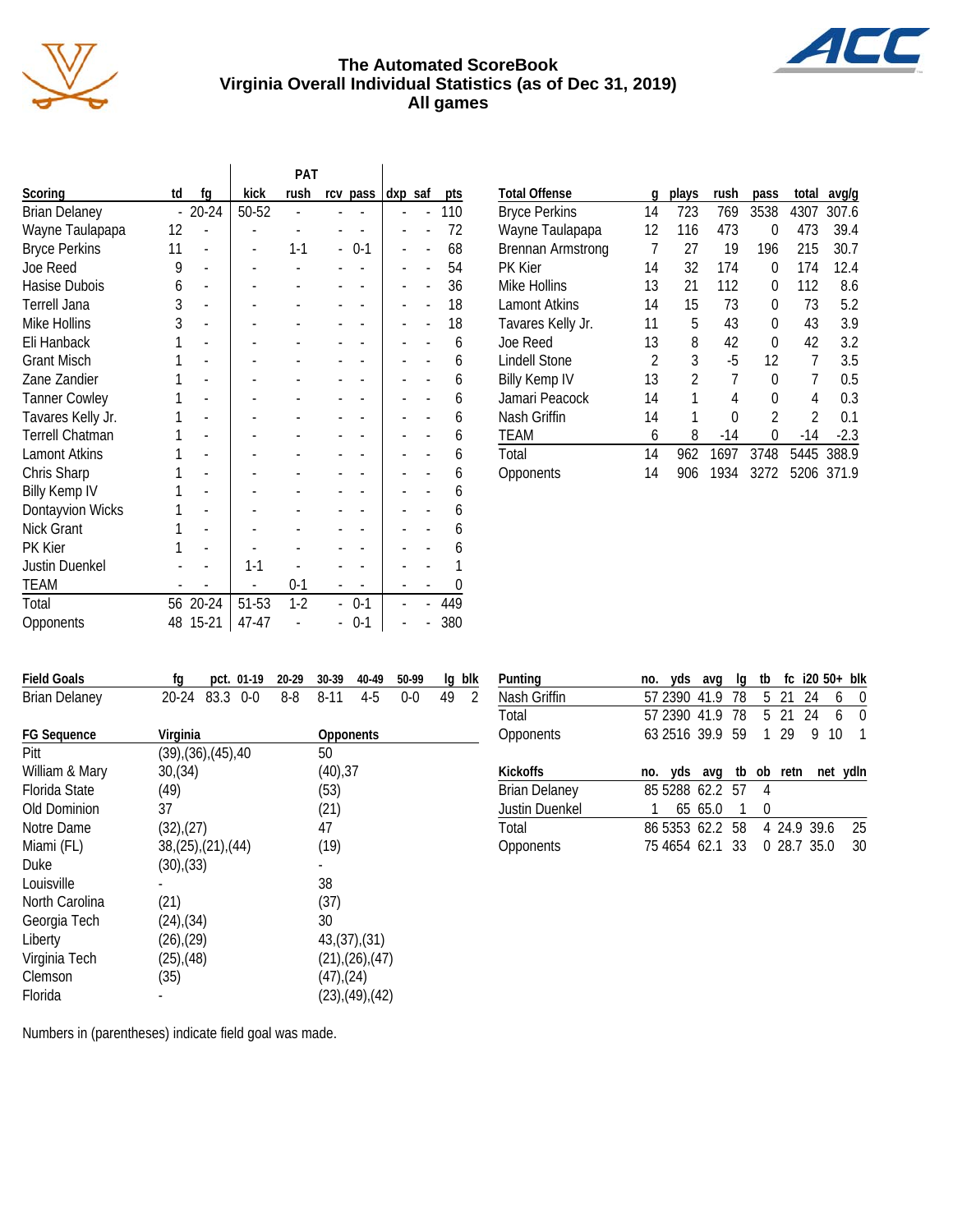



| <b>All Purpose</b>     | g              | rush           | rcv            | pr             | kr       | ir             | total          | avg/g  |
|------------------------|----------------|----------------|----------------|----------------|----------|----------------|----------------|--------|
| Joe Reed               | 13             | 42             | 679            | 0              | 796      | $\Omega$       | 1517           | 116.7  |
| Hasise Dubois          | 14             | 0              | 1062           | 7              | 0        | 0              | 1069           | 76.4   |
| <b>Terrell Jana</b>    | 14             | $\Omega$       | 886            | 0              | 0        | $\Omega$       | 886            | 63.3   |
| <b>Bryce Perkins</b>   | 14             | 769            | $\overline{0}$ | 0              | $\Omega$ | $\Omega$       | 769            | 54.9   |
| Wayne Taulapa          | 12             | 473            | 23             | 0              | 0        | $\Omega$       | 496            | 41.3   |
| <b>Billy Kemp IV</b>   | 13             | 7              | 289            | 137            | 0        | $\Omega$       | 433            | 33.3   |
| Tavares Kelly Jr.      | 11             | 43             | 152            | 0              | 179      | $\Omega$       | 374            | 34.0   |
| <b>Tanner Cowley</b>   | 14             | 0              | 311            | 0              | 23       | 0              | 334            | 23.9   |
| Seneca Milledge        | $\overline{4}$ | $\Omega$       | $\overline{0}$ | $\overline{0}$ | 206      | $\Omega$       | 206            | 51.5   |
| PK Kier                | 14             | 174            | $\overline{0}$ | 0              | 0        | 0              | 174            | 12.4   |
| <b>Lamont Atkins</b>   | 14             | 73             | 61             | $\Omega$       | $\Omega$ | $\Omega$       | 134            | 9.6    |
| <b>Mike Hollins</b>    | 13             | 112            | 0              | 0              | $\Omega$ | $\Omega$       | 112            | 8.6    |
| <b>Terrell Chatman</b> | 9              | 0              | 104            | 0              | 0        | 0              | 104            | 11.6   |
| De'Vante Cross         | 14             | $\Omega$       | 0              | $\Omega$       | $\Omega$ | 87             | 87             | 6.2    |
| <b>Nick Grant</b>      | 14             | $\overline{0}$ | $\overline{0}$ | 0              | $\Omega$ | 85             | 85             | 6.1    |
| Joey Blount            | 14             | 0              | 0              | 0              | 0        | 66             | 66             | 4.7    |
| Dontayvion Wick        | 10             | $\Omega$       | 61             | 0              | $\Omega$ | 0              | 61             | 6.1    |
| Hayden Mitchell        | 14             | $\Omega$       | 51             | $\Omega$       | $\Omega$ | 0              | 51             | 3.6    |
| <b>Charles Snowde</b>  | 14             | 0              | 24             | 0              | 0        | $\Omega$       | 24             | 1.7    |
| Zane Zandier           | 14             | $\overline{0}$ | $\overline{0}$ | $\Omega$       | $\Omega$ | 22             | 22             | 1.6    |
| Chris Sharp            | 13             | 0              | 21             | $\Omega$       | 0        | 0              | 21             | 1.6    |
| <b>Brennan Armstr</b>  | $\overline{7}$ | 19             | $\mathbf{0}$   | 0              | $\Omega$ | 0              | 19             | 2.7    |
| Dejon Brissett         | 12             | $\Omega$       | 18             | $\Omega$       | $\Omega$ | $\Omega$       | 18             | 1.5    |
| <b>Brenton Nelson</b>  | 8              | $\Omega$       | 0              | $\Omega$       | 0        | 17             | 17             | 2.1    |
| Chuck Davis            | 3              | $\Omega$       | $\Omega$       | 12             | $\Omega$ | $\Omega$       | 12             | 4.0    |
| <b>Grant Misch</b>     | 14             | 0              | 6              | 0              | 0        | $\Omega$       | 6              | 0.4    |
| Jamari Peacock         | 14             | 4              | 0              | 0              | 0        | $\Omega$       | 4              | 0.3    |
| Noah Taylor            | 14             | 0              | 0              | $\overline{2}$ | $\Omega$ | $\Omega$       | $\overline{2}$ | 0.1    |
| Matt Gahm              | 14             | 0              | 0              | $\overline{0}$ | 0        | $\overline{2}$ | $\overline{2}$ | 0.1    |
| <b>Lindell Stone</b>   | $\overline{2}$ | $-5$           | $\Omega$       | $\Omega$       | $\Omega$ | $\overline{0}$ | $-5$           | $-2.5$ |
| <b>TEAM</b>            | 6              | $-14$          | $\Omega$       | $\Omega$       | 0        | $\Omega$       | $-14$          | $-2.3$ |
| Total                  | 14             | 1697           | 3748           | 158            | 1204     | 279            | 7086           | 506.1  |
| Opponents              | 14             | 1934           | 3272           | 129            | 498      | 115            | 5948           | 424.9  |

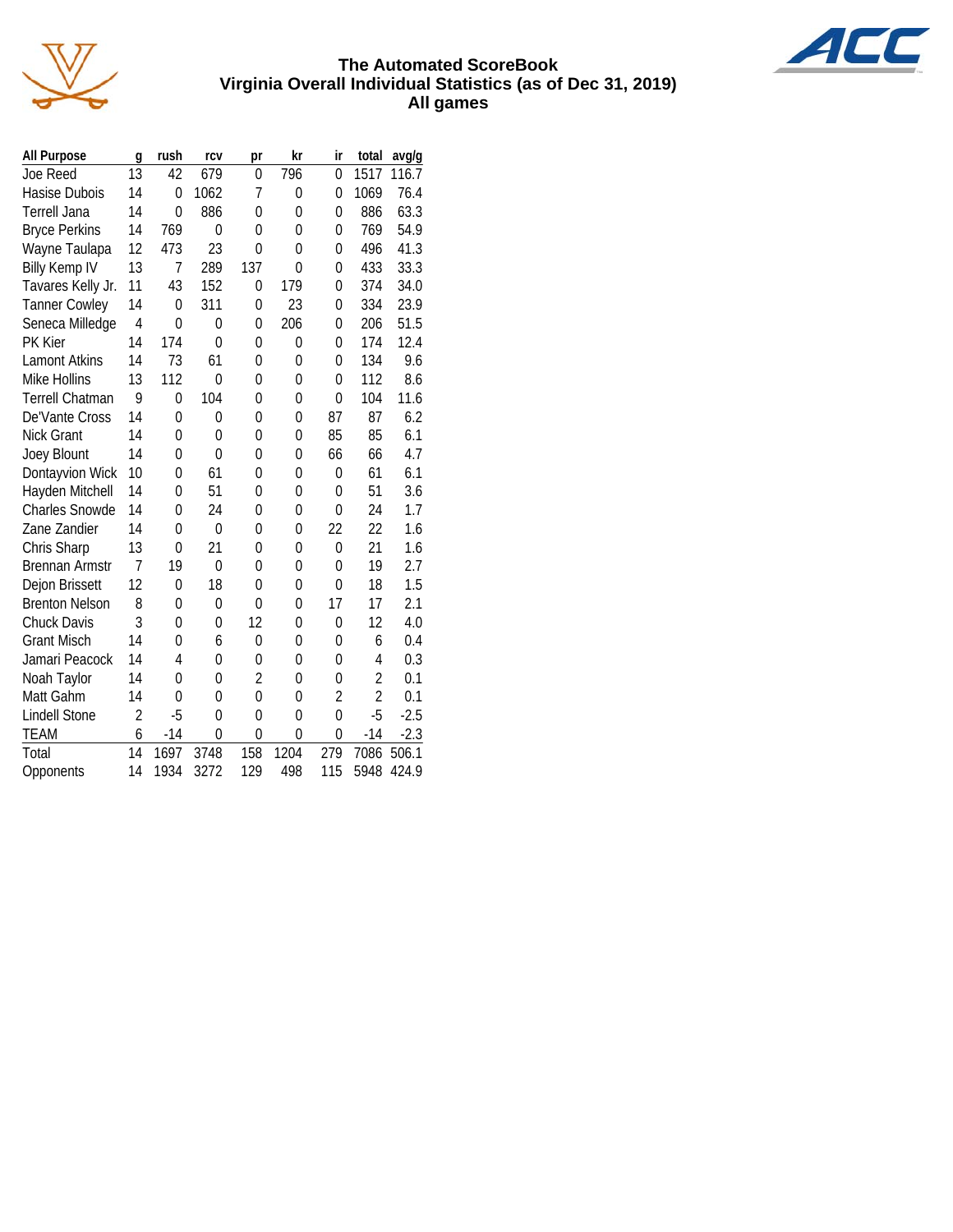

#### **The Automated ScoreBook Virginia Overall Defensive Statistics (as of Dec 31, 2019) All games**

|                |                                 |           |                |                | <b>Tackles</b> |            | <b>Sacks</b> | Pass defense |                |                | <b>Fumbles</b>       |                | blkd           |     |
|----------------|---------------------------------|-----------|----------------|----------------|----------------|------------|--------------|--------------|----------------|----------------|----------------------|----------------|----------------|-----|
| ##             | <b>Defensive Leaders</b>        | gp-gs     | ua             | a              | tot            | tfl/yds    | no-yds       | int-yds      | brup           | qbh            | rcv-yds              | ff             | kick           | saf |
| 33             | Zane Zandier                    | $14 - 14$ | 49             | 59             | 108            | 12.5-40    | $5.0 - 24$   | $1 - 22$     | 5              | $\overline{2}$ |                      |                |                |     |
| 29             | Joey Blount                     | $14 - 11$ | 60             | 35             | 95             | $6.5 - 28$ | $3.5 - 17$   | $3 - 66$     | $\mathfrak{Z}$ | $\mathbf{1}$   | $1 - 0$              |                |                |     |
| 11             | Charles Snowden                 | 14-14     | 36             | 36             | 72             | 11.0-53    | $5.0 - 32$   |              | 4              | 11             | $1 - 0$              |                |                |     |
| 4              | Jordan Mack                     | $13 - 12$ | 36             | 33             | 69             | 8.5-54     | $7.5 - 48$   |              |                | 13             |                      | $\overline{c}$ |                |     |
| 15             | De'Vante Cross                  | 14-14     | 36             | 24             | 60             | $4.0 - 19$ | $1.0 - 8$    | $2 - 87$     | 6              | 1              |                      |                |                |     |
| 14             | Noah Taylor                     | $14-10$   | 36             | 21             | 57             | 13.5-63    | 7.0-49       | $2 - 0$      | $\overline{4}$ | 8              |                      | 1              | $\mathbf{1}$   |     |
| 1              | Nick Grant                      | 14-14     | 34             | 17             | 51             | $1.5 - 6$  | $0.5 - 4$    | $2 - 85$     | 8              |                |                      |                |                |     |
| $\overline{7}$ | Chris Moore                     | $9 - 5$   | 19             | 23             | 42             | $1.0 - 8$  | $0.5 - 4$    |              | $\overline{2}$ |                |                      |                |                |     |
| 56             | Matt Gahm                       | $14 - 4$  | 16             | 20             | 36             | $5.5 - 18$ | $1.5 - 10$   | $1 - 2$      | 3              |                |                      |                |                |     |
| 58             | Eli Hanback                     | 14-12     | 15             | 21             | 36             | $8.5 - 36$ | $4.5 - 31$   |              |                | 4              | $2 - 0$              |                |                |     |
| 94             | Aaron Faumui                    | $14-5$    | 13             | 20             | 33             | $8.0 - 36$ | $4.0 - 29$   | $\cdot$      | $\sqrt{2}$     | 9              |                      |                |                |     |
| 23             | <b>Heskin Smith</b>             | $8 - 3$   | 20             | 8              | 28             | $0.5 - 3$  |              |              | $\overline{2}$ |                |                      |                |                |     |
| 42             | Nick Jackson                    | $14-2$    | 11             | 17             | 28             | $1.0 - 5$  | $0.5 - 3$    | $\cdot$      |                | 2              |                      |                |                |     |
| 91             | Mandy Alonso                    | $14-9$    | 10             | 13             | 23             | $6.5 - 24$ | $2.0 - 15$   |              | $\overline{2}$ | 4              | $2 - 0$              | $\mathbf{1}$   |                |     |
| 16             | Richard Burney                  | $14-6$    | $\overline{7}$ | 14             | 21             | $2.5 - 12$ | $1.0 - 8$    | $\cdot$      | $\mathbf{1}$   | 6              |                      |                |                |     |
| 34             | <b>Bryce Hall</b>               | $6-6$     | 13             | $\overline{7}$ | 20             | $3.0 - 8$  | $1.0 - 5$    |              | $\sqrt{4}$     |                |                      |                |                |     |
| 28             | <b>Brenton Nelson</b>           | $8-5$     | 12             | 7              | 19             | $1.0 - 3$  |              | $1 - 17$     | $\sqrt{2}$     |                |                      |                |                |     |
| 99             | Jowon Briggs                    | $13 - 7$  | 5              | 14             | 19             | $3.0 - 18$ | $1.0 - 12$   |              |                |                |                      |                |                |     |
| 22             | Robert Snyder                   | $4 - 0$   | 3              | 10             | 13             | $0.5 - 1$  |              | $\cdot$      |                |                | $\cdot$              |                |                |     |
| 17             | <b>Elliott Brown</b>            | $8-0$     | $\mathbf{1}$   | $\overline{7}$ | $\, 8$         | $0.5 - 5$  | $0.5 - 5$    |              |                |                |                      |                |                |     |
| 5              | <b>Lamont Atkins</b>            | $14-3$    | $\overline{2}$ | $\overline{2}$ | 4              |            |              |              |                |                |                      |                |                |     |
| 30             | Antonio Clary                   | $5-0$     | $\overline{2}$ | $\overline{2}$ | $\overline{4}$ |            |              |              |                |                |                      |                |                |     |
| 83             | Hayden Mitchell                 | $14-0$    | 3              | 1              | 4              |            |              |              |                |                |                      |                |                |     |
| 95             | <b>Ben Smiley III</b>           | $2 - 0$   | $\mathbf{1}$   | $\overline{2}$ | $\overline{3}$ |            |              |              |                |                |                      |                |                |     |
| 41             | <b>Darnell Pratt</b>            | $8 - 0$   | $\overline{2}$ | 1              | 3              |            |              |              |                |                |                      |                |                |     |
| 92             | Tenyeh Dixon                    | $9 - 0$   | $\overline{2}$ | $\mathbf{1}$   | $\overline{3}$ |            |              |              |                |                |                      |                |                |     |
| 87             | Dontayvion Wicks                | $10 - 0$  | $\overline{2}$ | 1              | 3              |            |              |              |                |                |                      |                |                |     |
| 25             | Joseph White                    | $9 - 0$   |                | $\overline{2}$ | $\overline{2}$ |            |              |              |                |                | $\ddot{\phantom{0}}$ |                |                |     |
| 3              | <b>Bryce Perkins</b>            | 14-14     | $\sqrt{2}$     |                | $\overline{2}$ |            |              |              |                |                |                      |                |                |     |
| 78             | Josh Ahern                      | $3-0$     |                | $\overline{2}$ | $\overline{2}$ |            |              |              |                |                |                      |                |                |     |
| 38             | T.C. Harrison                   | $6 - 0$   | $\mathbf{1}$   | 1              | $\overline{2}$ |            |              |              |                |                |                      |                |                |     |
|                | Mike Hollins                    | $13-0$    | $\overline{2}$ |                | $\overline{2}$ |            |              | $\cdot$      |                |                | $\cdot$              |                |                |     |
| 20             | <b>Grant Misch</b>              | $14-0$    | $\mathbf{1}$   | 1              | $\overline{2}$ |            |              |              |                |                |                      |                |                |     |
| 85             | Nash Griffin                    | $14-0$    | $\overline{2}$ |                | $\overline{2}$ |            |              |              |                |                |                      |                |                |     |
| 81             |                                 | $10-0$    |                | 1              | $\mathbf{1}$   |            |              |              |                |                |                      |                |                |     |
| 37             | Perris Jones<br>69 Chris Glaser |           |                | $\mathbf{1}$   | $\mathbf{1}$   |            |              |              |                |                |                      |                |                |     |
|                |                                 | $14-13$   |                |                |                |            |              |              |                |                |                      |                |                |     |
| 70             | <b>Bobby Haskins</b>            | 14-13     |                | 1              | $\mathbf{1}$   |            |              |              |                |                | $\cdot$              |                |                |     |
| 72             | Ryan Swoboda                    | $10-3$    |                | $\mathbf{1}$   | $\mathbf{1}$   |            |              |              |                |                |                      |                |                |     |
| 39             | Jaylon Baker                    | $5-1$     | 1              |                | $\mathbf{1}$   |            |              |              |                |                | $\bullet$            |                |                |     |
| 66             | Jairus Satiu                    | $13-0$    |                | $\mathbf{1}$   | $\mathbf{1}$   |            |              |              |                |                |                      |                |                |     |
| 49             | Coen King                       | $6-0$     | 1              |                | $\mathbf{1}$   |            |              | $\cdot$      |                |                | $\cdot$              |                |                |     |
| 6              | PK Kier                         | $14-0$    | $\mathbf{1}$   |                | $\mathbf{1}$   |            |              |              |                |                |                      |                |                |     |
| 96             | Seneca Milledge                 | $4-0$     |                | $\mathbf{1}$   | $\mathbf{1}$   |            |              |              |                |                | $\bullet$            |                |                |     |
| 44             | <b>Tanner Cowley</b>            | $14 - 11$ | $\mathbf{1}$   |                | $\mathbf{1}$   |            |              |              |                |                |                      |                |                |     |
| 21             | Wayne Taulapapa                 | $12 - 12$ | 1              |                | $\mathbf{1}$   |            |              | $\cdot$      |                |                |                      |                |                |     |
| 8              | Hasise Dubois                   | $14-12$   | $\mathbf{1}$   |                | $\mathbf{1}$   |            |              |              |                |                |                      |                |                |     |
| $\overline{2}$ | Joe Reed                        | $13-13$   | $\mathbf{1}$   |                | 1              |            |              |              |                |                |                      |                |                |     |
|                | Total                           | 14        | 461            | 428            | 889            | 99-440     | 46-304       | 12-279       | 48             | 67             | $6-0$                | $\overline{4}$ | $\mathbf{1}$   |     |
|                | Opponents                       | 14        | 522            | 445            | 967            | 79-321     | 41-238       | 15-115       | 52             | 34             | $6 - 71$             | 13             | $\overline{2}$ |     |

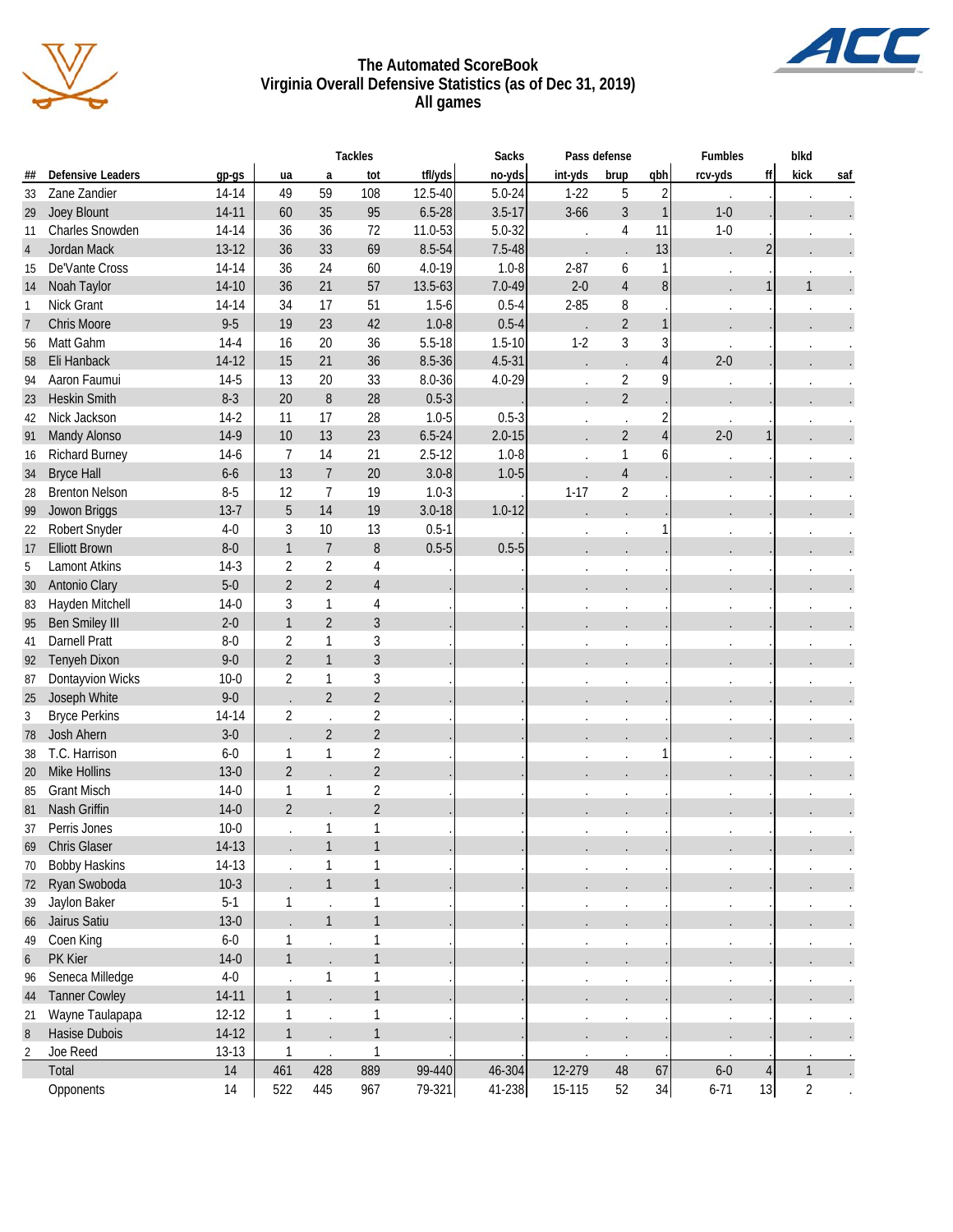

#### **The Automated ScoreBook Virginia Team Game-by-Game (as of Dec 31, 2019) All games**

AL

#### **TEAM STATISTICS**

|                                  |                                |     | Rushing |          |                 |     | Receiving |          |                 |               | Passing |                |      |          | <b>Kick Returns</b> |       |            |                 | <b>Punt Returns</b> |          |     | tot  |
|----------------------------------|--------------------------------|-----|---------|----------|-----------------|-----|-----------|----------|-----------------|---------------|---------|----------------|------|----------|---------------------|-------|------------|-----------------|---------------------|----------|-----|------|
| Date                             | Opponent                       | no. | yds     | td       | lal             | no. | yds       | td       | lal             | cmp-att-int   | yds     | td             | lal  | no.      | yds                 | td    | lql        | no.             | yds                 | td       | lal | off  |
| Aug 31                           | at Pitt                        | 33  | 129     |          | 27              | 20  | 181       |          | <b>33</b>       | $20 - 34 - 0$ | 181     |                | 33   |          | 48                  |       | 30l        |                 | 21                  |          |     | 310  |
| Sep 06                           | <b>WILLIAM &amp; MARY</b>      | 35  | 216     | 3        | 37              | 25  | 295       |          | 40l             | $25 - 36 - 3$ | 295     | $\overline{2}$ | -401 | 4        | 151                 |       | <b>100</b> | 5               | 51                  | $\Omega$ | 22  | 511  |
| Sep 14                           | <b>FLORIDA STATE</b>           | 32  | 120     |          | 22              | 30  | 295       |          | 35I             | $30 - 40 - 2$ | 295     |                | 35   |          | 35                  |       | 35         |                 |                     |          |     | 415  |
| Sep 21                           | <b>OLD DOMINION</b>            | 29  | 69      |          | <b>15</b>       | 15  | 175       |          | 34              | $15 - 24 - 0$ | 175     |                | 34   | 4        | 19                  | 0     | 57         | $\overline{2}$  | 10                  | $\Omega$ |     | 244  |
| Sep 28                           | at Notre Dame                  | 29  | 4       |          | 15 <sub>l</sub> | 30  | 334       |          | 431             | $30 - 43 - 2$ | 334     |                | 43   |          | 39                  |       | 25         |                 | 17                  | $\Omega$ |     | 338  |
| <b>Oct 11</b>                    | at Miami (FL)                  | 31  | 74      | $\Omega$ | 13 <sup>l</sup> | 25  | 252       | $\Omega$ | 49              | $25 - 42 - 0$ | 252     | $\Omega$       | 49   | 3        | 112                 | 0     | 72         | 3               | 18                  | $\Omega$ | 19  | 326  |
| Oct 19                           | 154<br><b>DUKE</b><br>41<br>h. |     |         | 31       | 14              | 153 |           | 23       | 14-28-2         | 153           |         | 23             |      | 138      |                     | 95    |            |                 |                     |          | 307 |      |
| Oct 26                           | at Louisville                  | 26  | 78      |          | <b>22</b>       | 24  | 233       |          | 39              | $24 - 42 - 1$ | 233     |                | 39   | 5        | 116                 | 0     | 39         |                 |                     | $\Omega$ |     | 311  |
| <b>Nov 02</b>                    | at North Carolina              | 32  | 134     |          | -65I            | 31  | 383       |          | 40I             | $31 - 40 - 0$ | 383     | 3              | 40   |          | 58                  |       | 23         |                 | 8                   |          |     | 517  |
| <b>Nov 09</b>                    | <b>GEORGIA TECH</b>            | 37  | 155     | 3        | 43              | 24  | 258       |          | 35 <sub>l</sub> | $24 - 35 - 0$ | 258     |                | 35   | <u>5</u> | 129                 | 0     | 40l        | 3               | 9                   | $\Omega$ | 10  | 413  |
| <b>Nov 23</b>                    | LIBERTY                        | 44  | 227     |          | 38              | 21  | 272       |          | 44l             | $21 - 34 - 0$ | 272     | 3              | 44   | 4        | 130                 |       | 41         | 0               | 0                   | $\Omega$ |     | 499  |
| <b>Nov 29</b>                    | <b>VIRGINIA TECH</b>           | 25  | 181     | 3        | 67              | 20  | 311       |          | 67              | $20 - 33 - 1$ | 311     |                | 67   |          | 21                  | 0     | 21         | 3               | 19                  | $\Omega$ |     | 492  |
| Dec 07                           | vs Clemson                     | 27  | 104     |          | 161             | 30  | 283       |          | 46I             | $30 - 48 - 3$ | 283     |                | 46   |          | 76                  |       | 28         |                 |                     |          |     | 387  |
| 52<br>Dec 30<br>vs Florida<br>21 |                                |     |         | 10       | 28              | 323 |           | 52       | $28 - 41 - 1$   | 323           | 4       | 52             |      | 32       | 0                   | 20    | 0          |                 |                     |          | 375 |      |
| Virginia<br>442<br>28<br>1697    |                                |     |         |          | 67              | 337 | 3748      | 23       | 67              | 337-520-15    | 3748    | 23             | 67   | 42       | 1204                | 2 100 |            | 26              | 158                 | $\Omega$ | 22  | 5445 |
|                                  |                                | 497 | 1934    | 23       | 61              | 231 | 3272      | 23       |                 | 231-409-12    | 3272    | 23             | 77   | 20       | 498                 | 0     | 52         | 10 <sup>°</sup> | 129                 |          | 35  | 5206 |

Games: 14 · Avg/rush: 3.8 · Avg/catch: 11.1 · Pass effic: 134.18 · KR avg: 28.7 · PR avg: 6.1 · All purpose avg/game: 506.1 · Total offense avg/gm: 388.9

|                |                          |     |     | Tackles |             | Sacksl     | Fumble   |          |          | Pass Defense |                | blkd |           | <b>PAT Attempts</b> |      |     | off      |     |
|----------------|--------------------------|-----|-----|---------|-------------|------------|----------|----------|----------|--------------|----------------|------|-----------|---------------------|------|-----|----------|-----|
| Date           | Opponent                 | ua  | a   | total   | tfl-yds     | no-yds     | ff       | fr-yds   | int-yds  | qbh          | brup           | kick |           | kick rush           | rcvl | saf | t/o      | pts |
| Aug 31 at Pitt |                          | 36  | 22  | 58      | $7.0 - 34$  | $4.0 - 28$ | $\Omega$ | $0 - 0$  | $2 - 11$ |              | 5              |      | $3-3$     | 0                   |      |     |          | 30  |
|                | Sep 06 WILLIAM & MARY    | 24  | 34  | 58      | 12.0-53     | $7.0 - 41$ | $\Omega$ | $0-0$    | $1 - 85$ | 0            |                |      | $7 - 7$   | 0                   |      |     |          | 52  |
|                | Sep 14 FLORIDA STATE     | 27  | 40  | 67      | $9.0 - 30$  | $3.0 - 14$ | 0        | $0 - 0$  | $0 - 0$  | 8            |                |      | $2 - 3$   |                     |      |     | $\Omega$ | 31  |
|                | Sep 21 OLD DOMINION      | 32  | 46  | 78      | $11.0 - 50$ | $6.0 - 34$ | $\Omega$ | $0-0$    | $1-22$   | 10           | $\overline{3}$ |      | $4 - 4$   | $\Omega$            |      | U   |          | 28  |
|                | Sep 28 at Notre Dame     | 44  | 12  | 56      | $5.0 - 35$  | $4.0 - 33$ | 0        | $1 - 0$  | $0 - 0$  |              |                |      | $2-2$     |                     |      |     | 0        | 20  |
| <b>Oct 11</b>  | at Miami (FL)            | 27  | 22  | 49      | $9.0 - 27$  | $3.0 - 13$ | $\Omega$ | $0-0$    | $0 - 0$  |              |                |      | $0-0$     | $\Omega$            |      |     | $\Omega$ | 9   |
| Oct 19         | <b>DUKE</b>              | 28  | 56  | 84      | $5.0 - 19$  | $1.0 - 10$ |          | $3-0$    | $2 - 37$ |              |                |      | 6-6       |                     |      |     | 20       | 48  |
|                | Oct 26 at Louisville     | 43  | 14  | 57      | $9.0 - 34$  | $4.0 - 24$ | $\Omega$ | $0 - 01$ | $0 - 0$  |              | $\overline{2}$ |      | $3 - 3$   | $\overline{0}$      |      | U   | $\Omega$ | 21  |
|                | Nov 02 at North Carolina | 36  | 26  | 62      | $4.0 - 20$  | $2.0 - 17$ | $\Omega$ | $0 - 0$  | $0 - 0$  |              |                |      | $5-5$     | 0                   |      |     | $\Omega$ | 38  |
|                | Nov 09 GEORGIA TECH      | 16  | 46  | 62      | $2.0 - 9$   | $0.0 - 0$  | $\Omega$ | $0-0$    | $1 - 37$ | <sub>b</sub> | $\Omega$       |      | $3 - 3$   | $\Omega$            |      | U   |          | 33  |
|                | Nov 23 LIBERTY           | 29  | 16  | 45      | $6.0 - 27$  | $3.0 - 23$ | $\Omega$ | $0 - 0$  | $2 - 87$ | 19           | 5              |      | $7-7$     | $\Omega$            |      |     | 14       | 55  |
|                | Nov 29 VIRGINIA TECH     | 47  | 30  | 77      | $8.0 - 48$  | $6.0 - 45$ |          | $2-0$    | $2 - 0$  | $\Omega$     |                |      | $3-4$     | $\Omega$            |      |     | 9        | 39  |
|                | Dec 07 vs Clemson        | 31  | 44  | 75      | $7.0 - 42$  | $2.0 - 16$ | $\Omega$ | $0 - 0$  | $0 - 0$  |              |                |      | $2-2$     | 0                   |      |     |          | 17  |
|                | Dec 30 vs Florida        | 41  | 20  | 61      | $5.0 - 12$  | $1.0 - 6$  | $\Omega$ | $0-0$    | $1 - 0$  |              | 5              |      | $4 - 4$   | $\Omega$            |      |     |          | 28  |
| Virginia       |                          | 461 | 428 | 889     | 99.0-440    | 46.0-304   | 4        | $6-0$    | 12-279   | 67           | 48             |      | 51-53     |                     |      |     | 78       | 449 |
|                |                          | 522 | 445 | 967     | 79.0-321    | 41.0-238   | 13       | $6 - 71$ | 15-115   | 34           | 52             |      | $47 - 47$ | $\Omega$            |      |     | 72       | 380 |

|                |                          |     |                |      |                | Punting        |                |          |              |      |           | <b>Field Goals</b> |      |     |      | <b>Kickoffs</b> |    |                |
|----------------|--------------------------|-----|----------------|------|----------------|----------------|----------------|----------|--------------|------|-----------|--------------------|------|-----|------|-----------------|----|----------------|
| Date           | Opponent                 | no. | yds            | avq  | long           | blkd           | tb             | fc       | $50+$        | i20l | md-att    | long               | blkd | no. | yds  | avq             | tb | ob             |
| Aug 31 at Pitt |                          |     | 182            | 45.5 | 49             |                |                |          |              |      | $3-4$     | 45                 |      |     | 425  | 60.7            | 4  |                |
|                | Sep 06 WILLIAM & MARY    |     | $\overline{0}$ | 0.0  | $\overline{0}$ | 0              | $\overline{0}$ | $\Omega$ | 0            | 0l   | $1 - 2$   | 34                 |      | 9   | 585  | 65.0            | 8  | $\Omega$       |
|                | Sep 14 FLORIDA STATE     |     | 170            | 42.5 | 48             |                | 0              |          |              |      | $1 - 1$   | 49                 |      | 6   | 350  | 58.3            | 5  |                |
|                | Sep 21 OLD DOMINION      | b   | 218            | 36.3 | 42             | 0              |                | 4        |              |      | $0 - 1$   | $\theta$           |      | 5   | 325  | 65.0            | 3  | $\theta$       |
|                | Sep 28 at Notre Dame     |     | 162            | 40.5 | 51             |                | 0              |          |              |      | $2 - 2$   | 32                 |      | 4   | 260  | 65.0            | 3  | 0              |
| Oct 11         | at Miami (FL)            |     | 133            | 44.3 | 47             | $\Omega$       | $\overline{0}$ | 2        |              |      | $3-4$     | 44                 |      | 3   | 194  | 64.7            | 2  | $\Omega$       |
| Oct 19         | <b>DUKE</b>              |     | 113            | 37.7 | 47             |                | 0              | 0        |              |      | $2 - 2$   | 33                 |      | 9   | 584  | 64.9            |    | $\Omega$       |
| Oct 26         | at Louisville            |     | 304            | 43.4 | 78             | $\overline{0}$ | $\overline{0}$ |          |              |      | $0 - 0$   | $\theta$           |      |     | 195  | 65.0            |    | $\Omega$       |
|                | Nov 02 at North Carolina |     | 154            | 38.5 | 47             |                |                | $\Omega$ |              |      | $1 - 1$   | 21                 |      |     | 425  | 60.7            | 4  |                |
|                | Nov 09 GEORGIA TECH      |     | 118            | 39.3 | 45             | $\overline{0}$ | $\overline{0}$ |          |              |      | $2 - 2$   | 34                 |      |     | 440  | 62.9            | 6  | $\overline{0}$ |
|                | Nov 23 LIBERTY           |     | 88             | 44.0 | 45             |                | 0              | $\Omega$ |              |      | $2-2$     | 29                 |      | 10  | 596  | 59.6            | 6  |                |
|                | Nov 29 VIRGINIA TECH     | 6   | 260            | 43.3 | 54             | $\Omega$       |                |          |              | 0l   | $2 - 2$   | 48                 |      | 8   | 473  | 59.1            | 4  | $\Omega$       |
|                | Dec 07 vs Clemson        | 5   | 199            | 39.8 | 53             |                | 0              |          |              |      | $1 - 1$   | 35                 |      | 4   | 254  | 63.5            | 3  | $\Omega$       |
|                | Dec 30 vs Florida        | 6   | 289            | 48.2 | 70             | $\Omega$       |                |          |              |      | $0 - 0$   | $\overline{0}$     |      | 4   | 247  | 61.8            | 2  |                |
| Virginia       |                          | 57  | 2390           | 41.9 | 78             |                | 5              | 21       | <sub>6</sub> | 24   | $20 - 24$ | 49                 |      | 86  | 5353 | 62.2            | 58 |                |
|                |                          | 63  | 2516           | 39.9 | 59             |                |                | 29       | 10           | 9    | $15 - 21$ | 53                 |      | 75  | 4654 | 62.1            | 33 | $\Omega$       |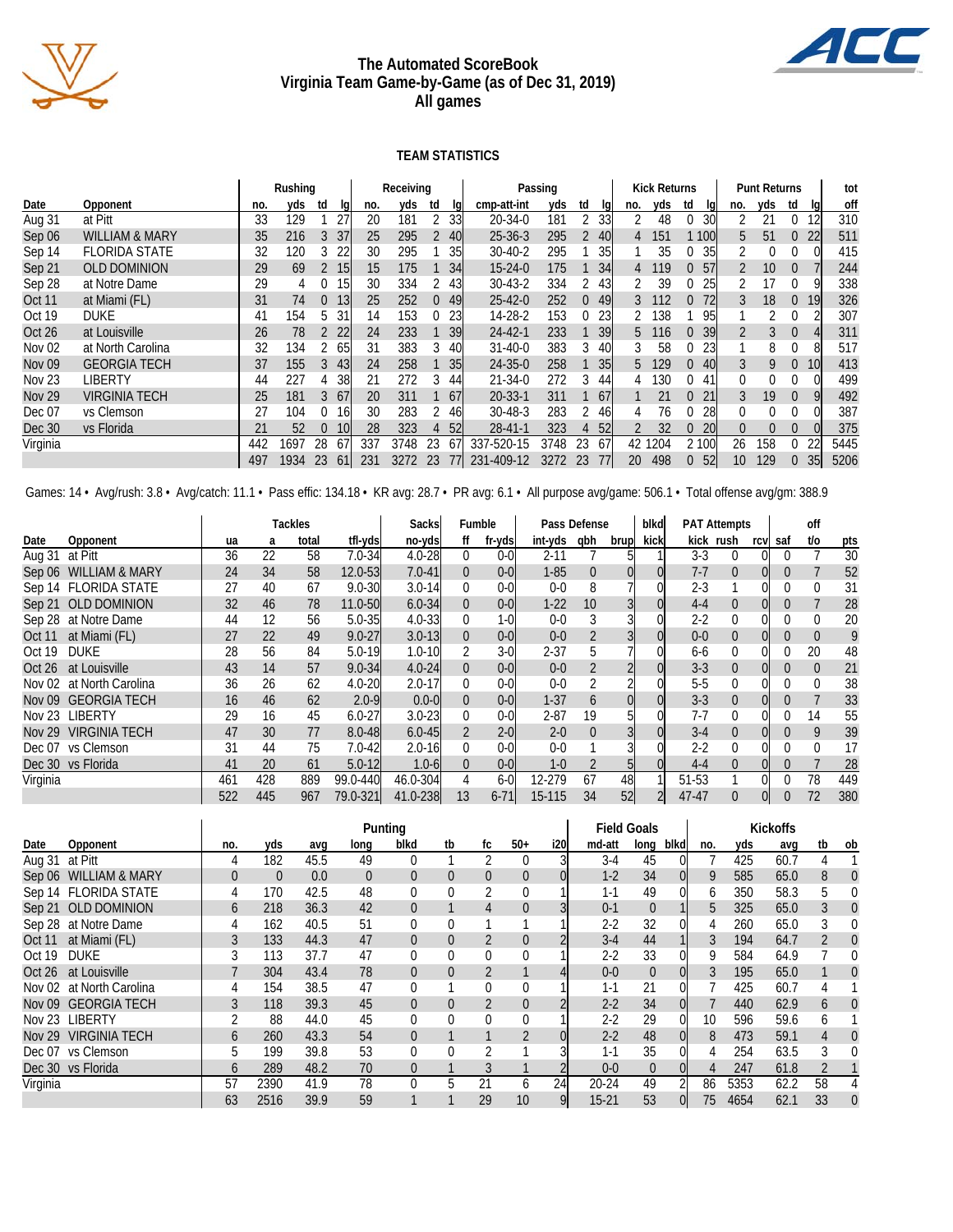

#### **The Automated ScoreBook Virginia Opponent Game-by-Game (as of Dec 31, 2019) All games**

#### **OPPONENT STATISTICS**

 $\overline{1}$ 

|               |                           |     | Rushing |               |                 |     | Receiving |          |                 | Passing       |      |          |      |     | <b>Kick Returns</b> |          |       |                 | <b>Punt Returns</b> |                  |                 | tot  |
|---------------|---------------------------|-----|---------|---------------|-----------------|-----|-----------|----------|-----------------|---------------|------|----------|------|-----|---------------------|----------|-------|-----------------|---------------------|------------------|-----------------|------|
| Date          | Opponent                  | no. | yds     | td            | lal             | no. | yds       | td       | lal             | cmp-att-int   | yds  | td       | lal  | no. | yds                 | td       | la    | no.             | yds                 | td               | lal             | off  |
| Aug 31        | at Pitt                   | 30  | 78      |               | 16 <sub>l</sub> | 21  | 185       |          | 59              | $21 - 41 - 2$ | 185  |          | 59   |     | 26                  |          | 26    |                 |                     |                  |                 | 263  |
| Sep 06        | <b>WILLIAM &amp; MARY</b> | 35  | 63      |               | 41              | 5   | 130       | $\Omega$ | 39              | $5 - 13 - 1$  | 130  | $\Omega$ | 39   |     | 35                  | 0        | 35    | $\Omega$        | 0                   | $\Omega$         | $\mathbf{U}$    | 193  |
| Sep 14        | <b>FLORIDA STATE</b>      | 29  | 95      |               | <b>36</b>       | 22  | 234       |          | 30              | $22 - 37 - 0$ | 234  | 3        | 30   |     |                     |          |       | 0               |                     |                  |                 | 329  |
| Sep 21        | <b>OLD DOMINION</b>       | 44  | 64      |               | 14              | 16  | 206       |          | 47              | $16 - 26 - 1$ | 206  |          | 47   |     | 42                  | 0        | 32    | $\Omega$        | $\Omega$            | $\Omega$         |                 | 270  |
| Sep 28        | at Notre Dame             | 37  | 157     |               | 30              | 17  | 165       |          | 37              | $17 - 25 - 0$ | 165  | 0        | 37   |     | 16                  |          | I6    |                 |                     |                  |                 | 322  |
| Oct 11        | at Miami (FL)             | 25  | 83      |               |                 | 16  | 182       |          | 35              | $16 - 27 - 0$ | 182  |          | 35   |     | 21                  | $\Omega$ |       | $\Omega$        | $\Omega$            | $\Omega$         |                 | 265  |
| Oct 19        | 132<br><b>DUKE</b><br>41  |     |         |               |                 | 15  | 118       |          | 36              | 15-30-2       | 118  |          | 36   |     | 46                  |          | 26    |                 | h.                  |                  |                 | 250  |
| Oct 26        | at Louisville             | 45  | 227     | $\mathcal{S}$ | 48              | 8   | 133       |          |                 | $8 - 14 - 0$  | 133  |          | 77   |     | 44                  | 0        | 24    |                 | 34                  |                  | 34              | 360  |
| <b>Nov 02</b> | at North Carolina         | 39  | 186     |               | 21              | 15  | 353       |          | 57              | 15-29-0       | 353  |          | 57   |     | 23                  |          | 23    |                 | 20                  |                  | 20              | 539  |
| <b>Nov 09</b> | <b>GEORGIA TECH</b>       | 32  | 143     |               | <b>28</b>       | 15  | 229       |          | 59              | $15 - 22 - 1$ | 229  |          | 2 59 |     | 17                  | 0        |       | $\Omega$        | $\Omega$            | $\Omega$         |                 | 372  |
| <b>Nov 23</b> | LIBERTY                   | 23  | 79      |               | 331             | 18  | 313       |          | 56              | $18-47-2$     | 313  |          | 56   | 3   | 111                 |          | 52    | 0               |                     |                  |                 | 392  |
| <b>Nov 29</b> | <b>VIRGINIA TECH</b>      | 45  | 172     |               | 34              | 18  | 311       |          | 61              | $18 - 30 - 2$ | 311  |          | 61   | 3   | 64                  | 0        | 43    | 3               | 62                  | $\left( \right)$ | 35 <sup>1</sup> | 483  |
| Dec 07        | vs Clemson                | 38  | 211     |               | 26              | 21  | 408       |          | 59              | $21 - 29 - 0$ | 408  |          | 59   |     | 32                  |          | 32    |                 |                     |                  |                 | 619  |
| Dec 30        | vs Florida                | 34  | 244     |               | 61              | 24  | 305       |          | 53              | 24-39-1       | 305  |          | 53   |     | 21                  | 0        |       |                 |                     |                  |                 | 549  |
| Opponents     |                           | 497 | 1934    | 23            | 61              | 231 | 3272      | 23       |                 | 231-409-12    | 3272 | 23       | 77   | 20  | 498                 |          | 52    | 10 <sup>°</sup> | 129                 |                  | 35              | 5206 |
|               |                           | 442 | 1697    | 28            | <sup>67</sup>   | 337 | 3748      | 23       | 67 <sup>1</sup> | 337-520-15    | 3748 | 23       | 67   |     | 42 1204             |          | 2 100 | 26              | 158                 |                  | 22              | 5445 |

Games: 14 · Avg/rush: 3.9 · Avg/catch: 14.2 · Pass effic: 136.37 · KR avg: 24.9 · PR avg: 12.9 · All purpose avg/game: 424.9 · Total offense avg/gm: 371.9

|                |                          |     |     | Tackles |            | Sacksl     | Fumble   |          |          | Pass Defense |                | blkd |         | <b>PAT Attempts</b> |      |     | off      |     |
|----------------|--------------------------|-----|-----|---------|------------|------------|----------|----------|----------|--------------|----------------|------|---------|---------------------|------|-----|----------|-----|
| Date           | Opponent                 | ua  | a   | total   | tfl-yds    | no-yds     | ff       | fr-yds   | int-yds  | qbh          | brup           | kick |         | kick rush           | rcvl | saf | t/o      | pts |
| Aug 31 at Pitt |                          | 44  | 16  | 60      | $7.0 - 28$ | $3.0 - 18$ | 2        | $0 - 0$  | $0 - 0$  | <sub>b</sub> |                |      | $2-2$   | $\Omega$            |      |     | $\Omega$ | 14  |
|                | Sep 06 WILLIAM & MARY    | 34  | 43  | 77      | $4.0 - 18$ | $0.0 - 0$  | $\Omega$ | $1-0$    | $3-57$   | $\Omega$     |                |      | $2 - 2$ | 0                   |      | 0   | 10       | 17  |
|                | Sep 14 FLORIDA STATE     | 35  | 40  | 75      | $5.0 - 14$ | $2.0 - 10$ | $\Omega$ | $0 - 0$  | $2 - 0$  |              |                |      | $3-3$   | 0                   |      |     |          | 24  |
|                | Sep 21 OLD DOMINION      | 26  | 38  | 64      | $5.0 - 25$ | $2.0 - 18$ | $\Omega$ | $0-0$    | $0 - 0$  | 0            |                |      | $2 - 2$ | $\Omega$            |      | 0   | $\Omega$ | 17  |
|                | Sep 28 at Notre Dame     | 45  | 16  | 61      | 13.0-61    | $8.0 - 55$ |          | $3 - 71$ | $2 - 0$  |              |                |      | $5-5$   |                     |      |     | 28       | 35  |
| <b>Oct 11</b>  | at Miami (FL)            | 39  | 30  | 69      | $7.0 - 30$ | $5.0 - 28$ |          | $1-0$    | $0 - 0$  |              | 6              |      | $2 - 2$ | $\Omega$            |      |     | $\Omega$ | 17  |
| Oct 19         | <b>DUKE</b>              | 27  | 46  | 73      | $3.0 - 15$ | $2.0 - 11$ | 0        | $0 - 0$  | $2 - 20$ |              |                |      | $2 - 2$ | 0                   |      |     |          | 14  |
|                | Oct 26 at Louisville     | 48  | 8   | 56      | $6.0 - 35$ | $4.0 - 30$ |          | $1 - 0$  | $1 - 0$  | 8            | 5 <sub>l</sub> |      | $4 - 4$ | $\overline{0}$      |      | O   |          | 28  |
|                | Nov 02 at North Carolina | 51  | 16  | 67      | $6.0 - 22$ | $3.0 - 17$ |          | $0 - 0$  | $0 - 0$  |              |                |      | $4 - 4$ | 0                   |      |     | 0        | 31  |
|                | Nov 09 GEORGIA TECH      | 35  | 52  | 87      | $5.0 - 15$ | $2.0 - 10$ | $\Omega$ | $0-0$    | $0 - 0$  | $\Omega$     | 6              |      | $4 - 4$ | $\Omega$            |      | U   | $\Omega$ | 28  |
|                | Nov 23 LIBERTY           | 32  | 56  | 88      | $6.0 - 12$ | $3.0 - 81$ | $\Omega$ | $0 - 0$  | $0 - 0$  |              |                |      | $3-3$   | 0                   |      |     | 0        | 27  |
|                | Nov 29 VIRGINIA TECH     | 32  | 26  | 58      | $4.0 - 14$ | $2.0 - 81$ | $\Omega$ | $0-0$    | $1 - 16$ |              | $\overline{3}$ |      | $3 - 3$ | $\Omega$            |      |     |          | 30  |
|                | Dec 07 vs Clemson        | 42  | 36  | 78      | $3.0 - 13$ | $2.0 - 11$ | $\Omega$ | $0 - 0$  | $3-22$   |              | 5              |      | $8 - 8$ | 0                   |      |     | 14       | 62  |
|                | Dec 30 vs Florida        | 32  | 22  | 54      | $5.0 - 19$ | $3.0 - 14$ |          | $0-0$    | $1 - 0$  |              |                |      | $3-3$   | $\Omega$            |      |     |          | 36  |
| Opponents      |                          | 522 | 445 | 967     | 79.0-321   | 41.0-238   | 13       | $6 - 71$ | 15-115   | 34           | 52             |      | 47-47   | 0                   |      |     | 72       | 380 |
|                |                          | 461 | 428 | 889     | 99.0-440   | 46.0-304   | 4        | $6-0$    | 12-279   | 67           | 48             |      | 51-53   |                     |      |     | 78       | 449 |

|                |                          |              |      |      |      | Punting        |                |    |          |      |           | <b>Field Goals</b> |      |     |      | <b>Kickoffs</b> |                |                |
|----------------|--------------------------|--------------|------|------|------|----------------|----------------|----|----------|------|-----------|--------------------|------|-----|------|-----------------|----------------|----------------|
| Date           | Opponent                 | no.          | yds  | avq  | long | blkd           | tb             | fc | $50+$    | i20l | md-att    | long               | blkd | no. | yds  | avq             | tb             | ob             |
| Aug 31 at Pitt |                          | 5            | 172  | 34.4 | 48   |                | 0              |    |          |      | $0 - 1$   | $\theta$           |      | 3   | 194  | 64.7            |                | $\Omega$       |
|                | Sep 06 WILLIAM & MARY    |              | 289  | 41.3 | 52   | $\theta$       | $\overline{0}$ |    |          |      | $1 - 2$   | 40                 |      | 4   | 218  | 54.5            | $\overline{0}$ | $\Omega$       |
|                | Sep 14 FLORIDA STATE     | b            | 254  | 42.3 | 59   |                | $\mathbf 0$    | 4  |          |      | $1 - 1$   | 53                 |      | 5   | 325  | 65.0            | 4              |                |
|                | Sep 21 OLD DOMINION      | 6            | 250  | 41.7 | 50   | $\overline{0}$ | $\overline{0}$ | 3  |          | 01   | $1 - 1$   | 21                 |      | 4   | 223  | 55.8            | $\overline{0}$ | $\overline{0}$ |
|                | Sep 28 at Notre Dame     | 6            | 234  | 39.0 | 44   |                | 0              |    |          |      | $0-1$     | $\overline{0}$     |      | b   | 377  | 62.8            | 4              |                |
| Oct 11         | at Miami (FL)            | <sub>0</sub> | 275  | 45.8 | 51   | $\Omega$       | $\overline{0}$ |    |          | 0l   | $1 - 1$   | 19                 |      | 4   | 255  | 63.8            |                | $\Omega$       |
| Oct 19         | <b>DUKE</b>              |              | 156  | 39.0 | 47   |                | 0              |    |          |      | $0 - 0$   | $\mathbf 0$        |      |     | 124  | 62.0            | $\Omega$       | 0              |
| Oct 26         | at Louisville            | 5            | 226  | 45.2 | 56   | $\Omega$       |                |    |          |      | $0 - 1$   | $\overline{0}$     |      | 5   | 269  | 53.8            | $\overline{0}$ | $\theta$       |
|                | Nov 02 at North Carolina |              | 76   | 38.0 | 43   |                | 0              |    |          |      | $1 - 1$   | 37                 |      | b   | 372  | 62.0            | 3              | $\Omega$       |
|                | Nov 09 GEORGIA TECH      |              | 151  | 37.8 | 53   | $\overline{0}$ | $\overline{0}$ |    |          |      | $0 - 1$   | $\mathbf{0}$       |      | 5   | 287  | 57.4            | $\overline{0}$ | $\Omega$       |
|                | Nov 23 LIBERTY           | 5            | 154  | 30.8 | 45   |                | 0              |    |          |      | $2 - 3$   | 37                 |      | h   | 324  | 64.8            |                |                |
|                | Nov 29 VIRGINIA TECH     |              | 183  | 45.8 | 53   | 0              | $\theta$       |    |          |      | $3-3$     | 47                 |      |     | 455  | 65.0            | 6              |                |
|                | Dec 07 vs Clemson        |              | 30   | 30.0 | 30   |                | 0              |    |          |      | $2-2$     | 47                 |      |     | 711  | 64.6            |                | $\Omega$       |
|                | Dec 30 vs Florida        |              | 66   | 33.0 | 38   | $\Omega$       | $\overline{0}$ |    | $\Omega$ | 0l   | $3 - 3$   | 49                 |      | 8   | 520  | 65.0            | 6              | $\overline{0}$ |
| Opponents      |                          | 63           | 2516 | 39.9 | 59   |                |                | 29 | 10       | 9    | $15-21$   | 53                 |      | 75  | 4654 | 62.1            | 33             | 0              |
|                |                          | 57           | 2390 | 41.9 | 78   | $\Omega$       | 5              | 21 | $\sigma$ | 24   | $20 - 24$ | 49                 |      | 86  | 5353 | 62.2            | 58             |                |

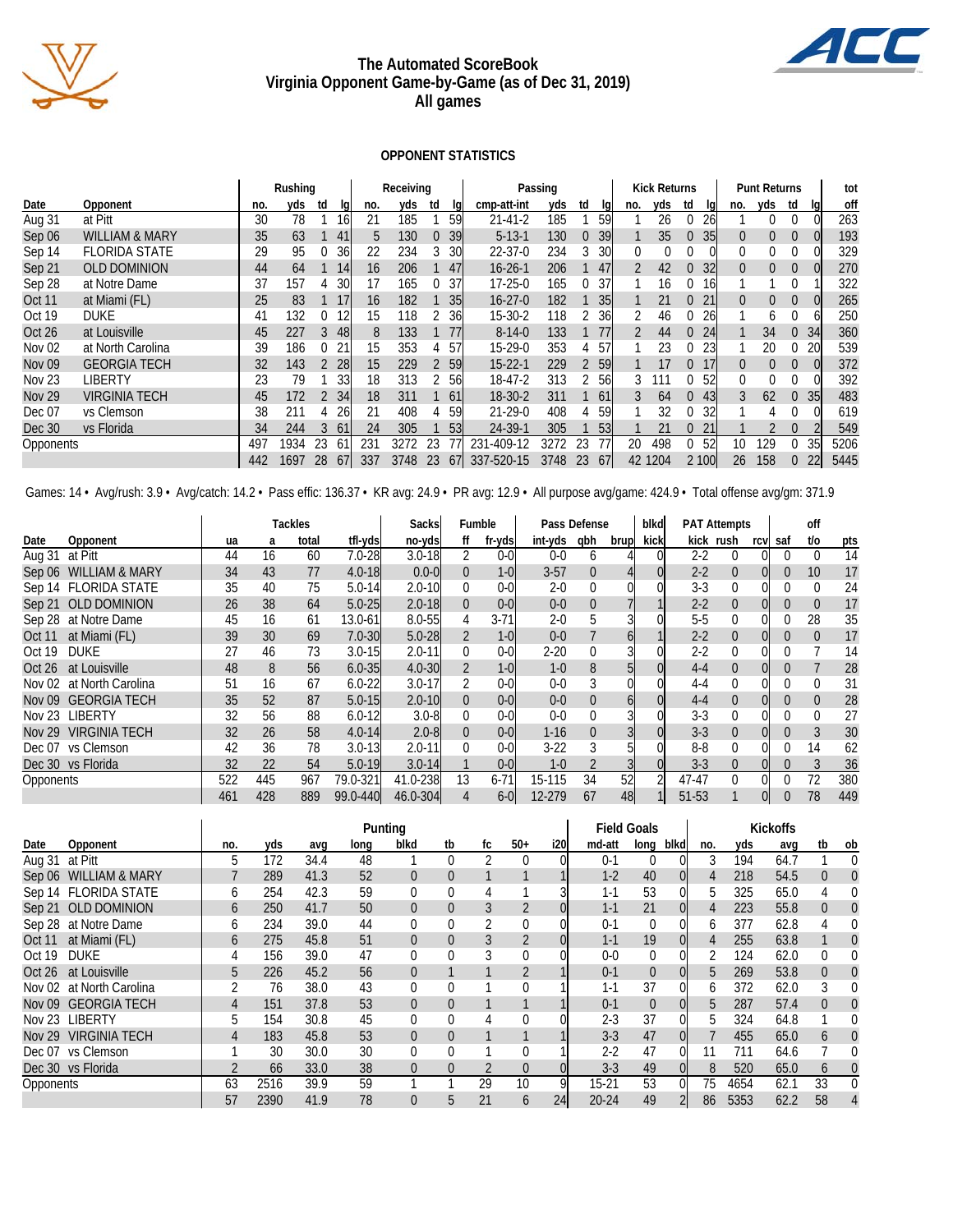



#### **INDIVIDUAL GAME HIGHS**

| Rushes                  | 24             | Bryce Perkins at North Carolina (Nov 02, 2019)  |
|-------------------------|----------------|-------------------------------------------------|
| Yards Rushing           | 164            | Bryce Perkins vs Virginia Tech (Nov 29, 2019)   |
| <b>TD Rushes</b>        | 3              | Wayne Taulapapa vs Florida State (Sep 14, 2019) |
|                         | $\overline{3}$ | Bryce Perkins vs Duke (Oct 19, 2019)            |
| Long Rush               | 67             | Bryce Perkins vs Virginia Tech (Nov 29, 2019)   |
| Pass attempts           | 43             | Bryce Perkins at Notre Dame (Sep 28, 2019)      |
|                         | 43             | Bryce Perkins vs Clemson (Dec 07, 2019)         |
| Pass completions        | 30             | Bryce Perkins vs Florida State (Sep 14, 2019)   |
|                         | 30             | Bryce Perkins at Notre Dame (Sep 28, 2019)      |
|                         | 30             | Bryce Perkins at North Carolina (Nov 02, 2019)  |
| Yards Passing           | 378            | Bryce Perkins at North Carolina (Nov 02, 2019)  |
| <b>TD Passes</b>        | 4              | Bryce Perkins vs Florida (Dec 30, 2019)         |
| Long Pass               | 67             | Bryce Perkins vs Virginia Tech (Nov 29, 2019)   |
| Receptions              | 13             | Terrell Jana at North Carolina (Nov 02, 2019)   |
| <b>Yards Receiving</b>  | 146            | Terrell Jana at North Carolina (Nov 02, 2019)   |
| <b>TD Receptions</b>    | $\overline{c}$ | Hasise Dubois vs Florida (Dec 30, 2019)         |
| Long Reception          | 67             | Hasise Dubois vs Virginia Tech (Nov 29, 2019)   |
| <b>Field Goals</b>      | 3              | Brian Delaney at Pitt (Aug 31, 2019)            |
|                         | 3              | Brian Delaney at Miami (FL) (Oct 11, 2019)      |
| Long Field Goal         | 49             | Brian Delaney vs Florida State (Sep 14, 2019)   |
| Punts                   | 7              | Nash Griffin at Louisville (Oct 26, 2019)       |
| Punting Avg             | 48.2           | Nash Griffin vs Florida (Dec 30, 2019)          |
| Long Punt               | 78             | Nash Griffin at Louisville (Oct 26, 2019)       |
| Punts inside 20         | 4              | Nash Griffin at Louisville (Oct 26, 2019)       |
| Long Punt Return        | 22             | Billy Kemp IV vs William & Mary (Sep 06, 2019)  |
| Long Kickoff Return     | 100            | Joe Reed vs William & Mary (Sep 06, 2019)       |
| <b>Tackles</b>          | 15             | Charles Snowden vs Old Dominion (Sep 21, 2019)  |
| <b>Sacks</b>            | 2.5            | Jordan Mack vs William & Mary (Sep 06, 2019)    |
| <b>Tackles For Loss</b> | 3.5            | Charles Snowden vs Old Dominion (Sep 21, 2019)  |
| Interceptions           | $\overline{c}$ | De'Vante Cross vs Liberty (Nov 23, 2019)        |
|                         | $\overline{2}$ | Noah Taylor vs Virginia Tech (Nov 29, 2019)     |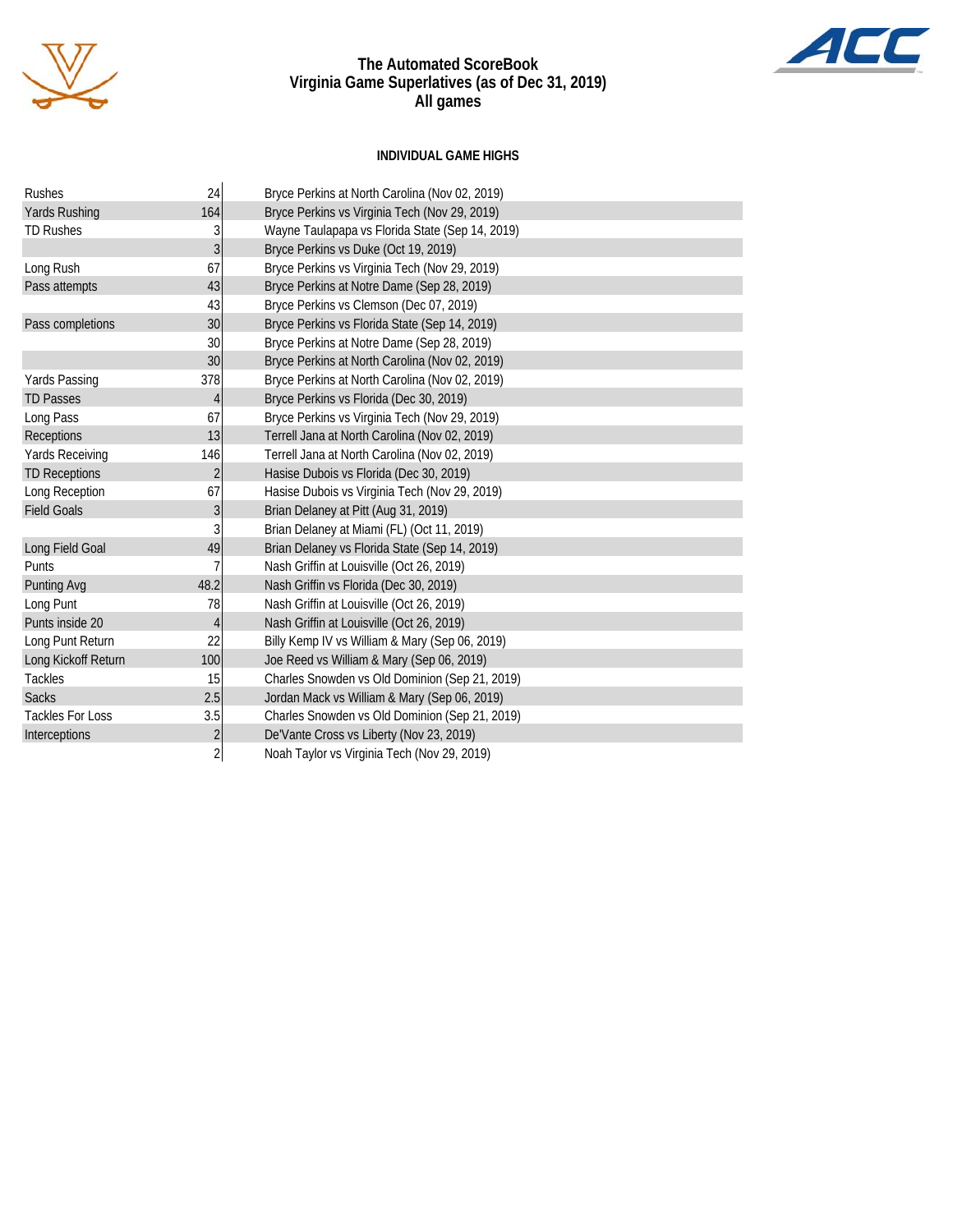

#### **TEAM GAME HIGHS**

| <b>Rushes</b>        | 44             | vs Liberty (Nov 23, 2019)        |
|----------------------|----------------|----------------------------------|
| Yards Rushing        | 227            | vs Liberty (Nov 23, 2019)        |
| Yards Per Rush       | 7.2            | vs Virginia Tech (Nov 29, 2019)  |
| <b>TD Rushes</b>     | 5              | vs Duke (Oct 19, 2019)           |
| Pass attempts        | 48             | vs Clemson (Dec 07, 2019)        |
| Pass completions     | 31             | at North Carolina (Nov 02, 2019) |
| <b>Yards Passing</b> | 383            | at North Carolina (Nov 02, 2019) |
| Yards Per Pass       | 9.6            | at North Carolina (Nov 02, 2019) |
| <b>TD Passes</b>     |                | vs Florida (Dec 30, 2019)        |
| <b>Total Plays</b>   | 78             | vs Liberty (Nov 23, 2019)        |
| <b>Total Offense</b> | 517            | at North Carolina (Nov 02, 2019) |
| Yards Per Play       | 8.5            | vs Virginia Tech (Nov 29, 2019)  |
| Points               | 55             | vs Liberty (Nov 23, 2019)        |
| Sacks By             | $\overline{7}$ | vs William & Mary (Sep 06, 2019) |
| <b>First Downs</b>   | 28             | at North Carolina (Nov 02, 2019) |
| Penalties            | 9              | vs Florida State (Sep 14, 2019)  |
| Penalty Yards        | 97             | vs Florida State (Sep 14, 2019)  |
| <b>Turnovers</b>     | 5              | at Notre Dame (Sep 28, 2019)     |
| Interceptions By     | $\overline{2}$ | at Pitt (Aug 31, 2019)           |
|                      | $\overline{2}$ | vs Duke (Oct 19, 2019)           |
|                      | $\overline{2}$ | vs Liberty (Nov 23, 2019)        |
|                      | $\overline{2}$ | vs Virginia Tech (Nov 29, 2019)  |
| Punts                |                | at Louisville (Oct 26, 2019)     |
| <b>Punting Avg</b>   | 48.2           | vs Florida (Dec 30, 2019)        |
| Long Punt            | 78             | at Louisville (Oct 26, 2019)     |
| Punts inside 20      | 4              | at Louisville (Oct 26, 2019)     |
| Long Punt Return     | 22             | vs William & Mary (Sep 06, 2019) |

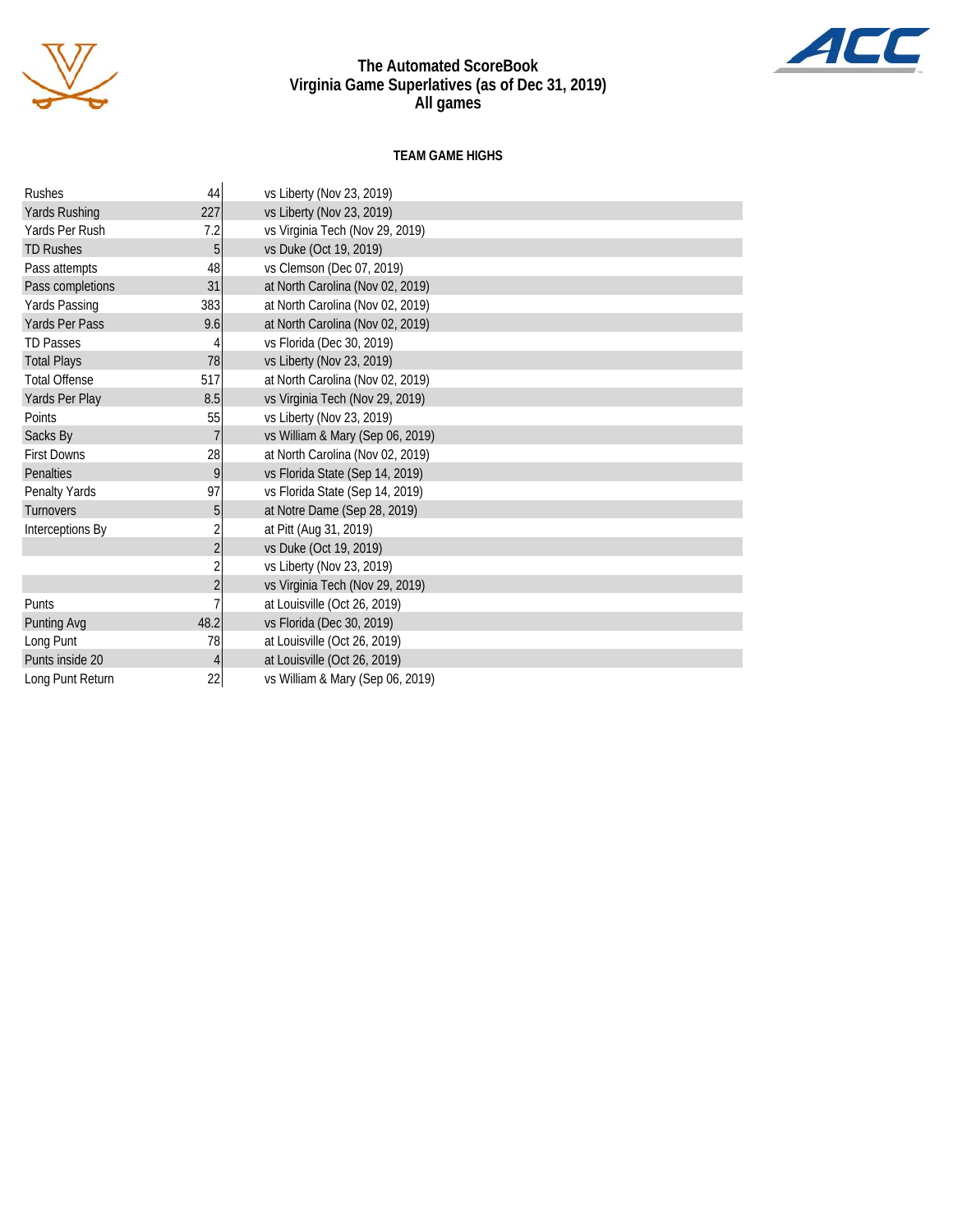

### **OPPONENT INDIVIDUAL GAME HIGHS**

| Rushes                  | 28               | Hawkins, J., at Louisville (Oct 26, 2019)      |
|-------------------------|------------------|------------------------------------------------|
| <b>Yards Rushing</b>    | 138              | Perine, L., vs Florida (Dec 30, 2019)          |
| <b>TD Rushes</b>        | 3                | Jones, T., at Notre Dame (Sep 28, 2019)        |
| Long Rush               | 61               | Perine, L., vs Florida (Dec 30, 2019)          |
| Pass attempts           | 41               | Pickett, K, at Pitt (Aug 31, 2019)             |
| Pass completions        | 24               | Trask, K., vs Florida (Dec 30, 2019)           |
| Yards Passing           | 353              | Howell, S, at North Carolina (Nov 02, 2019)    |
| <b>TD Passes</b>        | $\overline{4}$   | Howell, S, at North Carolina (Nov 02, 2019)    |
|                         | 4                | LAWRENCE, vs Clemson (Dec 07, 2019)            |
| Long Pass               | 77               | Cunningham, M., at Louisville (Oct 26, 2019)   |
| Receptions              | 9                | HIGGINS, vs Clemson (Dec 07, 2019)             |
| <b>Yards Receiving</b>  | 202              | Brown, D, at North Carolina (Nov 02, 2019)     |
| <b>TD Receptions</b>    | 3                | Brown, D, at North Carolina (Nov 02, 2019)     |
|                         | 3                | HIGGINS, vs Clemson (Dec 07, 2019)             |
| Long Reception          | 77               | Atwell, T., at Louisville (Oct 26, 2019)       |
| <b>Field Goals</b>      | $\overline{3}$   | Johnson, B, vs Virginia Tech (Nov 29, 2019)    |
|                         | 3                | McPherson, E., vs Florida (Dec 30, 2019)       |
| Long Field Goal         | 53               | Aguayo, Ri, vs Florida State (Sep 14, 2019)    |
| Punts                   | 6                | Martin, T, vs Florida State (Sep 14, 2019)     |
|                         | 6                | Cate, Bailey, vs Old Dominion (Sep 21, 2019)   |
|                         | 6                | Bramblett, J., at Notre Dame (Sep 28, 2019)    |
|                         | $\boldsymbol{6}$ | Hedley, L., at Miami (FL) (Oct 11, 2019)       |
| Punting Avg             | 45.8             | Hedley, L., at Miami (FL) (Oct 11, 2019)       |
| Long Punt               | 59               | Martin, T, vs Florida State (Sep 14, 2019)     |
| Punts inside 20         | 3                | Martin, T, vs Florida State (Sep 14, 2019)     |
| Long Punt Return        | 35               | Robinson, T, vs Virginia Tech (Nov 29, 2019)   |
| Long Kickoff Return     | 52               | Louis, S., vs Liberty (Nov 23, 2019)           |
| Tackles                 | 15               | Surratt, C, at North Carolina (Nov 02, 2019)   |
| Sacks                   | 3.0              | Okwara, J., at Notre Dame (Sep 28, 2019)       |
| <b>Tackles For Loss</b> | 3.5              | White, Keion, vs Old Dominion (Sep 21, 2019)   |
| Interceptions           | 1                | Miles Hayes, vs William & Mary (Sep 06, 2019)  |
|                         | $\mathbf{1}$     | Corey Parker, vs William & Mary (Sep 06, 2019) |
|                         | 1                | Arman Jones, vs William & Mary (Sep 06, 2019)  |
|                         | $\mathbf{1}$     | Taylor, L, vs Florida State (Sep 14, 2019)     |
|                         | 1                | Samuel, A, vs Florida State (Sep 14, 2019)     |
|                         | $\mathbf{1}$     | Gilman, A., at Notre Dame (Sep 28, 2019)       |
|                         | 1                | Hamilton, K., at Notre Dame (Sep 28, 2019)     |
|                         | $\mathbf{1}$     | Alexander, J., vs Duke (Oct 19, 2019)          |
|                         | 1                | Johnson, L., vs Duke (Oct 19, 2019)            |
|                         | $\mathbf{1}$     | Jones, C., at Louisville (Oct 26, 2019)        |
|                         | 1                | Conner, C, vs Virginia Tech (Nov 29, 2019)     |
|                         | $\mathbf{1}$     | SIMMONS, vs Clemson (Dec 07, 2019)             |
|                         | 1                | N. TURNER, vs Clemson (Dec 07, 2019)           |
|                         | $\mathbf{1}$     | MAGUIRE, vs Clemson (Dec 07, 2019)             |
|                         | $\mathbf{1}$     | Elam, K., vs Florida (Dec 30, 2019)            |

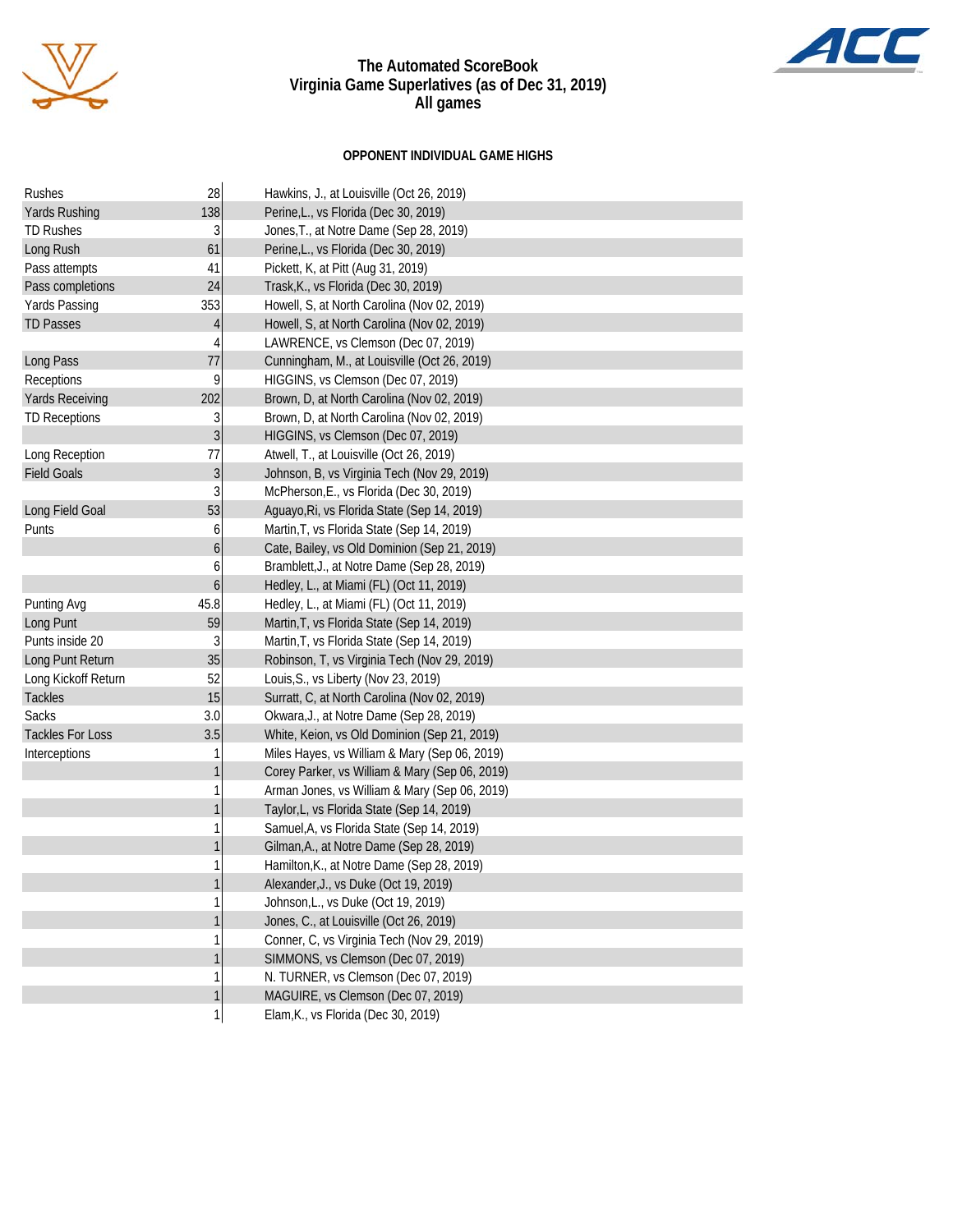

### **OPPONENT TEAM GAME HIGHS**

| Rushes               | 45              | at Louisville (Oct 26, 2019)     |
|----------------------|-----------------|----------------------------------|
|                      | 45              | vs Virginia Tech (Nov 29, 2019)  |
| Yards Rushing        | 244             | vs Florida (Dec 30, 2019)        |
| Yards Per Rush       | 7.2             | vs Florida (Dec 30, 2019)        |
| <b>TD Rushes</b>     |                 | at Notre Dame (Sep 28, 2019)     |
|                      | 4               | vs Clemson (Dec 07, 2019)        |
| Pass attempts        | 47              | vs Liberty (Nov 23, 2019)        |
| Pass completions     | 24              | vs Florida (Dec 30, 2019)        |
| Yards Passing        | 408             | vs Clemson (Dec 07, 2019)        |
| Yards Per Pass       | 14.1            | vs Clemson (Dec 07, 2019)        |
| <b>TD Passes</b>     |                 | at North Carolina (Nov 02, 2019) |
|                      | 4               | vs Clemson (Dec 07, 2019)        |
| Total Plays          | 75              | vs Virginia Tech (Nov 29, 2019)  |
| <b>Total Offense</b> | 619             | vs Clemson (Dec 07, 2019)        |
| Yards Per Play       | 9.2             | vs Clemson (Dec 07, 2019)        |
| Points               | 62              | vs Clemson (Dec 07, 2019)        |
| Sacks By             | 8               | at Notre Dame (Sep 28, 2019)     |
| <b>First Downs</b>   | 28              | vs Clemson (Dec 07, 2019)        |
| Penalties            | 10              | vs Florida State (Sep 14, 2019)  |
| Penalty Yards        | 83              | vs Florida State (Sep 14, 2019)  |
| Turnovers            | 5               | vs Duke (Oct 19, 2019)           |
| Interceptions By     | 3 <sup>1</sup>  | vs William & Mary (Sep 06, 2019) |
|                      | 3               | vs Clemson (Dec 07, 2019)        |
| Punts                | $\overline{7}$  | vs William & Mary (Sep 06, 2019) |
| Punting Avg          | 45.8            | at Miami (FL) (Oct 11, 2019)     |
| Long Punt            | 59              | vs Florida State (Sep 14, 2019)  |
| Punts inside 20      | 3               | vs Florida State (Sep 14, 2019)  |
| Long Punt Return     | 35 <sup>1</sup> | vs Virginia Tech (Nov 29, 2019)  |

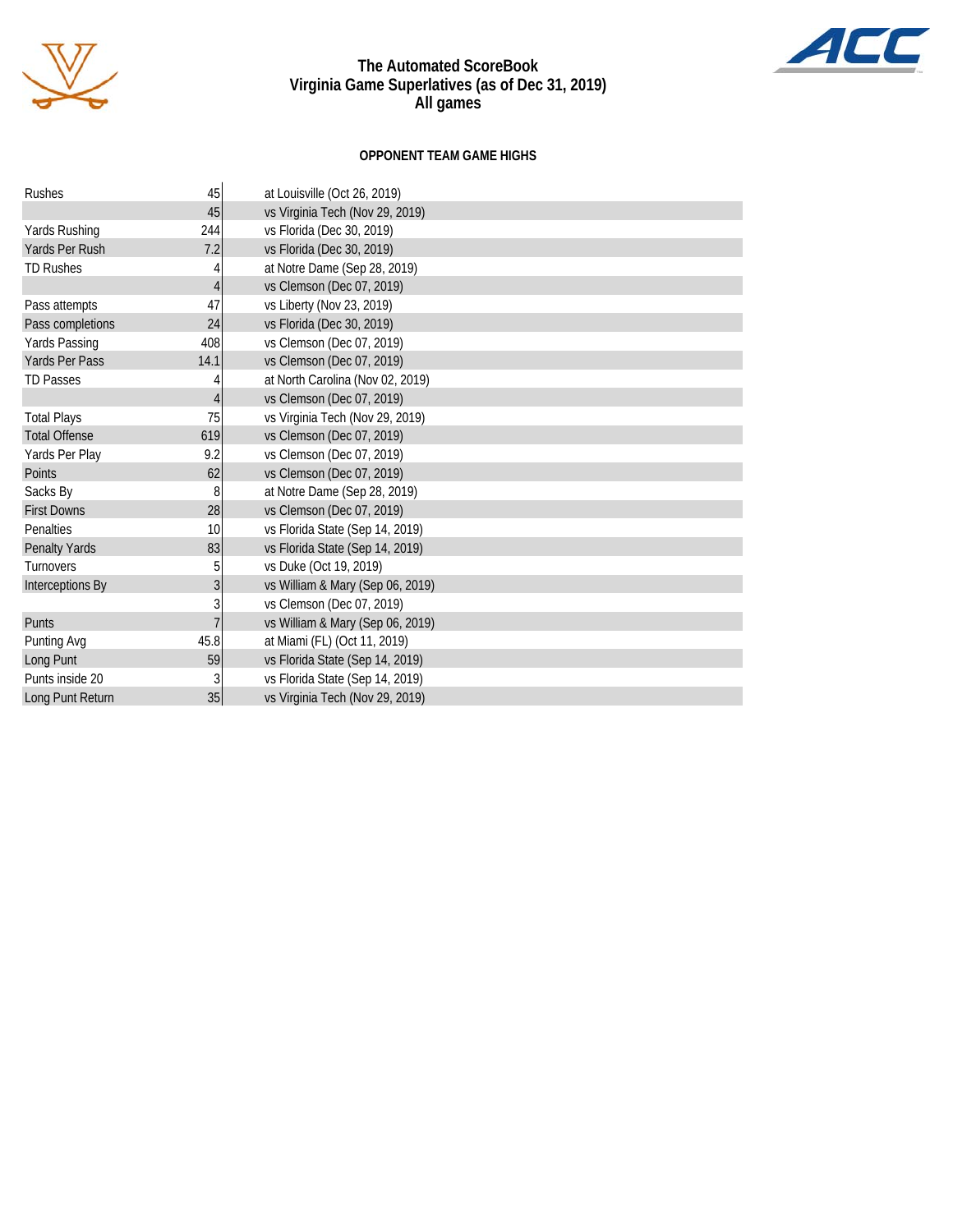

#### **The Automated ScoreBook Virginia Red-Zone Results (as of Dec 31, 2019) All games**

### **Virginia Inside Opponent Red-Zone**

|              |                           |   |           | Times          | Times          | Total |                | Rush           | Pass           | FGs  |                |                |                | Failed to score inside RZ |                |                |
|--------------|---------------------------|---|-----------|----------------|----------------|-------|----------------|----------------|----------------|------|----------------|----------------|----------------|---------------------------|----------------|----------------|
| Date         | Opponent                  |   | Scorel    | In RZ          | Scored         | Pts   | <b>TDs</b>     | TDs            | <b>TDs</b>     | Made |                | FGA Down       |                | Int Fumb                  | Half           | Game           |
| Aug 31, 2019 | at Pitt                   | W | $30 - 14$ | 5              | 5              | 27    | 3              |                |                |      | 0              | 0              | 0              | 0                         | $\Omega$       |                |
| Sep 06, 2019 | <b>WILLIAM &amp; MARY</b> | W | $52 - 17$ | 7              | 5              | 31    | 4              | 3              |                |      |                | $\overline{0}$ | $\overline{0}$ | 0                         |                | 0              |
| Sep 14, 2019 | <b>FLORIDA STATE</b>      | W | $31 - 24$ | 5              | 4              | 28    | 4              | 3              |                |      | $\mathbf 0$    | 0              |                | 0                         | 0              | 0              |
| Sep 21, 2019 | <b>OLD DOMINION</b>       | W | $28 - 17$ | 3              | $\overline{2}$ | 14    | $\overline{2}$ | $\overline{2}$ | $\overline{0}$ | 01   |                | $\overline{0}$ | $\overline{0}$ | $\overline{0}$            | $\overline{0}$ | $\overline{0}$ |
| Sep 28, 2019 | at Notre Dame             |   | $20 - 35$ | 4              | 4              | 20    | 2              | $\mathbf 0$    | 2              |      | 0              | 0              | 0              | 0                         | $\mathbf{0}$   | 0              |
| Oct 11, 2019 | at Miami (FL)             |   | $9 - 17$  | 3              | 3              | 9     | $\theta$       | $\overline{0}$ | $\overline{0}$ |      | $\overline{0}$ | $\overline{0}$ | $\overline{0}$ | $\overline{0}$            | $\overline{0}$ | $\overline{0}$ |
| Oct 19, 2019 | <b>DUKE</b>               | W | 48-14     | 9              |                | 41    | 5              | 5              | 0              |      | $\mathbf 0$    | 0              | 2              | 0                         | $\mathbf{0}$   | 0              |
| Oct 26, 2019 | at Louisville             |   | 21-28     | 4              | 3              | 21    | 3              | $\overline{2}$ |                |      | $\overline{0}$ | $\overline{0}$ |                | $\Omega$                  | $\Omega$       | 0              |
| Nov 02, 2019 | at North Carolina         | W | 38-31     | 5              | 5              | 31    | 4              |                | 3              |      | $\theta$       | $\Omega$       | 0              | 0                         | $\Omega$       | 0              |
| Nov 09, 2019 | <b>GEORGIA TECH</b>       | W | $33 - 28$ | 6              | 6              | 33    | 4              | 3              |                |      | $\overline{0}$ | $\theta$       | $\overline{0}$ | $\Omega$                  | $\Omega$       | 0              |
| Nov 23, 2019 | <b>LIBERTY</b>            | W | 55-27     | 8              | 8              | 48    | 6              | 4              | 2              |      | $\theta$       | $\theta$       | 0              | 0                         | $\Omega$       | 0              |
| Nov 29, 2019 | <b>VIRGINIA TECH</b>      | W | $39 - 30$ | $\overline{2}$ | $\overline{2}$ | 10    |                |                | $\overline{0}$ |      | $\Omega$       | $\theta$       | $\overline{0}$ | $\Omega$                  | $\Omega$       | 0              |
| Dec 07, 2019 | vs Clemson                |   | 17-62     | 4              | 3              | 17    | 2              | $\Omega$       |                |      | $\theta$       | $\theta$       |                |                           | $\Omega$       | 0              |
| Dec 30, 2019 | vs Florida                |   | $28 - 36$ |                |                | 21    | 3              | $\Omega$       |                |      | $\Omega$       | $\Omega$       |                |                           | $\Omega$       | 0              |
|              | Totals                    |   |           | 69             | 60             | 351   | 43             | 25             | 18             | 17   | 2              | $\mathbf{0}$   | 6              | 0                         |                | $\theta$       |
|              | 60 of 69 (87.0%)          |   |           |                |                |       |                |                |                |      |                |                |                |                           |                |                |

#### **Opponents Inside Virginia Red-Zone**

|              |                           |   |           | Times          | <b>Times</b>   | Total    |                | Rush           | Pass           | FGs  | Failed to score inside RZ |                |                |                |                |                  |
|--------------|---------------------------|---|-----------|----------------|----------------|----------|----------------|----------------|----------------|------|---------------------------|----------------|----------------|----------------|----------------|------------------|
| Date         | Opponent                  |   | Scorel    | In RZ          | Scored         | Pts      | <b>TDs</b>     | TDs            | TDs            | Made | FGA                       | Down           | Int            | Fumb           | Half           | Game             |
| Aug 31, 2019 | at Pitt                   | W | $30 - 14$ |                |                | 14       |                |                |                |      | $\Omega$                  | $\bf{0}$       | 0              | 0              | $\Omega$       | 0                |
| Sep 06, 2019 | <b>WILLIAM &amp; MARY</b> | W | $52 - 17$ | 3              | 2              | 10       |                |                | $\overline{0}$ |      |                           | $\overline{0}$ | $\overline{0}$ | 0              | $\Omega$       | $\overline{0}$   |
| Sep 14, 2019 | <b>FLORIDA STATE</b>      | W | $31 - 24$ | 4              | 3              | 21       | 3              | 0              | 3              |      | 0                         | $\Omega$       | 0              | 0              |                | 0                |
| Sep 21, 2019 | <b>OLD DOMINION</b>       | W | 28-17     | $\overline{2}$ | $\overline{2}$ | 10       |                |                | $\overline{0}$ |      | $\overline{0}$            | $\overline{0}$ | $\overline{0}$ | $\overline{0}$ | $\overline{0}$ | $\boldsymbol{0}$ |
| Sep 28, 2019 | at Notre Dame             |   | 20-35     | 3              | 3              | 21       | 3              | 3              | 0              |      |                           | $\overline{0}$ | 0              | 0              | $\Omega$       | 0                |
| Oct 11, 2019 | at Miami (FL)             |   | $9 - 17$  | 3              | 3              | 17       | $\overline{2}$ |                |                |      | $\Omega$                  | $\theta$       | $\overline{0}$ | $\Omega$       | $\overline{0}$ | $\boldsymbol{0}$ |
| Oct 19, 2019 | <b>DUKE</b>               | W | 48-14     | $\theta$       | $\Omega$       | $\theta$ |                | 0              | 0              |      |                           | $\bf{0}$       | 0              | 0              | $\Omega$       | 0                |
| Oct 26, 2019 | at Louisville             |   | $21 - 28$ | 3              | 2              | 14       | $\overline{2}$ | 2              | 0              | 01   |                           | $\overline{0}$ | 0              | $\overline{0}$ | $\overline{0}$ | $\boldsymbol{0}$ |
| Nov 02, 2019 | at North Carolina         | W | 38-31     | 3              |                |          | 0              | 0              | 0              |      | $\Omega$                  | 2              | 0              | 0              | $\overline{0}$ | 0                |
| Nov 09, 2019 | <b>GEORGIA TECH</b>       | W | $33 - 28$ | 3              | $\overline{2}$ | 14       | $\overline{2}$ | $\overline{2}$ | 0              | 0    |                           | $\overline{0}$ | $\overline{0}$ | $\overline{0}$ | $\overline{0}$ | $\boldsymbol{0}$ |
| Nov 23, 2019 | <b>LIBERTY</b>            | W | 55-27     | 4              | 4              | 20       | 2              |                |                |      | $\Omega$                  | $\overline{0}$ | 0              | $\Omega$       | $\Omega$       | 0                |
| Nov 29, 2019 | <b>VIRGINIA TECH</b>      | W | $39 - 30$ | 4              | 3              | 13       |                |                | $\overline{0}$ | 2    | $\overline{0}$            | $\overline{0}$ | $\overline{0}$ | $\overline{0}$ |                | $\overline{0}$   |
| Dec 07, 2019 | vs Clemson                |   | 17-62     | 6              | 6              | 38       | 5              | 2              | 3              |      | $\Omega$                  | $\Omega$       | 0              | $\Omega$       | $\Omega$       | 0                |
| Dec 30, 2019 | vs Florida                |   | $28 - 36$ | $\overline{4}$ | 4              | 23       | 3              | $\overline{2}$ |                |      | $\Omega$                  | $\theta$       | $\overline{0}$ | $\Omega$       | $\Omega$       | $\boldsymbol{0}$ |
|              | Totals                    |   |           | 44             | 37             | 218      | 27             | 17             | 10             | 10   | 3                         | $\overline{2}$ | $\Omega$       | $\theta$       | $\mathcal{P}$  | $\Omega$         |
|              | 37 of 44 (84.1%)          |   |           |                |                |          |                |                |                |      |                           |                |                |                |                |                  |

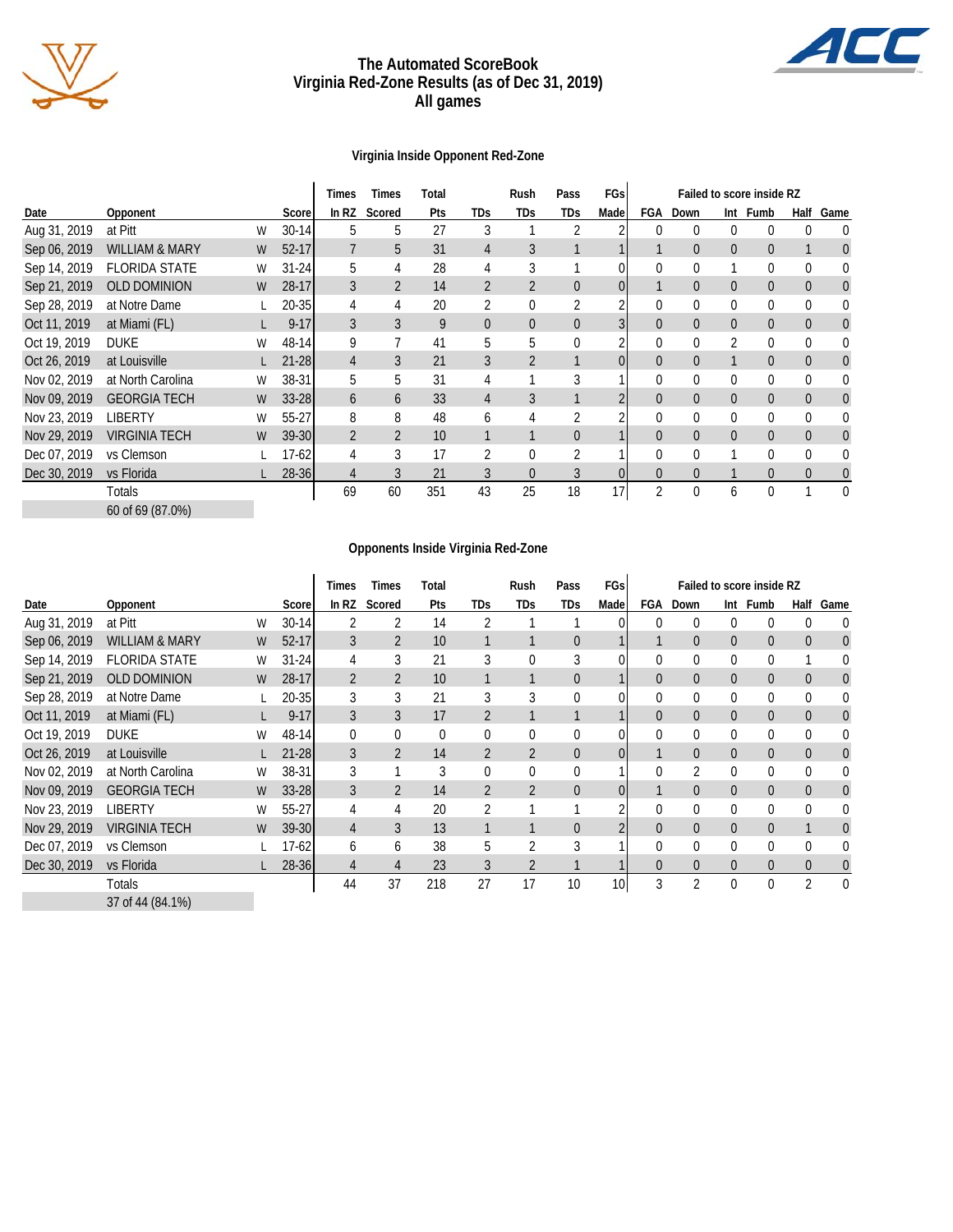

#### **The Automated ScoreBook Virginia By-Quarter Statistics (as of Dec 31, 2019) All games**

#### **3rd-Down Conversions**

| Date         | Opponent                  |   | Score     | Overall  |      | 1st Qtr   |       | 2nd Qtr |                   | 3rd Otr   |                  | 4th Otr |       | Overtime |     |
|--------------|---------------------------|---|-----------|----------|------|-----------|-------|---------|-------------------|-----------|------------------|---------|-------|----------|-----|
| Aug 31, 2019 | at Pitt                   | W | $30 - 14$ | $7-15$   | 46.7 | $2 - 4$   | 50.0  | $0 - 2$ | 0.0 <sub>l</sub>  | $3-5$     | 60.0             | 2-4     | 50.0  |          |     |
| Sep 06, 2019 | <b>WILLIAM &amp; MARY</b> | W | $52-17$   | $9 - 14$ | 64.3 | $3-3$     | 100.0 | $3-5$   | 60.0              | $1 - 3$   | 33.3             | $2 - 3$ | 66.7  |          |     |
| Sep 14, 2019 | <b>FLORIDA STATE</b>      | W | $31 - 24$ | $5-12$   | 41.7 | $2 - 5$   | 40.0  | $1-3$   | 33.3 <sub>1</sub> | $1-3$     | 33.3             | 1-1     | 100.0 |          |     |
| Sep 21, 2019 | <b>OLD DOMINION</b>       | W | $28-17$   | $1 - 11$ | 9.1  | $0 - 2$   | 0.01  | $0 - 3$ | 0.0               | $0 - 3$   | 0.0 <sub>l</sub> | $1-3$   | 33.3  |          |     |
| Sep 28, 2019 | at Notre Dame             |   | 20-35I    | $4 - 14$ | 28.6 | $1 - 1$   | 100.0 | $2 - 5$ | 40.0              | $0-5$     | 0.0              | 1-3     | 33.3  |          |     |
| Oct 11, 2019 | at Miami (FL)             |   | $9 - 17$  | 10-19    | 52.6 | $1 - 3$   | 33.3  | $3-6$   | 50.0              | $3-4$     | 75.0             | $3-6$   | 50.0  |          |     |
| Oct 19, 2019 | <b>DUKE</b>               | W | $48 - 14$ | $7-15$   | 46.7 | $1-5$     | 20.0I | 4-6     | 66.7              | $2 - 3$   | 66.7             | $0 - 1$ | 0.0   |          |     |
| Oct 26, 2019 | at Louisville             |   | $21 - 28$ | $4 - 14$ | 28.6 | $1-2$     | 50.0  | $1-3$   | 33.3              | $0 - 2$   | 0.0 <sub>l</sub> | $2 - 7$ | 28.6  |          |     |
| Nov 02, 2019 | at North Carolina         | W | $38 - 31$ | $7-13$   | 53.8 | $2 - 4$   | 50.0  | $2 - 4$ | 50.0I             | $1 - 1$   | 100.0            | $2 - 4$ | 50.0  |          |     |
| Nov 09, 2019 | <b>GEORGIA TECH</b>       | W | $33 - 28$ | $9 - 16$ | 56.2 | $0 - 1$   | 0.01  | $3-5$   | 60.0              | $4-6$     | 66.7             | $2 - 4$ | 50.0  |          |     |
| Nov 23, 2019 | <b>LIBERTY</b>            | W | $55 - 27$ | $9 - 15$ | 60.0 | $4-5$     | 80.0  | $2 - 4$ | 50.0I             | $1-3$     | 33.3             | $2 - 3$ | 66.7  |          |     |
| Nov 29, 2019 | <b>VIRGINIA TECH</b>      | W | $39 - 30$ | $5-14$   | 35.7 | $3-4$     | 75.0  | $0 - 4$ | 0.0               | $1 - 3$   | 33.3             | $1-3$   | 33.3  |          |     |
| Dec 07, 2019 | vs Clemson                |   | 17-62     | 10-18    | 55.6 | 4-6       | 66.7  | $1 - 4$ | 25.0I             | $3-4$     | 75.0             | $2 - 4$ | 50.0  |          |     |
| Dec 30, 2019 | vs Florida                |   | $28 - 36$ | $5-13$   | 38.5 | $1 - 3$   | 33.3  | $1 - 3$ | 33.3              | $1 - 4$   | 25.0             | $2 - 3$ | 66.7  |          |     |
|              | Virginia                  |   |           | 92-203   | 45.3 | 25-48     | 52.1  | 23-57   | 40.4              | $21 - 49$ | 42.9             | 23-49   | 46.9  | $0-0$    | 0.0 |
|              | Opponents                 |   |           | 67-186   | 36.0 | $16 - 38$ | 42.1  | 19-55   | 34.5              | 14-41     | 34.1             | 18-52   | 34.6  | $0-0$    | 0.0 |

#### **4th-Down Conversions**

| Date         | Opponent                  |   | Score     | Overall   |                  | 1st Otr |                  | 2nd Qtr |                  | 3rd Otr |                  | 4th Otr |       | Overtime |     |
|--------------|---------------------------|---|-----------|-----------|------------------|---------|------------------|---------|------------------|---------|------------------|---------|-------|----------|-----|
| Aug 31, 2019 | at Pitt                   | W | $30 - 14$ | $0-0$     | 0.0              | $0-0$   | 0.0 <sub>l</sub> | $0 - 0$ | 0.0 <sub>l</sub> | $0-0$   | 0.0 <sub>l</sub> | $0-0$   | 0.0   |          |     |
| Sep 06, 2019 | <b>WILLIAM &amp; MARY</b> | W | $52 - 17$ | $0-0$     | 0.0 <sub>l</sub> | $0-0$   | 0.0              | $0-0$   | 0.01             | $0-0$   | 0.0 <sub>l</sub> | $0-0$   | 0.0   |          |     |
| Sep 14, 2019 | <b>FLORIDA STATE</b>      | W | $31 - 24$ | $1-1$     | 100.0I           | $0-0$   | 0.0              | $0-0$   | 0.01             | $1 - 1$ | 100.0            | $0-0$   | 0.0   |          |     |
| Sep 21, 2019 | <b>OLD DOMINION</b>       | W | $28 - 17$ | $1-2$     | 50.0             | $0 - 0$ | 0.01             | $1-2$   | 50.0             | $0 - 0$ | 0.0 <sub>l</sub> | $0-0$   | 0.0   |          |     |
| Sep 28, 2019 | at Notre Dame             |   | $20 - 35$ | $1-2$     | 50.0             | $0-0$   | 0.0              | $1 - 1$ | 100.0            | $0-1$   | 0.0              | $0-0$   | 0.0   |          |     |
| Oct 11, 2019 | at Miami (FL)             |   | $9 - 17$  | $0-1$     | 0.0              | $0-0$   | 0.0 <sub>l</sub> | $0-1$   | 0.01             | $0-0$   | 0.0              | $0-0$   | 0.0   |          |     |
| Oct 19, 2019 | <b>DUKE</b>               | W | $48 - 14$ | $1-2$     | 50.0             | $1 - 1$ | 100.0            | $0-0$   | 0.01             | $0-0$   | 0.0 <sub>l</sub> | $0 - 1$ | 0.0   |          |     |
| Oct 26, 2019 | at Louisville             |   | 21-28     | $2 - 2$   | 100.01           | $0-0$   | 0.0              | $0-0$   | 0.0 <sub>l</sub> | $0-0$   | 0.0              | $2 - 2$ | 100.0 |          |     |
| Nov 02, 2019 | at North Carolina         | W | 38-31     | 1-1       | 100.0            | $1-1$   | 100.0            | $0-0$   | 0.01             | $0-0$   | 0.0 <sub>l</sub> | $0-0$   | 0.0   |          |     |
| Nov 09, 2019 | <b>GEORGIA TECH</b>       | W | $33 - 28$ | $0 - 1$   | 0.0              | $0 - 0$ | 0.01             | $0-1$   | 0.0 <sub>l</sub> | $0-0$   | 0.0              | $0-0$   | 0.0   |          |     |
| Nov 23, 2019 | LIBERTY                   | W | 55-27     | $1-2$     | 50.0             | $0-0$   | 0.0              | $0-1$   | 0.01             | 1-1     | 100.0            | $0-0$   | 0.0   |          |     |
| Nov 29, 2019 | <b>VIRGINIA TECH</b>      | W | $39 - 30$ | $0-0$     | 0.0              | $0-0$   | 0.0 <sub>l</sub> | $0-0$   | 0.0 <sub>l</sub> | $0-0$   | 0.0 <sub>l</sub> | $0-0$   | 0.0   |          |     |
| Dec 07, 2019 | vs Clemson                |   | $17-62$   | $0-1$     | 0.01             | $0-0$   | 0.0              | $0-0$   | 0.0 <sub>l</sub> | $0-1$   | 0.0              | $0-0$   | 0.0   |          |     |
| Dec 30, 2019 | vs Florida                |   | 28-36     | $1 - 1$   | 100.01           | $1 - 1$ | 100.0            | $0-0$   | 0.01             | $0-0$   | 0.0              | $0-0$   | 0.0   |          |     |
|              | Virginia                  |   |           | $9-16$    | 56.2             | $3-3$   | 100.0            | $2 - 6$ | 33.3             | $2 - 4$ | 50.0             | $2 - 3$ | 66.7  | $0-0$    | 0.0 |
|              | Opponents                 |   |           | $13 - 25$ | 52.0             | $1 - 2$ | 50.0             | $5 - 7$ | 71.4             | $2 - 2$ | 100.0            | $5-14$  | 35.7  | $0-0$    | 0.0 |

#### **Time of Possession**

| Date         | Opponent                  |   | Score     | Overall | 1st Qtr | 2nd Qtr | 3rd Qtr | 4th Qtr | Overtime |
|--------------|---------------------------|---|-----------|---------|---------|---------|---------|---------|----------|
| Aug 31, 2019 | at Pitt                   | W | $30 - 14$ | 34:16   | 10:37   | 6:37    | 8:33    | 8:29    |          |
| Sep 06, 2019 | <b>WILLIAM &amp; MARY</b> | W | $52 - 17$ | 36:41   | 6:45    | 7:58    | 11:39   | 10:19   |          |
| Sep 14, 2019 | <b>FLORIDA STATE</b>      | W | $31 - 24$ | 39:44   | 10:45   | 9:47    | 10:27   | 8:45    |          |
| Sep 21, 2019 | <b>OLD DOMINION</b>       | W | 28-17     | 24:44   | 5:00    | 6:06    | 5:46    | 7:52    |          |
| Sep 28, 2019 | at Notre Dame             |   | 20-35     | 33:32   | 7:01    | 10:12   | 10:19   | 6:00    |          |
| Oct 11, 2019 | at Miami (FL)             |   | $9 - 17$  | 34:19   | 7:56    | 9:39    | 11:14   | 5:30    |          |
| Oct 19, 2019 | <b>DUKE</b>               | W | 48-14     | 34:29   | 10:13   | 11:41   | 7:08    | 5:27    |          |
| Oct 26, 2019 | at Louisville             |   | $21 - 28$ | 29:42   | 5:46    | 8:09    | 6:38    | 9:09    |          |
| Nov 02, 2019 | at North Carolina         | W | 38-31     | 33:38   | 9:08    | 8:13    | 8:12    | 8:05    |          |
| Nov 09, 2019 | <b>GEORGIA TECH</b>       | W | $33 - 28$ | 35:14   | 7:37    | 7:56    | 11:09   | 8:32    |          |
| Nov 23, 2019 | <b>LIBERTY</b>            | W | 55-27     | 38:45   | 10:56   | 8:46    | 11:02   | 8:01    |          |
| Nov 29, 2019 | <b>VIRGINIA TECH</b>      | W | 39-30     | 26:21   | 5:54    | 6:23    | 5:47    | 8:17    |          |
| Dec 07, 2019 | vs Clemson                |   | 17-62     | 33:14   | 10:44   | 6:14    | 9:18    | 6:58    |          |
| Dec 30, 2019 | vs Florida                |   | 28-36     | 28:09   | 8:42    | 3:54    | 7:22    | 8:11    |          |
|              | Virginia                  |   | Total     | 462:48  | 117:04  | 111:35  | 124:34  | 109:35  | 0:00     |
|              |                           |   | Avg.      | 33:03   | 8:21    | 7:58    | 8:53    | 7:49    | 0:00     |
|              | Opponents                 |   | Total     | 377:12  | 92:56   | 98:25   | 85:26   | 100:25  | 0:00     |
|              |                           |   | Avg.      | 26:56   | 6:38    | 7:01    | 6:06    | 7:10    | 0:00     |

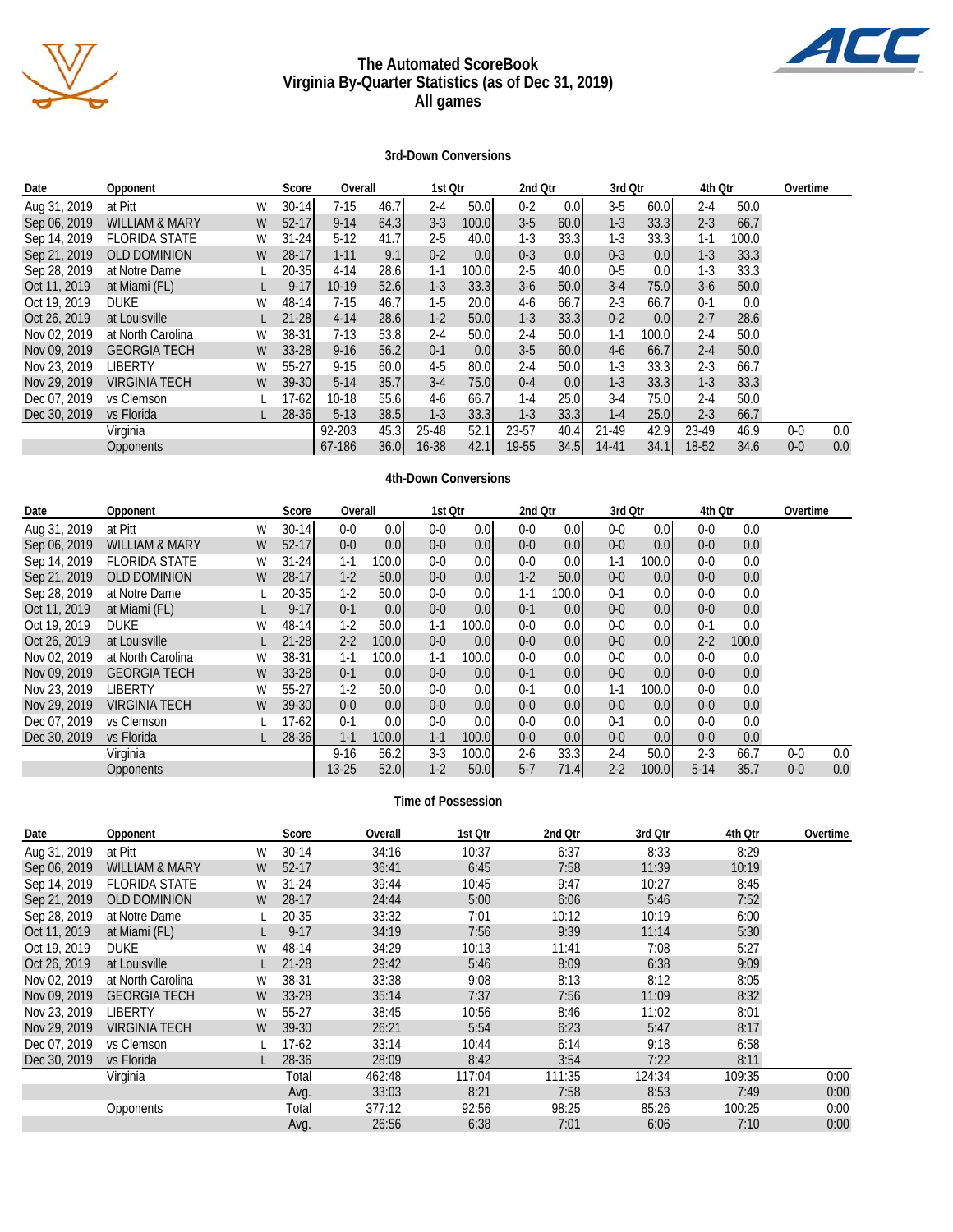



| ##           | PLAYER         | GP-GS  | <b>UP</b>              | WM              | FS                      | ODU                      | ND.                    | UM                     | DU                     | UL              | <b>NC</b>           | GT                     | LIBERTY           | VT                       | CU                     | UF                       |
|--------------|----------------|--------|------------------------|-----------------|-------------------------|--------------------------|------------------------|------------------------|------------------------|-----------------|---------------------|------------------------|-------------------|--------------------------|------------------------|--------------------------|
| 78           | Ahern, J       | $3/-$  | $\cdots$               | $\cdots$        | $\cdots$                | $\cdots$                 | $\cdots$               | $\cdots$               | XXX                    | $\ldots$        | XXX                 | $\cdots$               | $\cdots$          | XXX                      | $\ldots$               | $\cdots$                 |
| 91           | Alonso, M      | 14/9   | <b>XXX</b>             | <b>XXX</b>      | <b>START</b>            | XXX                      | <b>START</b>           | <b>START</b>           | <b>START</b>           | <b>START</b>    | <b>XXX</b>          | START                  | <b>START</b>      | <b>START</b>             | <b>START</b>           | XXX                      |
| 61           | Anthony, E     | $12/-$ | XXX                    | $\ddotsc$       | XXX                     | XXX                      | XXX                    | XXX                    | XXX                    | XXX             | XXX                 | $\cdots$               | XXX               | XXX                      | XXX                    | XXX                      |
| 10           | Armstrong, B   | $7/-$  | <b>XXX</b>             | <b>XXX</b>      | $\dots$                 | $\ldots$                 | $\ldots$               | $\cdots$               | $\dots$                | XXX             | XXX                 | $\ldots$               | XXX               | $\ldots$                 | XXX                    | XXX                      |
| 5            | Atkins, L      | 14/3   | XXX                    | <b>START</b>    | <b>XXX</b>              | <b>START</b>             | XXX                    | XXX                    | XXX                    | XXX             | XXX                 | XXX                    | <b>START</b>      | XXX                      | XXX                    | XXX                      |
| 39           | Baker, J       | $5/1$  |                        |                 |                         |                          |                        | <b>XXX</b>             | XXX                    | XXX             | <b>START</b>        | XXX                    |                   |                          |                        |                          |
| 46           | Baumgardner, C | $1/-$  | $\ldots$<br>$\cdots$   | $\dots$<br>XXX  | $\ldots$                | $\ldots$                 | $\ldots$               |                        |                        |                 |                     |                        | $\cdots$          | $\ldots$                 | $\dots$                | $\cdots$                 |
| 52           | Bissinger, J   | $11/-$ |                        |                 | $\ldots$                | $\cdots$<br>XXX          | $\ldots$<br><b>XXX</b> | $\ldots$<br>XXX        | $\ldots$<br>XXX        | $\ldots$<br>XXX | $\ldots$<br>XXX     | $\cdots$<br>XXX        | $\ldots$<br>XXX   | $\ldots$<br>XXX          | $\ldots$<br><b>XXX</b> | $\ldots$<br><b>XXX</b>   |
| 29           |                | 14/11  | $\ldots$<br>XXX        | $\ldots$        | $\ldots$                | <b>START</b>             | <b>START</b>           | <b>START</b>           | <b>START</b>           |                 |                     |                        |                   |                          |                        |                          |
|              | Blount, J      |        |                        | XXX             | XXX                     |                          |                        |                        |                        | <b>START</b>    | <b>START</b>        | <b>START</b>           | <b>START</b>      | <b>START</b>             | <b>START</b>           | <b>START</b>             |
| 99           | Briggs, J      | 13/7   | <b>START</b>           | <b>START</b>    | <b>START</b>            | <b>START</b>             | <b>START</b>           | <b>START</b>           | <b>XXX</b>             | XXX             | <b>START</b>        | XXX                    | <b>XXX</b>        | $\dots$                  | XXX                    | XXX                      |
| 89           | Brissett, D    | 12/2   | $\dddotsc$             | $\dddotsc$      | XXX                     | XXX                      | <b>START</b>           | XXX                    | XXX                    | <b>START</b>    | XXX                 | XXX                    | XXX               | XXX                      | XXX                    | XXX                      |
| 17           | Brown, E       | $8/-$  | XXX                    | <b>XXX</b>      | <b>XXX</b>              | $\dots$                  | $\cdots$               | XXX                    | XXX                    | XXX             | $\dots$             | $\ldots$               | <b>XXX</b>        | $\cdots$                 | $\ldots$               | XXX                      |
| 16           | Burney, R      | 14/6   | <b>START</b>           | <b>XXX</b>      | <b>XXX</b>              | <b>START</b>             | <b>START</b>           | XXX                    | XXX                    | XXX             | XXX                 | <b>START</b>           | XXX               | XXX                      | <b>START</b>           | <b>START</b>             |
| 9            | Chatman, T     | 9/3    | <b>START</b>           | XXX             | <b>START</b>            | <b>START</b>             | XXX                    | XXX                    | XXX                    | $\ldots$        | $\ldots$            | $\cdots$               | XXX               | $\cdots$                 | <b>XXX</b>             | $\ldots$ .               |
| 50           | Christ, T      | $2/-$  | $\ddotsc$              | XXX             | $\ddotsc$               | $\ldots$                 | $\ldots$               | $\ldots$               | <b>XXX</b>             | $\cdots$        | $\cdots$            | $\ldots$               | $\ldots$          | $\cdots$                 | $\cdots$               | $\cdots$                 |
| 30           | Clary, A       | $5/-$  | $\ldots$               | $\ldots$        | $\ldots$                | XXX                      | <b>XXX</b>             | XXX                    | XXX                    | XXX             | $\ldots$            | $\cdots$               | $\ldots$          | $\ldots$                 | $\ldots$               | $\cdots$ .               |
| 44           | Cowley, T      | 14/11  | XXX                    | <b>START</b>    | <b>START</b>            | <b>XXX</b>               | XXX                    | <b>START</b>           | <b>START</b>           | <b>START</b>    | <b>START</b>        | <b>START</b>           | <b>START</b>      | <b>START</b>             | <b>START</b>           | <b>START</b>             |
| 15           | Cross, D       | 14/14  | <b>START</b>           | <b>START</b>    | <b>START</b>            | <b>START</b>             | <b>START</b>           | <b>START</b>           | <b>START</b>           | <b>START</b>    | <b>START</b>        | <b>START</b>           | <b>START</b>      | <b>START</b>             | <b>START</b>           | <b>START</b>             |
| 53           | Cypress II, F  | $2/-$  | $\ldots$               | $\ldots$        | $\dddotsc$              | XXX                      | $\ddotsc$              | $\dddotsc$             | XXX                    | $\cdots$        | $\cdots$            | $\cdots$               | $\cdots$          | $\ldots$                 | $\ldots$               | $\cdots$                 |
| 19           | Davis, C       | $3/-$  | <b>XXX</b>             | <b>XXX</b>      | $\dots$                 | $\ldots$                 | $\cdots$               | $\cdots$               | XXX                    | $\ldots$        | $\cdots$            | $\cdots$               | $\cdots$          | $\ldots$                 | $\ldots$               | $\ldots$                 |
| 26           | Delaney, B     | 14/    | XXX                    | XXX             | XXX                     | XXX                      | XXX                    | XXX                    | XXX                    | XXX             | XXX                 | XXX                    | XXX               | <b>XXX</b>               | XXX                    | XXX                      |
| 67           | Devine, D      | $1/-$  | $\ldots$               | <b>XXX</b>      | $\ldots$                | $\ldots$                 | $\ldots$               | $\ldots$               | $\dots$                | $\ldots$        | $\ldots$            | $\ldots$               | $\ldots$          | $\ldots$                 | $\ldots$               | $\ldots$ .               |
| 92           | Dixon, T       | $9/-$  | $\ddotsc$              | XXX             | <b>XXX</b>              | XXX                      | $\ldots$               | $\cdots$               | $\ldots$               | $\cdots$        | XXX                 | XXX                    | XXX               | XXX                      | XXX                    | XXX                      |
| 8            | Dubois, H      | 14/12  | <b>START</b>           | <b>START</b>    | <b>START</b>            | XXX                      | XXX                    | <b>START</b>           | <b>START</b>           | <b>START</b>    | <b>START</b>        | <b>START</b>           | <b>START</b>      | <b>START</b>             | <b>START</b>           | <b>START</b>             |
| 62           | Dudley, L      | $14/-$ | XXX                    | XXX             | XXX                     | XXX                      | XXX                    | XXX                    | XXX                    | XXX             | XXX                 | XXX                    | XXX               | XXX                      | XXX                    | XXX                      |
| 43           | Duenkel, J     | $2/-$  |                        |                 |                         |                          |                        |                        | XXX                    |                 |                     |                        |                   | XXX                      |                        |                          |
| 63           | Fannin, T      | 2/1    | $\dots$                | $\cdots$<br>XXX | $\ldots$                | $\cdots$<br><b>START</b> | $\dots$                | $\ldots$               |                        | $\ldots$        | $\ldots$            | $\ldots$               | $\dots$           |                          | $\dots$                | $\ldots$ .               |
| 94           | Faumui, A      | 14/5   | $\ldots$<br>XXX        | <b>START</b>    | $\ddotsc$<br><b>XXX</b> | <b>START</b>             | $\ldots$<br>XXX        | $\cdots$<br><b>XXX</b> | $\ldots$<br><b>XXX</b> | $\ldots$<br>XXX | $\ldots$<br>XXX     | $\ldots$<br><b>XXX</b> | $\cdots$<br>START | $\ldots$<br><b>START</b> | $\ldots$<br>XXX        | $\cdots$<br><b>START</b> |
|              |                | 14/4   |                        | XXX             |                         |                          | <b>START</b>           |                        | XXX                    |                 |                     |                        |                   |                          |                        |                          |
| 56           | Gahm, M        |        | <b>START</b>           | <b>START</b>    | <b>START</b>            | <b>START</b>             |                        | XXX<br><b>START</b>    | <b>START</b>           | XXX             | XXX<br><b>START</b> | XXX<br><b>START</b>    | XXX               | XXX                      | XXX                    | XXX                      |
| 69           | Glaser, C      | 14/13  | <b>START</b>           |                 | <b>START</b>            | <b>START</b>             | <b>START</b>           |                        |                        | <b>START</b>    |                     |                        | <b>START</b>      | <b>START</b>             | <b>XXX</b>             | <b>START</b>             |
| 84           | Goddard, D     | $4/-$  | XXX                    | XXX             | $\ddotsc$               | $\ddotsc$                | XXX                    | $\dddotsc$             | XXX                    | $\ldots$        | $\cdots$            | $\ldots$               | $\ldots$          | $\ldots$                 | $\ldots$               | $\ldots$                 |
| $\mathbf{1}$ | Grant, N       | 14/14  | <b>START</b>           | <b>START</b>    | <b>START</b>            | <b>START</b>             | <b>START</b>           | <b>START</b>           | <b>START</b>           | <b>START</b>    | <b>START</b>        | <b>START</b>           | <b>START</b>      | <b>START</b>             | <b>START</b>           | <b>START</b>             |
| 81           | Griffin, N     | $14/-$ | XXX                    | XXX             | XXX                     | XXX                      | XXX                    | XXX                    | XXX                    | XXX             | XXX                 | XXX                    | XXX               | XXX                      | XXX                    | XXX                      |
| 34           | Hall, B        | 6/6    | <b>START</b>           | <b>START</b>    | <b>START</b>            | <b>START</b>             | <b>START</b>           | <b>START</b>           | $\ldots$               | $\ldots$        | $\cdots$            | $\cdots$               | $\cdots$          | $\cdots$                 | $\cdots$               | $\ldots$ .               |
| 58           | Hanback, E     | 14/12  | <b>START</b>           | <b>START</b>    | <b>START</b>            | XXX                      | XXX                    | <b>START</b>           | <b>START</b>           | <b>START</b>    | <b>START</b>        | <b>START</b>           | <b>START</b>      | <b>START</b>             | <b>START</b>           | <b>START</b>             |
| 51           | Harrison, J    | $5/-$  | $\cdots$               | <b>XXX</b>      | $\ldots$                | XXX                      | $\ldots$               | $\ldots$               | XXX                    | <b>XXX</b>      | XXX                 | $\ldots$               | $\cdots$          | $\ldots$                 | $\cdots$               | $\ldots$ .               |
| 38           | Harrison, T.C. | $6/-$  | $\ldots$               | $\cdots$        | <b>XXX</b>              | $\cdots$                 | $\cdots$               | $\ldots$               | $\ddotsc$              | XXX             | XXX                 | $\ddotsc$              | XXX               | $\cdots$                 | XXX                    | XXX                      |
| 70           | Haskins, B     | 14/13  | <b>XXX</b>             | <b>START</b>    | <b>START</b>            | <b>START</b>             | <b>START</b>           | <b>START</b>           | <b>START</b>           | <b>START</b>    | <b>START</b>        | <b>START</b>           | <b>START</b>      | <b>START</b>             | <b>START</b>           | <b>START</b>             |
| 20           | Hollins, M     | $13/-$ | XXX                    | XXX             | XXX                     | XXX                      | XXX                    | XXX                    | XXX                    | $\ldots$        | XXX                 | XXX                    | XXX               | XXX                      | XXX                    | XXX                      |
| 75           | Hubbard, J     | $2/-$  | <b>XXX</b>             | <b>XXX</b>      | $\dots$                 | $\ldots$                 | $\cdots$               | $\ldots$               | $\cdots$               | $\ldots$        | $\cdots$            | $\cdots$               | $\ldots$          | $\cdots$                 | $\ldots$               | $\dots$ .                |
| 42           | Jackson, N     | 14/2   | XXX                    | XXX             | XXX                     | XXX                      | XXX                    | XXX                    | XXX                    | XXX             | <b>START</b>        | XXX                    | XXX               | XXX                      | XXX                    | <b>START</b>             |
| 13           | Jana, T        | 14/11  | <b>START</b>           | <b>XXX</b>      | <b>XXX</b>              | <b>START</b>             | <b>START</b>           | <b>START</b>           | <b>START</b>           | <b>XXX</b>      | <b>START</b>        | <b>START</b>           | <b>START</b>      | <b>START</b>             | <b>START</b>           | <b>START</b>             |
| 37           | Jones, P       | $10/-$ | XXX                    | XXX             | XXX                     | XXX                      | XXX                    | XXX                    | XXX                    | $\ldots$        | $\cdots$            | $\cdots$               | $\ldots$          | <b>XXX</b>               | XXX                    | XXX                      |
| 45           | Kellam, R      | $13/-$ | <b>XXX</b>             | XXX             | XXX                     | <b>XXX</b>               | XXX                    | XXX                    | $\ldots$               | XXX             | XXX                 | XXX                    | <b>XXX</b>        | XXX                      | <b>XXX</b>             | XXX                      |
| 88           | Kelly, T       | 11/1   | $\ldots$               | <b>START</b>    | XXX                     | XXX                      | XXX                    | XXX                    | <b>XXX</b>             | XXX             | XXX                 | XXX                    | XXX               | XXX                      | $\cdots$               |                          |
| 80           | Kemp, B        | 13/2   |                        | <b>XXX</b>      | XXX                     | XXX                      | <b>START</b>           | XXX                    | XXX                    | XXX             | XXX                 | XXX                    | XXX               | XXX                      | <b>START</b>           | $\dots$<br><b>XXX</b>    |
| 6            | Kier, PK       | $14/-$ | $\cdots$<br><b>XXX</b> | XXX             | <b>XXX</b>              | <b>XXX</b>               | <b>XXX</b>             | <b>XXX</b>             | <b>XXX</b>             | <b>XXX</b>      | <b>XXX</b>          | <b>XXX</b>             | <b>XXX</b>        | <b>XXX</b>               | <b>XXX</b>             | <b>XXX</b>               |
|              |                |        |                        |                 |                         |                          |                        |                        |                        |                 |                     |                        |                   |                          |                        |                          |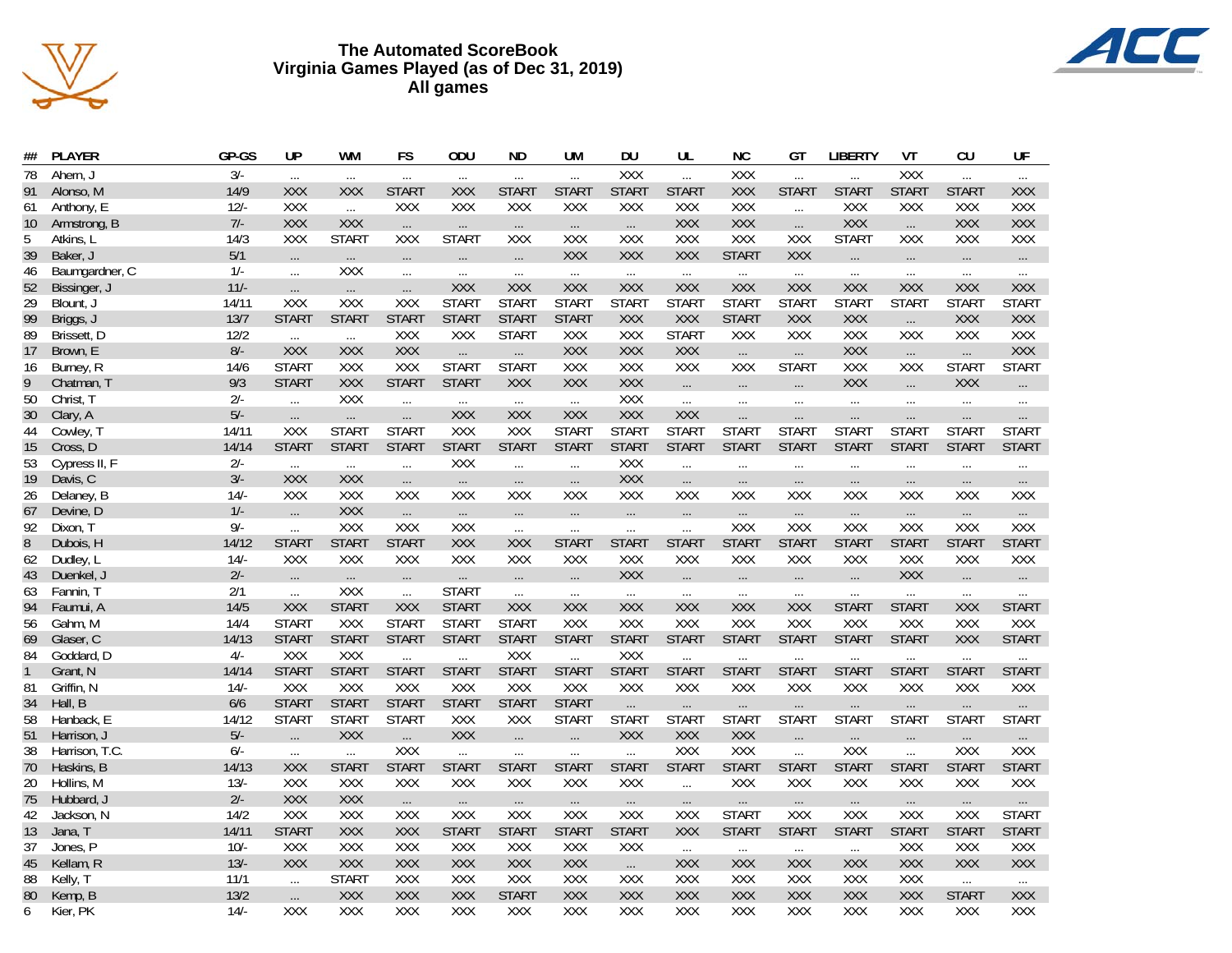



| ##             | <b>PLAYER</b>    | GP-GS  | UP           | WM                | FS           | ODU          | ND.          | UM           | DU                | UL           | NС           | GТ           | LIBERTY      | VT                | CU           | UF           |
|----------------|------------------|--------|--------------|-------------------|--------------|--------------|--------------|--------------|-------------------|--------------|--------------|--------------|--------------|-------------------|--------------|--------------|
| 49             | King, C          | $6/-$  | $\cdots$     | XXX               | XXX          | $\cdots$     | $\cdots$     | $\cdots$     | $\cdots$          | XXX          | XXX          | $\cdots$     | XXX          | $\ldots$          | $\cdots$     | XXX          |
| 65             | Leech, J         | $2/-$  | $\cdots$     | $\cdots$          | $\cdots$     | <b>XXX</b>   | $\cdots$     | $\cdots$     | XXX               | $\cdots$     | $\cdots$     | $\cdots$     | $\cdots$     | $\cdots$          | $\cdots$     | $\cdots$     |
| $\overline{4}$ | Mack, J          | 13/12  | <b>START</b> | <b>START</b>      | <b>START</b> | <b>START</b> | <b>START</b> | <b>START</b> | <b>START</b>      | <b>START</b> | XXX          | <b>START</b> | <b>START</b> | <b>START</b>      | <b>START</b> |              |
| 98             | Mejia, A.J.      | $2/-$  | $\cdots$     | $\cdots$          | $\cdots$     | $\cdots$     | $\cdots$     | $\cdots$     | $\cdots$          | <b>XXX</b>   | $\cdots$     | $\cdots$     | $\cdots$     | $\cdots$          | $\cdots$     | XXX          |
| 96             | Milledge, S      | $4/-$  | $\cdots$     | $\cdots$          | $\cdots$     | $\cdots$     | $\cdots$     | $\cdots$     | $\cdots$          | $\cdots$     | $\cdots$     | $\cdots$     | <b>XXX</b>   | <b>XXX</b>        | <b>XXX</b>   | XXX          |
| 85             | Misch, G         | $14/-$ | <b>XXX</b>   | <b>XXX</b>        | <b>XXX</b>   | <b>XXX</b>   | <b>XXX</b>   | <b>XXX</b>   | <b>XXX</b>        | <b>XXX</b>   | <b>XXX</b>   | <b>XXX</b>   | <b>XXX</b>   | <b>XXX</b>        | <b>XXX</b>   | XXX          |
| 83             | Mitchell, H      | $14/-$ | XXX          | XXX               | XXX          | XXX          | <b>XXX</b>   | XXX          | XXX               | <b>XXX</b>   | XXX          | <b>XXX</b>   | <b>XXX</b>   | <b>XXX</b>        | <b>XXX</b>   | XXX          |
| $\overline{7}$ | Moore, C         | 9/5    | $\cdots$     | <b>XXX</b>        | $\cdots$     | <b>XXX</b>   | $\dddotsc$   | XXX          | <b>START</b>      | <b>START</b> | <b>START</b> | <b>START</b> | $\cdots$     | $\cdots$          | <b>XXX</b>   | <b>START</b> |
| 28             | Nelson, B        | 8/5    | <b>START</b> | <b>START</b>      | <b>START</b> | XXX          | XXX          | XXX          | <b>START</b>      | <b>START</b> | $\cdots$     | $\cdots$     | $\ldots$     | $\cdots$          | $\cdots$     | $\cdots$     |
| 54             | Nelson, R        | 14/14  | <b>START</b> | <b>START</b>      | <b>START</b> | <b>START</b> | <b>START</b> | <b>START</b> | <b>START</b>      | <b>START</b> | <b>START</b> | <b>START</b> | <b>START</b> | <b>START</b>      | <b>START</b> | <b>START</b> |
| 86             | Obasi, U         | $3/-$  | $\cdots$     | $\cdots$          | $\cdots$     | $\cdots$     | XXX          | XXX          | XXX               | $\cdots$     | $\cdots$     | $\cdots$     | $\cdots$     | $\cdots$          | $\cdots$     | $\cdots$     |
| 55             | Oluwatimi, O     | 14/13  | <b>START</b> | <b>START</b>      | <b>START</b> | <b>XXX</b>   | <b>START</b> | <b>START</b> | <b>START</b>      | <b>START</b> | <b>START</b> | <b>START</b> | <b>START</b> | <b>START</b>      | <b>START</b> | <b>START</b> |
| 27             | Peacock, J       | $14/-$ | XXX          | <b>XXX</b>        | <b>XXX</b>   | XXX          | XXX          | <b>XXX</b>   | XXX               | XXX          | XXX          | <b>XXX</b>   | <b>XXX</b>   | <b>XXX</b>        | XXX          | XXX          |
| 3              | Perkins, B       | 14/14  | <b>START</b> | <b>START</b>      | <b>START</b> | <b>START</b> | <b>START</b> | <b>START</b> | <b>START</b>      | <b>START</b> | <b>START</b> | <b>START</b> | <b>START</b> | <b>START</b>      | <b>START</b> | <b>START</b> |
| -41            | Pratt, D         | $8/-$  | $\cdots$     | $\cdots$          | $\cdots$     | $\cdots$     | $\cdots$     | $\cdots$     | XXX               | XXX          | XXX          | XXX          | XXX          | XXX               | XXX          | XXX          |
| 76             | Redmond, J       | $3/-$  | $\cdots$     | XXX               | $\cdots$     | $\cdots$     | $\cdots$     | $\cdots$     | XXX               | $\cdots$     | $\cdots$     | $\cdots$     | <b>XXX</b>   | $\cdots$          | $\cdots$     | $\cdots$     |
| $\overline{2}$ | Reed, J          | 13/13  | <b>START</b> | <b>START</b>      | <b>START</b> | <b>START</b> | <b>START</b> | <b>START</b> | <b>START</b>      | <b>START</b> | <b>START</b> | <b>START</b> | <b>START</b> | <b>START</b>      | $\cdots$     | <b>START</b> |
| 79             | Reinkensmeyer, D | 14/13  | <b>START</b> | <b>START</b>      | <b>XXX</b>   | <b>START</b> | <b>START</b> | <b>START</b> | <b>START</b>      | <b>START</b> | <b>START</b> | <b>START</b> | <b>START</b> | <b>START</b>      | <b>START</b> | <b>START</b> |
| 66             | Satiu, J         | $13/-$ | $\ldots$     | XXX               | XXX          | XXX          | XXX          | XXX          | XXX               | XXX          | XXX          | XXX          | XXX          | XXX               | XXX          | XXX          |
| 31             | Sharp, C         | $13/-$ | <b>XXX</b>   | <b>XXX</b>        | $\cdots$     | <b>XXX</b>   | XXX          | XXX          | XXX               | XXX          | <b>XXX</b>   | XXX          | <b>XXX</b>   | <b>XXX</b>        | <b>XXX</b>   | XXX          |
| 95             | Smiley III, B    | $2/-$  | $\cdots$     | XXX               | $\cdots$     | $\cdots$     | $\dots$      | $\ldots$     | XXX               | $\ldots$     | $\cdots$     | $\cdots$     | $\cdots$     | $\cdots$          | $\cdots$     | $\cdots$     |
| 23             | Smith, H         | 8/3    | $\cdots$     | <b>XXX</b>        | <b>XXX</b>   | <b>XXX</b>   | XXX          | $\cdots$     | $\ldots$          | $\ldots$     | $\cdots$     | XXX          | <b>START</b> | <b>START</b>      | <b>START</b> | $\cdots$     |
| 11             | Snowden, C       | 14/14  | <b>START</b> | STAR <sub>1</sub> | <b>START</b> | <b>START</b> | <b>START</b> | <b>START</b> | STAR <sub>1</sub> | <b>START</b> | <b>START</b> | <b>START</b> | <b>START</b> | STAR <sub>1</sub> | <b>START</b> | <b>START</b> |
| 22             | Snyder, R        | $4/-$  | <b>XXX</b>   | <b>XXX</b>        | <b>XXX</b>   | <b>XXX</b>   | $\cdots$     | $\ldots$     | $\cdots$          | $\cdots$     | $\cdots$     | $\cdots$     | $\cdots$     | $\cdots$          | $\cdots$     | $\cdots$     |
| 36             | Stone, L         | $2/-$  | $\cdots$     | $\cdots$          | $\cdots$     | XXX          | $\cdots$     | $\cdots$     | XXX               | $\cdots$     | $\cdots$     | $\cdots$     | $\cdots$     | $\cdots$          | $\cdots$     | $\cdots$     |
| 72             | Swoboda, R       | 10/3   | <b>START</b> | XXX               | <b>START</b> | <b>XXX</b>   | XXX          | <b>XXX</b>   | $\cdots$          | $\cdots$     | $\ldots$     | $\cdots$     | <b>XXX</b>   | <b>XXX</b>        | <b>START</b> | <b>XXX</b>   |
| 21             | Taulapapa, W     | 12/12  | <b>START</b> | $\cdots$          | <b>START</b> | <b>START</b> | <b>START</b> | <b>START</b> | <b>START</b>      | <b>START</b> | <b>START</b> | <b>START</b> | $\dddotsc$   | <b>START</b>      | <b>START</b> | <b>START</b> |
| 14             | Taylor, N        | 14/10  | <b>XXX</b>   | <b>START</b>      | XXX          | XXX          | <b>XXX</b>   | <b>START</b> | <b>START</b>      | <b>START</b> | <b>START</b> | <b>START</b> | <b>START</b> | <b>START</b>      | <b>START</b> | <b>START</b> |
| -64            | Trent, B         | $4/-$  | $\ldots$     | <b>XXX</b>        | <b>XXX</b>   | XXX          | $\cdots$     | $\cdots$     | <b>XXX</b>        | $\ldots$     | $\cdots$     | $\cdots$     | $\cdots$     | $\cdots$          | $\cdots$     | $\cdots$     |
| 25             | White, J         | $9/-$  | <b>XXX</b>   | <b>XXX</b>        | $\cdots$     | $\cdots$     | $\cdots$     | $\cdots$     | <b>XXX</b>        | <b>XXX</b>   | <b>XXX</b>   | <b>XXX</b>   | <b>XXX</b>   | $\cdots$          | <b>XXX</b>   | <b>XXX</b>   |
| 87             | Wicks, D         | $10/-$ | XXX          | XXX               | $\cdots$     | $\cdots$     | $\cdots$     | $\cdots$     | XXX               | <b>XXX</b>   | XXX          | <b>XXX</b>   | <b>XXX</b>   | <b>XXX</b>        | XXX          | XXX          |
| 90             | Williams, M      | $3/-$  | $\cdots$     | $\ldots$          | $\ldots$     | $\cdots$     | $\cdots$     | $\cdots$     | $\ldots$          | $\cdots$     | $\cdots$     | $\cdots$     | XXX          | <b>XXX</b>        | $\ldots$     | XXX          |
| 33             | Zandier, Z       | 14/14  | <b>START</b> | <b>START</b>      | <b>START</b> | <b>START</b> | <b>START</b> | <b>START</b> | <b>START</b>      | <b>START</b> | <b>START</b> | <b>START</b> | <b>START</b> | <b>START</b>      | <b>START</b> | <b>START</b> |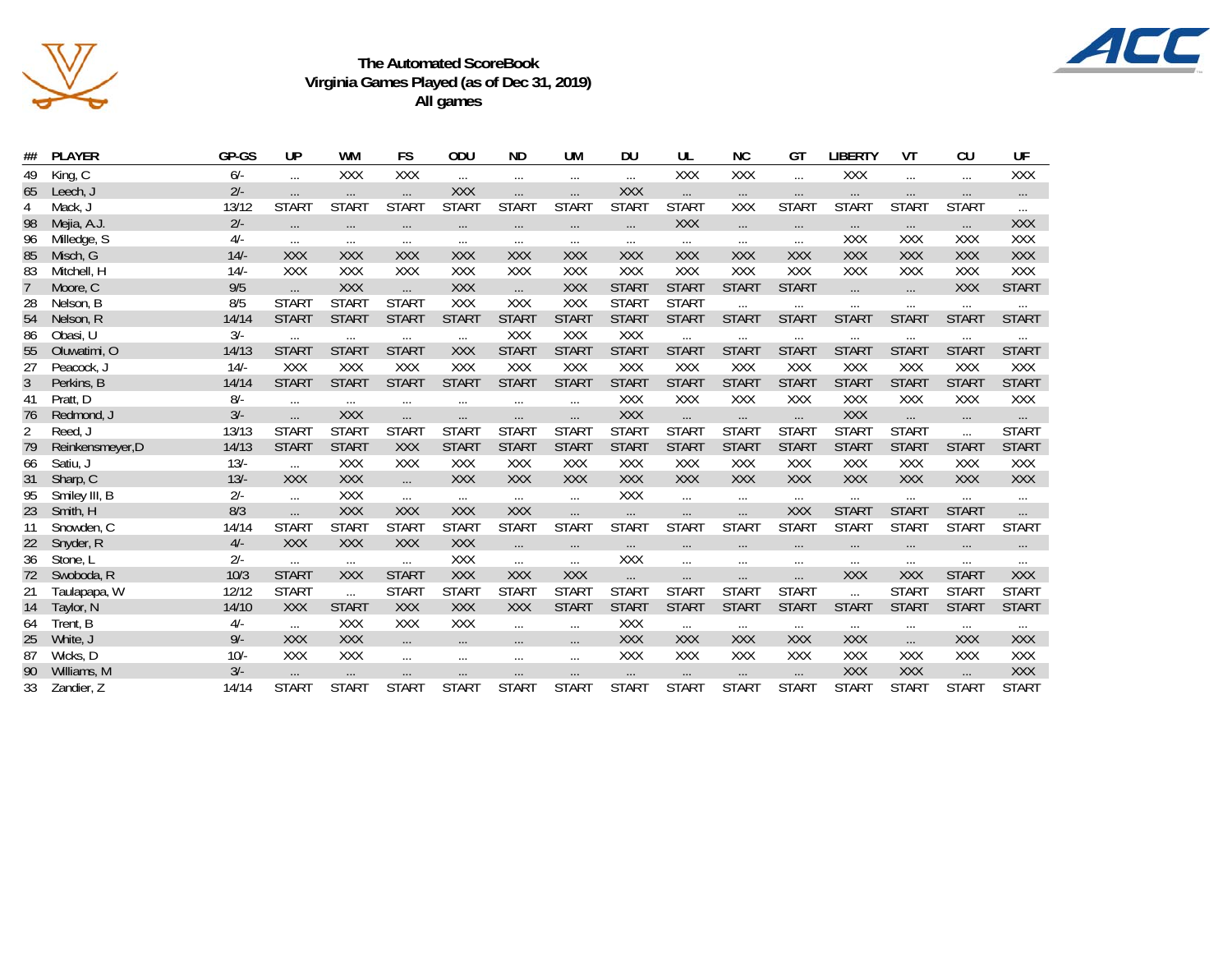

# **The Automated ScoreBook Virginia Total Tackles Game-by-Game (as of Dec 31, 2019) All games**



| Total Tackles     | UA-A      | Total          | UP                       | WM                       | FS                          | <b>ODU</b>                  | ND.                      | UM                       | DU                          | UL                       | <b>NC</b>                | GT                       | LIBERTY                     | VT                       | CU                          | UF                          |
|-------------------|-----------|----------------|--------------------------|--------------------------|-----------------------------|-----------------------------|--------------------------|--------------------------|-----------------------------|--------------------------|--------------------------|--------------------------|-----------------------------|--------------------------|-----------------------------|-----------------------------|
| Zandier, Z LB     | 49-59     | 108            | $6 - 3$                  | $4 - 5$                  | $3-4$                       | $0 - 4$                     | $5 - 3$                  | $3-4$                    | $4 - 4$                     | $6 - 1$                  | $4 - 3$                  | $1-8$                    | $2 - 2$                     | $2 - 4$                  | $2 - 8$                     | $7-6$                       |
| Blount, J S       | 60-35     | 95             | $5-2$                    | $5-2$                    | $1 - 4$                     | $3 - 3$                     | $9 - 1$                  | $5 - 3$                  | $3 - 7$                     | $4-1$                    | $3-0$                    | $0-6$                    | $3-1$                       | $7-1$                    | $7 - 4$                     | $5-0$                       |
| Snowden, CLB      | 36-36     | 72             | 4-1                      | $2 - 2$                  | $2 - 2$                     | $6 - 9$                     | $3 - 0$                  | $2 - 2$                  | $1-3$                       | $4-1$                    | $4 - 4$                  | 0-6                      | $1 - 0$                     | $2 - 2$                  | $2 - 2$                     | $3-2$                       |
| Mack, J LB        | 36-33     | 69             | $2 - 1$                  | $3-1$                    | $5-8$                       | $6 - 3$                     | $2 - 1$                  | $1 - 2$                  | $2 - 4$                     | $3-0$                    | $2 - 3$                  | $3-6$                    | $2 - 3$                     | $5-1$                    | $\Box$                      | <b>DNP</b>                  |
| Cross, D S        | $36 - 24$ | 60             | 2-1                      | 2-3                      | $3-6$                       | $0-1$                       | $2 - 3$                  | $5-0$                    | $1 - 0$                     | $5-0$                    | $2 - 0$                  | 3-4                      | $\sim$                      | $4 - 3$                  | $3 - 1$                     | $4 - 2$                     |
| Taylor, N LB      | $36 - 21$ | 57             | $1-0$                    | $1 - 3$                  | $3-2$                       | $2 - 1$                     | $4 - 0$                  | $3 - 3$                  | $1 - 4$                     | $4-0$                    | $4-3$                    | $1 - 0$                  | $4-1$                       | $4-2$                    | $0 - 1$                     | $4-1$                       |
| Grant, N CB       | $34-17$   | 51             | $3-2$                    | $1 - 3$                  | $1 - 0$                     | $1 - 2$                     | $6 - 2$                  | $1 - 1$                  | $1-3$                       | $1 - 0$                  | $3-0$                    | $5 - 2$                  | $1 - 0$                     | $3 - 0$                  | $4-2$                       | $3-0$                       |
| Moore, CDB        | 19-23     | 42             | <b>DNP</b>               | $1 - 1$                  | <b>DNP</b>                  | $\Box$                      | <b>DNP</b>               | $1-2$                    | $4 - 8$                     | $3-1$                    | $3-0$                    | $1 - 3$                  | <b>DNP</b>                  | <b>DNP</b>               | $0 - 7$                     | $6 - 1$                     |
| Hanback, E DT     | $15-21$   | 36             | $0 - 2$                  | $\sim$                   | $0 - 1$                     | $1 - 1$                     | $3-0$                    | $\blacksquare$           | $0 - 3$                     | $6 - 0$                  | $0 - 3$                  | $1 - 3$                  | $1 - 1$                     | $3-2$                    | $0 - 2$                     | $0 - 3$                     |
| Gahm, MLB         | $16 - 20$ | 36             | $1-2$                    | $\overline{\phantom{a}}$ | $1-2$                       | $4-6$                       | $1 - 1$                  |                          | $2 - 3$                     | $1 - 0$                  | $0 - 2$                  | $0 - 2$                  | $\mathcal{L}_{\mathcal{A}}$ | $4-1$                    | $1 - 1$                     | $1 - 0$                     |
| Faumui, A DL      | $13 - 20$ | 33             | $1 - 1$                  | $0 - 2$                  | $2-1$                       | $2 - 2$                     | $1 - 0$                  | $\sim$                   | $\sim$                      | $\mathbb{L}$             | $0 - 3$                  | $0-1$                    | $3-2$                       | $3-4$                    | $0-1$                       | $1 - 3$                     |
| Smith, HDB        | $20 - 8$  | 28             | <b>DNP</b>               | $1 - 0$                  | $\blacksquare$              | $\Box$                      | $\overline{\phantom{a}}$ | <b>DNP</b>               | <b>DNP</b>                  | <b>DNP</b>               | <b>DNP</b>               | $1 - 0$                  | $6 - 2$                     | $5 - 3$                  | $7-3$                       | <b>DNP</b>                  |
| Jackson, N LB     | $11 - 17$ | 28             | $\sim$                   | $1 - 1$                  | $\overline{\phantom{a}}$    | $\sim$                      | $\sim$                   | $\sim$                   | $1-2$                       | $1 - 3$                  | $3 - 0$                  | $\sim$                   | $0 - 2$                     | $1 - 0$                  | $2 - 7$                     | $2 - 2$                     |
| Alonso, M DL      | $10-13$   | 23             | $\overline{\phantom{a}}$ | $\sim$                   | $0 - 1$                     | $1-2$                       | $\sim$                   | $2 - 0$                  | $0 - 1$                     | $0 - 1$                  | $2 - 2$                  | $0 - 1$                  | $1 - 0$                     | $1 - 3$                  | $1 - 2$                     | $2 - 0$                     |
| Burney, R DE      | $7 - 14$  | 21             | $1 - 1$                  | $\sim$                   | $0 - 2$                     | $1 - 3$                     | $1 - 0$                  | $1 - 1$                  | $1 - 1$                     | $0 - 1$                  | $1 - 1$                  | $0 - 1$                  | $\sim$                      | $\sim$ $\sim$            | $0 - 3$                     | $1 - 0$                     |
| Hall, B CB        | $13 - 7$  | 20             | $4-2$                    | $0 - 1$                  | $2 - 3$                     | $2 - 1$                     | $4 - 0$                  | $1-0$                    | <b>DNP</b>                  | <b>DNP</b>               | <b>DNP</b>               | <b>DNP</b>               | <b>DNP</b>                  | <b>DNP</b>               | <b>DNP</b>                  | <b>DNP</b>                  |
| Nelson, B SS      | $12 - 7$  | 19             | $5-2$                    | $0-1$                    | $2-1$                       | $2-0$                       | $\sim$                   | $1-2$                    | $0-1$                       | $2 - 0$                  | <b>DNP</b>               | <b>DNP</b>               | <b>DNP</b>                  | <b>DNP</b>               | <b>DNP</b>                  | <b>DNP</b>                  |
| Briggs, JDT       | $5 - 14$  | 19             | $\mathcal{L}$            | $2 - 4$                  | $0 - 2$                     | $\mathcal{L}_{\mathcal{A}}$ | $0 - 1$                  | $0 - 2$                  | $\mathcal{L}_{\mathcal{A}}$ | $1-3$                    | $2 - 2$                  | $\sim$                   | $\mathcal{L}_{\mathcal{A}}$ | <b>DNP</b>               | $\mathcal{L}_{\mathcal{A}}$ | $\mathcal{L}_{\mathcal{A}}$ |
| Snyder, RLB       | $3 - 10$  | 13             | $1-2$                    | $0-1$                    | $1 - 1$                     | $1-6$                       | <b>DNP</b>               | <b>DNP</b>               | <b>DNP</b>                  | <b>DNP</b>               | <b>DNP</b>               | <b>DNP</b>               | <b>DNP</b>                  | <b>DNP</b>               | <b>DNP</b>                  | <b>DNP</b>                  |
| Brown, E LB       | $1-7$     | 8              | $\blacksquare$           | $0 - 2$                  | $\blacksquare$              | <b>DNP</b>                  | <b>DNP</b>               | $\mathcal{L}$            | $1 - 5$                     | $\mathbb{Z}^2$           | <b>DNP</b>               | <b>DNP</b>               | $\mathcal{L}$               | <b>DNP</b>               | <b>DNP</b>                  | $\mathbb{Z}^2$              |
| Atkins, L         | $2 - 2$   | 4              | $\blacksquare$           | $0-1$                    | $\sim$                      | $\sim$                      | $\sim$                   | $\overline{\phantom{a}}$ | $\blacksquare$              | $1 - 0$                  | $\sim$                   | $0 - 1$                  | $\sim$                      | $1-0$                    | $\sim$                      | $\sim$                      |
| Mitchell, H       | $3-1$     | 4              |                          | $\mathbb{Z}^2$           |                             | $0-1$                       | $1 - 0$                  |                          |                             |                          | $1-0$                    | $\mathcal{L}$            |                             | $\mathbb{Z}^2$           |                             | $1-0$                       |
| Clary, A DB       | $2 - 2$   | 4              | <b>DNP</b>               | <b>DNP</b>               | <b>DNP</b>                  | $\sim$ $\sim$               | $\sim$                   | $\omega$                 | $2 - 2$                     | $\mathbb{L}$             | <b>DNP</b>               | <b>DNP</b>               | <b>DNP</b>                  | <b>DNP</b>               | <b>DNP</b>                  | <b>DNP</b>                  |
| Pratt, D          | $2 - 1$   | 3              | <b>DNP</b>               | <b>DNP</b>               | <b>DNP</b>                  | <b>DNP</b>                  | <b>DNP</b>               | <b>DNP</b>               | $\blacksquare$              | $\blacksquare$           | $\blacksquare$           | $0 - 1$                  | $2 - 0$                     | $\blacksquare$           | $\blacksquare$              | $\blacksquare$              |
| Dixon, TDB        | $2 - 1$   | 3              | <b>DNP</b>               | $\sim$                   | $\sim$                      | $\sim$                      | <b>DNP</b>               | <b>DNP</b>               | <b>DNP</b>                  | <b>DNP</b>               | $\blacksquare$           | $0-1$                    | $1-0$                       | $\sim$                   | $1-0$                       | $\sim$                      |
| Smiley III, B DL  | $1 - 2$   | 3              | <b>DNP</b>               | $1 - 0$                  | <b>DNP</b>                  | <b>DNP</b>                  | <b>DNP</b>               | <b>DNP</b>               | $0 - 2$                     | <b>DNP</b>               | <b>DNP</b>               | <b>DNP</b>               | <b>DNP</b>                  | <b>DNP</b>               | <b>DNP</b>                  | <b>DNP</b>                  |
| Wicks, D          | $2 - 1$   | 3              | $\sim$                   | $\sim$                   | <b>DNP</b>                  | <b>DNP</b>                  | <b>DNP</b>               | <b>DNP</b>               | $1 - 0$                     | $\sim$                   | $\blacksquare$           | $\sim$                   | $1 - 0$                     | $0 - 1$                  | $\sim$                      |                             |
| Ahern, J LB       | $0 - 2$   | 2              | <b>DNP</b>               | <b>DNP</b>               | <b>DNP</b>                  | <b>DNP</b>                  | <b>DNP</b>               | <b>DNP</b>               | $0 - 2$                     | <b>DNP</b>               | $\blacksquare$           | <b>DNP</b>               | <b>DNP</b>                  | $\blacksquare$           | <b>DNP</b>                  | <b>DNP</b>                  |
| Griffin, N        | $2 - 0$   | 2              | $\sim$                   | $\sim$                   | $\sim$                      | $\sim$                      | $\sim$                   | $\sim$                   | $\sim$                      | $\sim$                   | $1 - 0$                  | $\overline{\phantom{a}}$ | $\overline{\phantom{a}}$    | $1 - 0$                  | $\sim$                      | $\sim$                      |
| Perkins, B        | $2 - 0$   | 2              |                          |                          |                             |                             | $1 - 0$                  |                          |                             |                          |                          |                          |                             |                          | $1 - 0$                     |                             |
| Hollins, M        | $2 - 0$   | 2              | $\overline{\phantom{a}}$ | $\overline{\phantom{a}}$ | $\overline{\phantom{a}}$    | $\overline{\phantom{a}}$    | $\blacksquare$           | $1 - 0$                  | $1 - 0$                     | <b>DNP</b>               | $\sim$                   | $\overline{\phantom{a}}$ | $\overline{\phantom{a}}$    | $\blacksquare$           | $\blacksquare$              | $\overline{\phantom{a}}$    |
| Misch, G          | $1 - 1$   | $\overline{2}$ | $\mathbb{L}$             | $\sim$                   | $\mathcal{L}_{\mathcal{A}}$ | $\mathcal{L}_{\mathcal{A}}$ | $\mathbb{L}$             | $\sim$                   | $0-1$                       | $1 - 0$                  |                          |                          | $\overline{\phantom{a}}$    | $\overline{\phantom{a}}$ |                             |                             |
| White, J DB       | $0 - 2$   | 2              | $\sim$                   | $\sim$                   | <b>DNP</b>                  | <b>DNP</b>                  | <b>DNP</b>               | <b>DNP</b>               | $\sim$                      | $\sim$                   | $\sim$                   | $\sim$                   | $0 - 2$                     | <b>DNP</b>               |                             |                             |
| Harrison, T.C. LB | $1 - 1$   | $\overline{2}$ | <b>DNP</b>               | <b>DNP</b>               | $\Box$                      | <b>DNP</b>                  | <b>DNP</b>               | <b>DNP</b>               | <b>DNP</b>                  | $0 - 1$                  | $\mathbb{L}$             | <b>DNP</b>               | $1 - 0$                     | <b>DNP</b>               |                             |                             |
| Milledge, S       | $0 - 1$   |                | <b>DNP</b>               | <b>DNP</b>               | <b>DNP</b>                  | <b>DNP</b>                  | <b>DNP</b>               | <b>DNP</b>               | <b>DNP</b>                  | <b>DNP</b>               | <b>DNP</b>               | <b>DNP</b>               | $\blacksquare$              | $0 - 1$                  |                             |                             |
| Swoboda, R        | $0 - 1$   |                |                          | $\mathcal{L}$            |                             | $\overline{a}$              | $\overline{a}$           | $\mathbb{Z}^2$           | <b>DNP</b>                  | <b>DNP</b>               | <b>DNP</b>               | <b>DNP</b>               |                             | $0 - 1$                  |                             |                             |
| Haskins, B        | $0 - 1$   |                | $\sim$                   | $0-1$                    | $\sim$                      | $\sim$                      | $\sim$                   | $\sim$                   | $\sim$                      | $\sim$                   | $\mathbb{L}$             | $\mathbb{Z}^2$           |                             | $\mathbb{Z}^2$           |                             |                             |
| Glaser, C         | $0 - 1$   |                |                          |                          |                             | $\blacksquare$              | $\blacksquare$           | $\sim$                   | $\blacksquare$              |                          |                          |                          |                             | $0 - 1$                  |                             |                             |
| King, CCB         | $1-0$     |                | <b>DNP</b>               | $\sim$                   | $\sim$                      | <b>DNP</b>                  | <b>DNP</b>               | <b>DNP</b>               | <b>DNP</b>                  | $\sim$                   | $\overline{\phantom{a}}$ | <b>DNP</b>               | $\sim$                      | <b>DNP</b>               | <b>DNP</b>                  | $1 - 0$                     |
| Satiu, J LB       | $0-1$     |                | <b>DNP</b>               |                          |                             |                             |                          |                          |                             | $0 - 1$                  |                          |                          |                             |                          |                             |                             |
| Jones, P          | $0 - 1$   |                |                          | $\sim$                   | $\sim$                      | $0 - 1$                     |                          |                          | $\sim$                      | <b>DNP</b>               | <b>DNP</b>               | <b>DNP</b>               | <b>DNP</b>                  |                          |                             |                             |
| Kier, PK          | $1-0$     |                |                          | $\overline{\phantom{a}}$ |                             |                             |                          |                          | $1 - 0$                     |                          |                          | $\blacksquare$           | $\overline{\phantom{a}}$    |                          |                             |                             |
| Taulapapa, W      | $1 - 0$   |                | $\sim$                   | <b>DNP</b>               | $\blacksquare$              | $\sim$                      | $\sim$                   |                          | $1 - 0$                     | $\overline{\phantom{a}}$ | $\overline{\phantom{a}}$ | $\blacksquare$           | <b>DNP</b>                  | $\sim$                   | $\sim$                      | $\sim$                      |
| Baker, J CB       | $1-0$     |                | <b>DNP</b>               | <b>DNP</b>               | <b>DNP</b>                  | <b>DNP</b>                  | <b>DNP</b>               |                          |                             |                          | $1 - 0$                  |                          | <b>DNP</b>                  | <b>DNP</b>               | <b>DNP</b>                  | <b>DNP</b>                  |
| Cowley, T         | $1-0$     |                |                          |                          |                             |                             | $\sim$                   |                          |                             |                          |                          |                          | $\overline{\phantom{a}}$    | $1-0$                    | $\overline{\phantom{a}}$    |                             |
| Dubois, H         | $1 - 0$   |                |                          |                          |                             |                             | $1 - 0$                  |                          |                             |                          |                          |                          |                             |                          | $\blacksquare$              |                             |
| Reed, J           | $1 - 0$   |                |                          | $\sim$                   | $1-0$                       | $\sim$                      | $\sim$                   |                          |                             |                          |                          |                          |                             |                          | <b>DNP</b>                  |                             |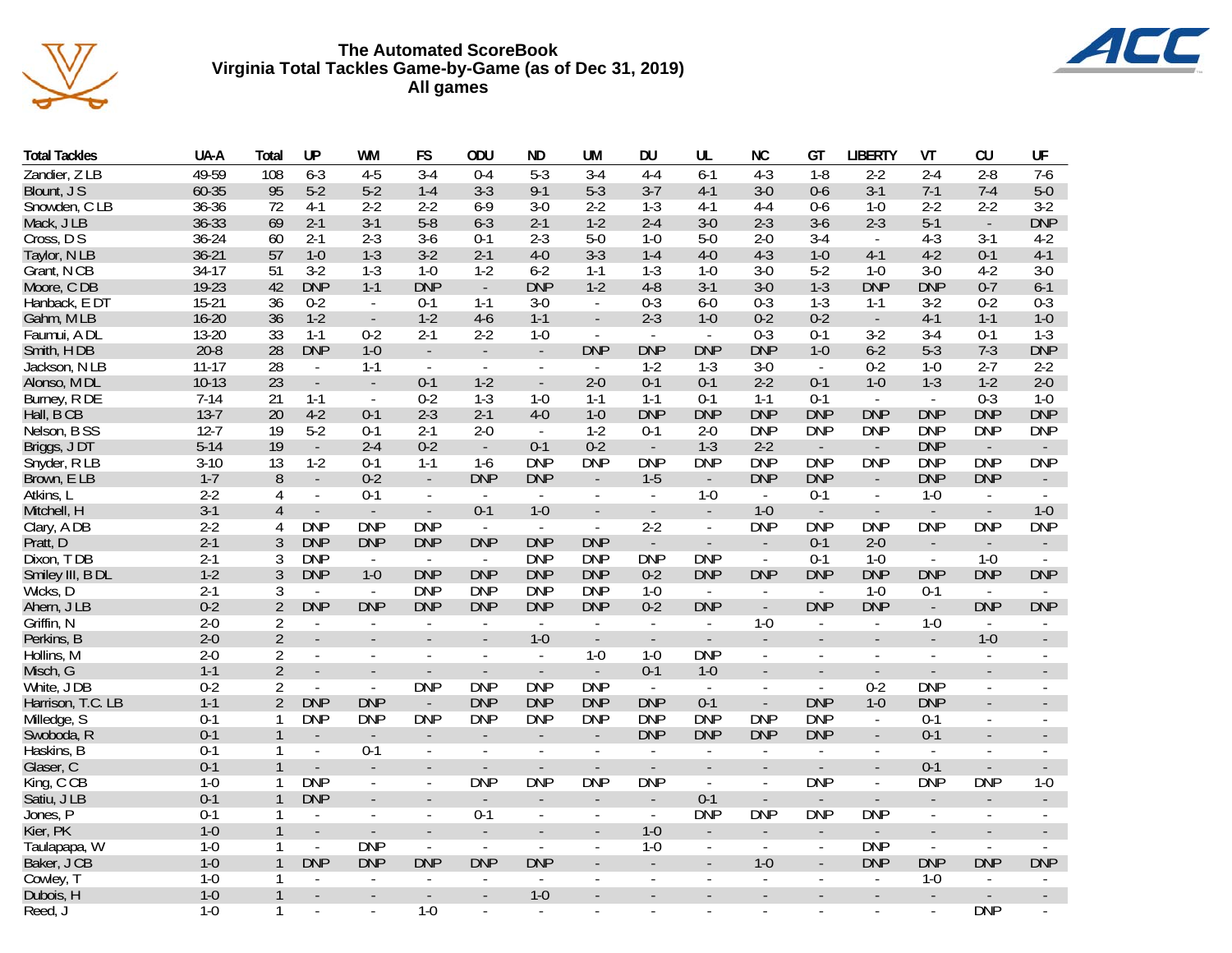

#### **The Automated ScoreBook Virginia Passing Game-by-Game (as of Dec 31, 2019) All games**

| #3 Perkins, B    | Comp             | Att            | Int              | Pct   | Yards            | TD               | Long             | Sacked   | Effic  |
|------------------|------------------|----------------|------------------|-------|------------------|------------------|------------------|----------|--------|
| Pitt             | 20               | 34             | $\pmb{0}$        | 58.8  | 181              | $\overline{2}$   | 33               | $3-18$   | 122.95 |
| William & Mary   | 16               | 26             | $\overline{2}$   | 61.5  | 192              | $\overline{2}$   | 40               | $0-0$    | 133.57 |
| Florida State    | 30               | 40             | 2                | 75.0  | 295              | 1                | 35               | $2 - 10$ | 135.20 |
| Old Dominion     | 15               | 24             | $\boldsymbol{0}$ | 62.5  | 175              | $\mathbf{1}$     | 34               | $2 - 18$ | 137.50 |
| Notre Dame       | 30               | 43             | $\overline{2}$   | 69.8  | 334              | $\overline{2}$   | 43               | 8-55     | 141.06 |
| Miami (FL)       | 25               | 42             | $\boldsymbol{0}$ | 59.5  | 252              | $\mathbf 0$      | 49               | $5 - 28$ | 109.92 |
| Duke             | 13               | 26             | 1                | 50.0  | 141              | 0                | 23               | $2 - 11$ | 87.86  |
| Louisville       | 24               | 41             | $\mathbf{1}$     | 58.5  | 233              | $\mathbf{1}$     | 39               | $4 - 30$ | 109.44 |
| North Carolina   | 30               | 39             | $\pmb{0}$        | 76.9  | 378              | $\sqrt{3}$       | 40               | $3 - 17$ | 183.72 |
| Georgia Tech     | 24               | 35             | $\boldsymbol{0}$ | 68.6  | 258              | $\mathbf{1}$     | 35               | $2 - 10$ | 139.92 |
| Liberty          | 18               | 30             | $\boldsymbol{0}$ | 60.0  | 199              | $\sqrt{2}$       | 25               | $3 - 8$  | 137.72 |
| Virginia Tech    | 20               | 33             | $\mathbf{1}$     | 60.6  | 311              | $\mathbf{1}$     | 67               | $2 - 8$  | 143.71 |
| Clemson          | 27               | 43             | $\overline{2}$   | 62.8  | 266              | $\sqrt{2}$       | 46               | $2 - 11$ | 120.80 |
| Florida          | 28               | 40             | $\mathbf{1}$     | 70.0  | 323              | $\overline{4}$   | 52               | $3-14$   | 165.83 |
| <b>TOTALS</b>    | 320              | 496            | 12               | 64.5  | 3538             | 22               | 67               | 41-238   | 134.23 |
| #10 Armstrong, B | Comp             | Att            | Int              | Pct   | Yards            | TD               | Long             | Sacked   | Effic  |
| William & Mary   | 9                | 10             | $\mathbf{1}$     | 90.0  | 103              | $\overline{0}$   | 28               | $0-0$    | 156.52 |
| Louisville       | $\boldsymbol{0}$ | $\mathbf{1}$   | $\boldsymbol{0}$ | 0.0   | $\boldsymbol{0}$ | $\overline{0}$   | $\boldsymbol{0}$ | $0-0$    | 0.00   |
| North Carolina   | $\mathbf{1}$     | $\mathbf{1}$   | $\pmb{0}$        | 100.0 | 5                | $\boldsymbol{0}$ | 5                | $0-0$    | 142.00 |
| Liberty          | $\overline{3}$   | $\sqrt{4}$     | $\boldsymbol{0}$ | 75.0  | 73               | $\mathbf{1}$     | 44               | $0-0$    | 310.80 |
| Clemson          | $\overline{2}$   | $\overline{4}$ | 1                | 50.0  | 15               | $\boldsymbol{0}$ | 12               | $0-0$    | 31.50  |
| <b>TOTALS</b>    | 15               | 20             | $\overline{2}$   | 75.0  | 196              | $\mathbf{1}$     | 44               | $0-0$    | 153.82 |
| #36 Stone, L     | Comp             | Att            | Int              | Pct   | Yards            | TD               | Long             | Sacked   | Effic  |
| Duke             | $\mathbf{1}$     | $\overline{2}$ | $\mathbf{1}$     | 50.0  | 12               | $\boldsymbol{0}$ | 12               | $0-0$    | 0.40   |
| <b>TOTALS</b>    | $\mathbf{1}$     | $\overline{2}$ | $\mathbf{1}$     | 50.0  | 12               | $\boldsymbol{0}$ | 12               | $0-0$    | 0.40   |
| #81 Griffin, N   | Comp             | Att            | Int              | Pct   | Yards            | TD               | Long             | Sacked   | Effic  |
| Clemson          | $\mathbf{1}$     | $\mathbf{1}$   | $\boldsymbol{0}$ | 100.0 | $\overline{2}$   | $\mathbf 0$      | $\overline{2}$   | $0-0$    | 116.80 |
| <b>TOTALS</b>    | $\mathbf{1}$     | $\mathbf{1}$   | $\boldsymbol{0}$ | 100.0 | $\overline{2}$   | $\boldsymbol{0}$ | $\overline{2}$   | $0-0$    | 116.80 |
| #TM TEAM         | Comp             | Att            | Int              | Pct   | Yards            | TD               | Long             | Sacked   | Effic  |
| Florida          | $\boldsymbol{0}$ | $\mathbf{1}$   | $\boldsymbol{0}$ | 0.0   | $\boldsymbol{0}$ | $\mathbf 0$      | 0                | $0-0$    | 0.00   |
| <b>TOTALS</b>    | $\boldsymbol{0}$ | $\mathbf{1}$   | $\mathbf 0$      | 0.0   | $\theta$         | $\boldsymbol{0}$ | $\boldsymbol{0}$ | $0-0$    | 0.00   |

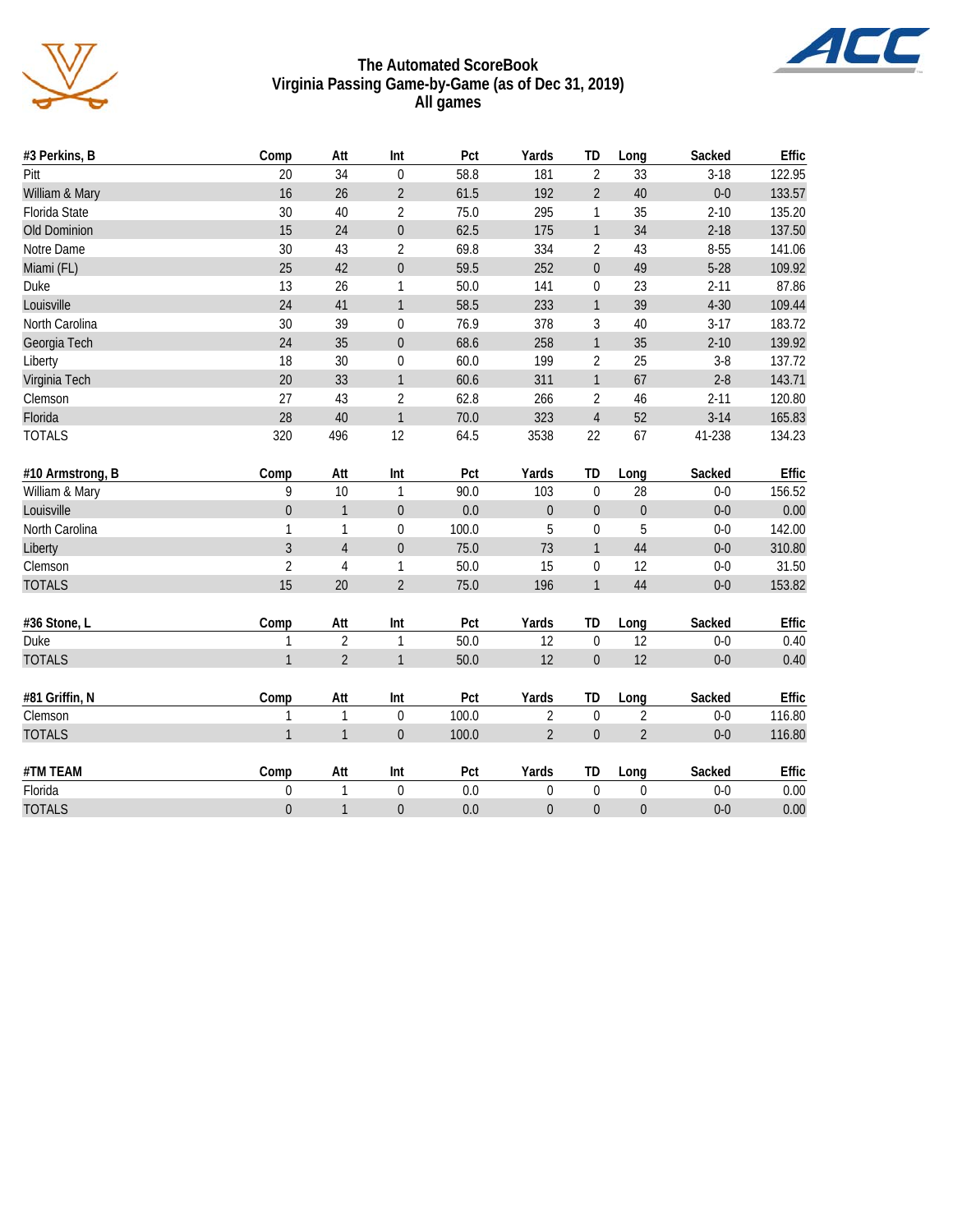

# **The Automated ScoreBook Virginia Rushing/Receiving Game-by-Game (as of Dec 31, 2019) All games**



| <b>RUSHING</b>   | No-Yds/TD    | UP          | WM         | FS                       | ODU         | ND.                      | UM         | DU                       | UL                       | ΝC                       | GT                       | LIBERTY    | VT            | CU                       | UF                       |
|------------------|--------------|-------------|------------|--------------------------|-------------|--------------------------|------------|--------------------------|--------------------------|--------------------------|--------------------------|------------|---------------|--------------------------|--------------------------|
| Perkins, B QB    | 227-769/11   | 18-44/0     | 7-68/1     | 12-46/0                  | $14 - 35/2$ | $16 - 29/0$              | 17-27/0    | $22 - 62/3$              | 13-22/0                  | 24-112/2                 | 21-106/1                 | 13-30/1    | 19-164/2      | 17-58/0                  | 14-24/0                  |
| Taulapapa, WTB   | 116-473/12   | $10 - 66/1$ | <b>DNP</b> | 18-53/3                  | $11 - 33/1$ | 10-31/0                  | $8 - 27/0$ | $14 - 77/2$              | 11-54/2                  | $5 - 21/0$               | 10-37/2                  | <b>DNP</b> | $6 - 17/1$    | $8 - 43/0$               | $5 - 14/0$               |
| Kier, PK TB      | 32-174/1     | $5 - 19/0$  | $6 - 45/0$ | $1 - 1/0$                | $2 - 5/0$   | $2 - 1/0$                | $3 - 14/0$ | ٠                        |                          | $1 - 5/0$                | $2 - 6/0$                | 10-82/1    |               |                          |                          |
| Hollins, M TB    | $21 - 112/3$ | $\sim$      | 11-78/2    | $\sim$                   | $\sim$      | $\sim$                   | $2 - 7/0$  | $\sim$                   | <b>DNP</b>               | $\sim$                   | $\sim$                   | $8 - 27/1$ |               |                          | $\overline{\phantom{a}}$ |
| Atkins, L TB     | 15-73/1      | $\sim$      | $3 - 5/0$  | ×.                       |             | $\overline{\phantom{a}}$ | $1 - 1/0$  | $1 - 5/0$                | $\sim$                   | $\sim$                   | $1 - 3/0$                | $9 - 61/1$ | $\mathcal{L}$ | $\sim$                   | $\sim$                   |
| Kelly, TWR       | $5 - 43/0$   | <b>DNP</b>  | $1 - 9/0$  |                          | $1 - 1/0$   |                          | $\sim$     | $1 - 17/0$               | $1 - 0/0$                |                          | $\overline{\phantom{a}}$ | $1 - 16/0$ | $\sim$        | <b>DNP</b>               | <b>DNP</b>               |
| Reed, J WR       | $8 - 42/0$   | $\sim$      |            | $1 - 22/0$               |             | $1 - 3/0$                |            | $1 - 4/0$                | $1 - 2/0$                | $\sim$                   | $2 - 5/0$                |            |               | <b>DNP</b>               | $2 - 14/0$               |
| Armstrong, B QB  | $7 - 19/0$   | $\sim$      | $3 - 13/0$ | <b>DNP</b>               | <b>DNP</b>  | <b>DNP</b>               | <b>DNP</b> | <b>DNP</b>               | $\blacksquare$           | $\overline{\phantom{a}}$ | <b>DNP</b>               | $2 - 3/0$  | <b>DNP</b>    | $2 - 3/0$                | $\sim$                   |
| Kemp, B WR       | $2 - 7/0$    | <b>DNP</b>  | $1 - 1/0$  | $\sim$                   |             |                          |            |                          |                          |                          | $\overline{\phantom{a}}$ | $1 - 8/0$  | $\sim$        |                          |                          |
| Peacock, JFB     | $1 - 4/0$    | $\sim$      | $1 - 4/0$  | $\overline{\phantom{a}}$ |             | $\overline{\phantom{a}}$ |            | $\overline{\phantom{a}}$ | $\overline{\phantom{a}}$ | $\sim$                   | $\overline{\phantom{a}}$ |            |               | ٠                        |                          |
| Stone, L QB      | $1 - 5/0$    | <b>DNP</b>  | <b>DNP</b> | <b>DNP</b>               | $1 - 5/0$   | <b>DNP</b>               | <b>DNP</b> | $\sim$                   | <b>DNP</b>               | <b>DNP</b>               | <b>DNP</b>               | <b>DNP</b> | <b>DNP</b>    | <b>DNP</b>               | <b>DNP</b>               |
| <b>TEAM</b>      | $7 - 14/0$   | <b>DNP</b>  | $2 - 5/0$  | <b>DNP</b>               | <b>DNP</b>  | <b>DNP</b>               | <b>DNP</b> | $2 - 3/0$                | <b>DNP</b>               | $2 - 4/0$                | $1 - 2/0$                | <b>DNP</b> | $\sim$        | <b>DNP</b>               |                          |
|                  |              |             |            |                          |             |                          |            |                          |                          |                          |                          |            |               |                          |                          |
| <b>RECEIVING</b> | No-Yds/TD    | UP          | WM         | <b>FS</b>                | ODU         | ND                       | UM         | DU                       | UL                       | <b>NC</b>                | GT                       | LIBERTY    | VT            | CU                       | UF                       |
| Dubois, H WR     | 75-1062/6    | $4 - 45/1$  | $3 - 50/0$ | $7 - 75/0$               | $2 - 21/0$  | $9 - 143/2$              | 7-93/0     | $4 - 62/0$               | $7 - 93/0$               | $6 - 97/1$               | $\mathbf{r}$             | $2 - 31/0$ | 4-139/0       | 10-130/                  | 10-83/2                  |
| Jana, TWR        | 74-886/3     | $3 - 29/0$  | $2 - 35/0$ | $7 - 85/0$               | $3 - 25/0$  | $4 - 23/0$               | $5 - 47/0$ | $1 - 13/0$               | $6 - 75/0$               | 13-146/0                 | 9-108/0                  | $4 - 56/1$ | $4 - 56/0$    | $6 - 62/1$               | $7 - 126/1$              |
| Reed, J WR       | 77-679/7     | $7 - 34/0$  | $4 - 58/1$ | $8 - 83/1$               | $4 - 40/1$  | $9 - 107/1$              | $5 - 33/0$ | $5 - 45/0$               | $8 - 48/0$               | $6 - 55/0$               | $5 - 27/1$               | $4 - 31/1$ | $5 - 66/0$    | <b>DNP</b>               | $7 - 52/1$               |
| Cowley, TTE      | 28-311/1     | $2 - 27/0$  | $1 - 6/0$  | $3 - 21/0$               | $1 - 22/0$  | $3 - 34/0$               | $2 - 8/0$  | $1 - 19/0$               | $1 - 12/0$               | $3 - 53/1$               | $2 - 23/0$               | $1 - 7/0$  | $3 - 9/0$     | $2 - 10/0$               | $3 - 60/0$               |
| Kemp, B WR       | 35-289/1     | <b>DNP</b>  | $3 - 34/0$ | $2 - 20/0$               | $2 - 10/0$  | $3 - 10/0$               | $2 - 20/0$ | $2 - 2/0$                |                          |                          | $4 - 51/0$               | $4 - 42/0$ | $3 - 32/1$    | $9 - 66/0$               | $1 - 2/0$                |
| Kelly, TWR       | 14-152/1     | <b>DNP</b>  | $4 - 1/0$  | $\blacksquare$           | $2 - 23/0$  |                          | $2 - 35/0$ | $\sim$                   | $1 - 4/1$                | $1 - 21/0$               | $2 - 46/0$               | $1 - 13/0$ | $1 - 9/0$     | <b>DNP</b>               | <b>DNP</b>               |
| Chatman, T WR    | 7-104/1      | $1 - 33/0$  | $3 - 44/1$ | $\overline{\phantom{a}}$ | $\sim$      | $2 - 17/0$               | $\sim$     | $\sim$                   | <b>DNP</b>               | <b>DNP</b>               | <b>DNP</b>               | $1 - 10/0$ | <b>DNP</b>    | $\sim$                   | <b>DNP</b>               |
| Atkins, L TB     | $8 - 61/0$   |             | $1 - 5/0$  | $3 - 11/0$               | $1 - 34/0$  |                          | $1 - 1/0$  |                          | $1 - 1/0$                |                          |                          | $1 - 9/0$  |               |                          |                          |
| Wicks, D WR      | $3 - 61/1$   | $\sim$      | $\sim$     | <b>DNP</b>               | <b>DNP</b>  | <b>DNP</b>               | <b>DNP</b> | $1 - 12/0$               |                          |                          | $\overline{\phantom{a}}$ | $2 - 49/1$ |               |                          |                          |
| Mitchell, H WR   | $3 - 51/0$   | $\sim$      | $2 - 49/0$ | $\sim$                   |             |                          |            | ÷                        |                          | $\overline{\phantom{a}}$ | $\overline{\phantom{a}}$ |            | $\sim$        | $1 - 2/0$                | $\sim$                   |
| Snowden, C       | $1 - 24/0$   | $\sim$      | $\sim$     | $\sim$                   |             | ٠                        |            | $\overline{\phantom{a}}$ | ٠                        | $\sim$                   | $\sim$                   | $1 - 24/0$ | $\sim$        | $\overline{\phantom{a}}$ | $\overline{\phantom{a}}$ |
| Taulapapa, W TB  | $5 - 23/0$   | $1 - 5/0$   | <b>DNP</b> |                          |             |                          |            |                          |                          | $1 - 5/0$                | $2 - 3/0$                | <b>DNP</b> | $\sim$        | $1 - 10/0$               | $\sim$                   |
| Sharp, C RB      | $4 - 21/1$   | $2 - 8/1$   | $2 - 13/0$ | <b>DNP</b>               |             |                          |            |                          |                          |                          |                          |            |               |                          |                          |
| Brissett, D WR   | $2 - 18/0$   | <b>DNP</b>  | <b>DNP</b> |                          |             |                          | $1 - 15/0$ |                          |                          |                          |                          |            |               | $1 - 3/0$                |                          |
| Misch, G TE      | $1 - 6/1$    |             |            |                          |             |                          |            |                          |                          | $1 - 6/1$                |                          |            |               |                          |                          |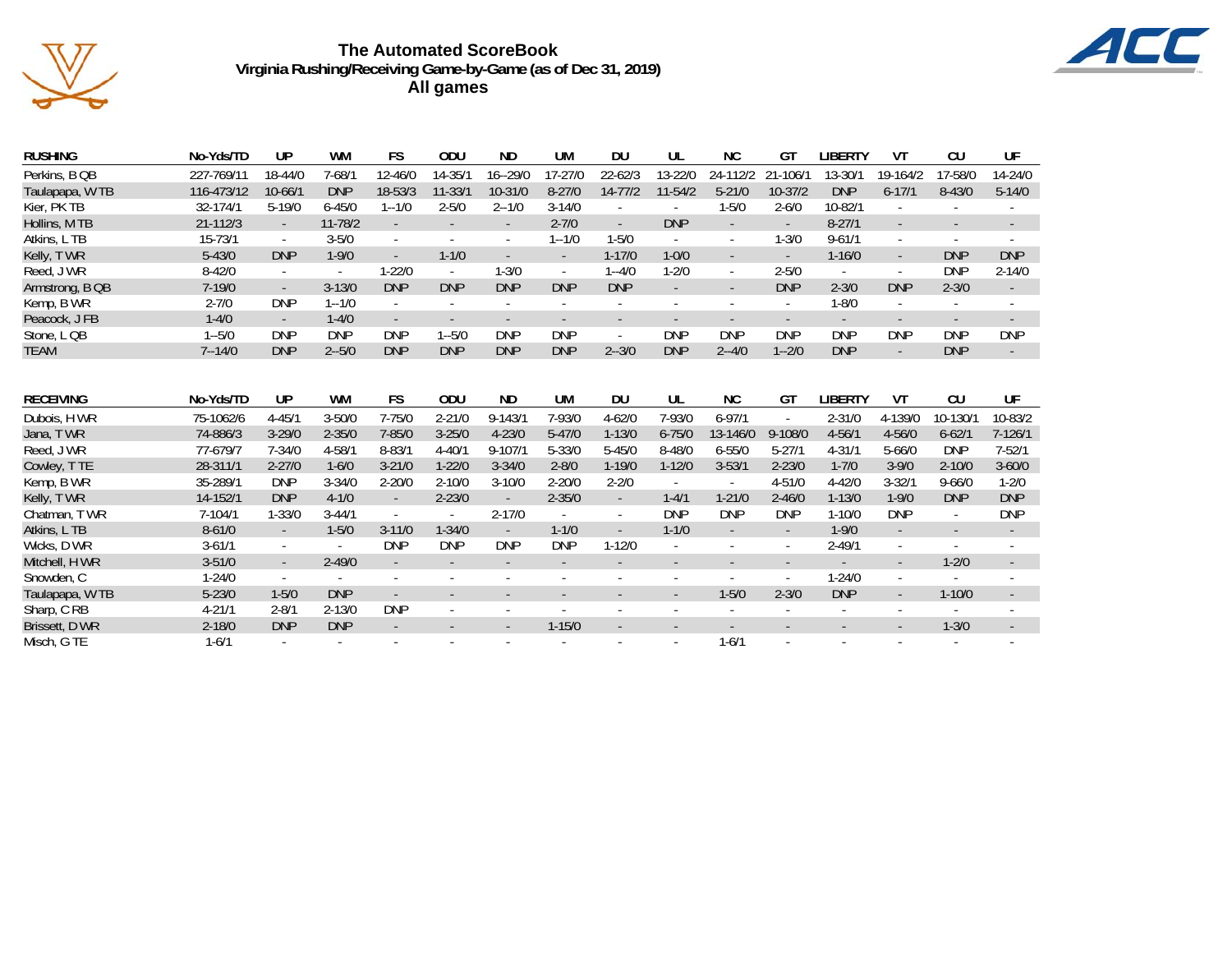

# **The Automated ScoreBook Virginia Return Stats Game-by-Game (as of Dec 31, 2019) All games**



| <b>PUNT RETURNS</b>   | No-Yds    | UP         | <b>WM</b>                | <b>FS</b>                    | ODU                      | <b>ND</b>                | <b>UM</b>                | <b>DU</b>  | UL         | <b>NC</b>                | GT                       | LIBERTY                  | ۷T                       | CU                       | UF                       |
|-----------------------|-----------|------------|--------------------------|------------------------------|--------------------------|--------------------------|--------------------------|------------|------------|--------------------------|--------------------------|--------------------------|--------------------------|--------------------------|--------------------------|
| Kemp, B               | 23-137    | <b>DNP</b> | 4-51                     | $2 - 0$                      | $2 - 10$                 | $2 - 17$                 | $3-18$                   | $1-2$      | $2 - 3$    | $1-8$                    | $3-9$                    | $\sim$                   | $3-19$                   | $\sim$                   | ٠                        |
| Davis, C              | $2 - 12$  | $1 - 12$   | $1 - 0$                  | <b>DNP</b>                   | <b>DNP</b>               | <b>DNP</b>               | <b>DNP</b>               | $\sim$     | <b>DNP</b> | <b>DNP</b>               | <b>DNP</b>               | <b>DNP</b>               | <b>DNP</b>               | <b>DNP</b>               | <b>DNP</b>               |
| Taylor, N             | $1-2$     | $1-2$      |                          |                              |                          |                          |                          |            |            |                          |                          |                          |                          |                          |                          |
| <b>KICK RETURNS</b>   | No-Yds    | <b>UP</b>  | WM                       | FS.                          | <b>ODU</b>               | <b>ND</b>                | <b>UM</b>                | <b>DU</b>  | UL         | <b>NC</b>                | GT                       | <b>LIBERTY</b>           | VT                       | CU                       | UF                       |
| Reed, J               | 24-796    | $2 - 48$   | $1 - 100$                | $1 - 35$                     | 4-119                    | $2 - 39$                 | $3 - 112$                | 2-138      | $3-94$     | $3 - 58$                 | $\sim$                   | ٠                        | $1 - 21$                 | <b>DNP</b>               | $2 - 32$                 |
| Milledge, S           | $8 - 206$ | <b>DNP</b> | <b>DNP</b>               | <b>DNP</b>                   | <b>DNP</b>               | <b>DNP</b>               | <b>DNP</b>               | <b>DNP</b> | <b>DNP</b> | <b>DNP</b>               | <b>DNP</b>               | 4-130                    | $\sim$                   | $4-76$                   | $\sim$                   |
| Kelly, T              | 8-179     | <b>DNP</b> | $1-28$                   | $\overline{\phantom{a}}$     |                          |                          |                          | ٠          | $2 - 22$   | ٠                        | 5-129                    | $\overline{\phantom{a}}$ | $\sim$                   | <b>DNP</b>               | <b>DNP</b>               |
| Cowley, T             | $2 - 23$  | $\sim$     | $2 - 23$                 | $\overline{\phantom{a}}$     |                          |                          |                          |            |            |                          |                          | $\overline{\phantom{a}}$ |                          | $\overline{\phantom{a}}$ | $\overline{\phantom{a}}$ |
| <b>INT. RETURNS</b>   | No-Yds    | UP         | WM                       | <b>FS</b>                    | ODU                      | <b>ND</b>                | <b>UM</b>                | <b>DU</b>  | UL         | <b>NC</b>                | GT                       | <b>LIBERTY</b>           | VT                       | CU                       | UF                       |
| Blount, J             | $3 - 66$  | $1-9$      | $\sim$                   | $\sim$                       | $\sim$                   |                          | ٠                        | $1 - 20$   | ٠          | $\sim$                   | $1 - 37$                 | ٠                        | ٠                        | $\sim$                   | ٠                        |
| Grant, N              | $2 - 85$  | $\sim$     | $1 - 85$                 | $\qquad \qquad \blacksquare$ | $\overline{\phantom{a}}$ |                          | $\overline{\phantom{a}}$ |            | ۰          | ٠                        | $\sim$                   | $\overline{\phantom{a}}$ | $\overline{\phantom{a}}$ | $\overline{\phantom{a}}$ | $1 - 0$                  |
| Cross, D              | $2 - 87$  | ٠          |                          | ٠                            | ٠                        |                          |                          |            | ٠          | ٠                        | $\sim$                   | $2 - 87$                 | $\sim$                   | $\overline{\phantom{a}}$ | ٠                        |
| Taylor, N             | $2 - 0$   | $\sim$     |                          | $\overline{\phantom{a}}$     | $\overline{\phantom{a}}$ | $\overline{\phantom{a}}$ | $\overline{\phantom{a}}$ |            | ٠          | $\overline{\phantom{a}}$ | $\overline{\phantom{a}}$ | $\sim$                   | $2 - 0$                  | $\sim$                   | ۰.                       |
| Zandier, Z            | $1-22$    | $\sim$     |                          | $\sim$                       | $1 - 22$                 | $\sim$                   | ٠                        |            | ٠          | ٠                        | $\overline{\phantom{a}}$ | $\overline{\phantom{a}}$ | $\sim$                   | $\overline{\phantom{a}}$ | ٠                        |
| Nelson, B             | $1 - 17$  | $\sim$     |                          | $\overline{\phantom{a}}$     |                          |                          | $\overline{\phantom{a}}$ | $1 - 17$   | ÷.         | <b>DNP</b>               | <b>DNP</b>               | <b>DNP</b>               | <b>DNP</b>               | <b>DNP</b>               | <b>DNP</b>               |
| Gahm, M               | $1-2$     | $1-2$      | $\overline{\phantom{a}}$ |                              |                          |                          |                          |            |            |                          |                          | $\overline{\phantom{a}}$ | ٠                        | $\sim$                   | $\overline{\phantom{a}}$ |
| <b>FUMBLE RETURNS</b> | No-Yds    | UP         | <b>WM</b>                | <b>FS</b>                    | ODU                      | <b>ND</b>                | <b>UM</b>                | <b>DU</b>  | UL         | <b>NC</b>                | GT                       | <b>LIBERTY</b>           | VT                       | CU                       | UF                       |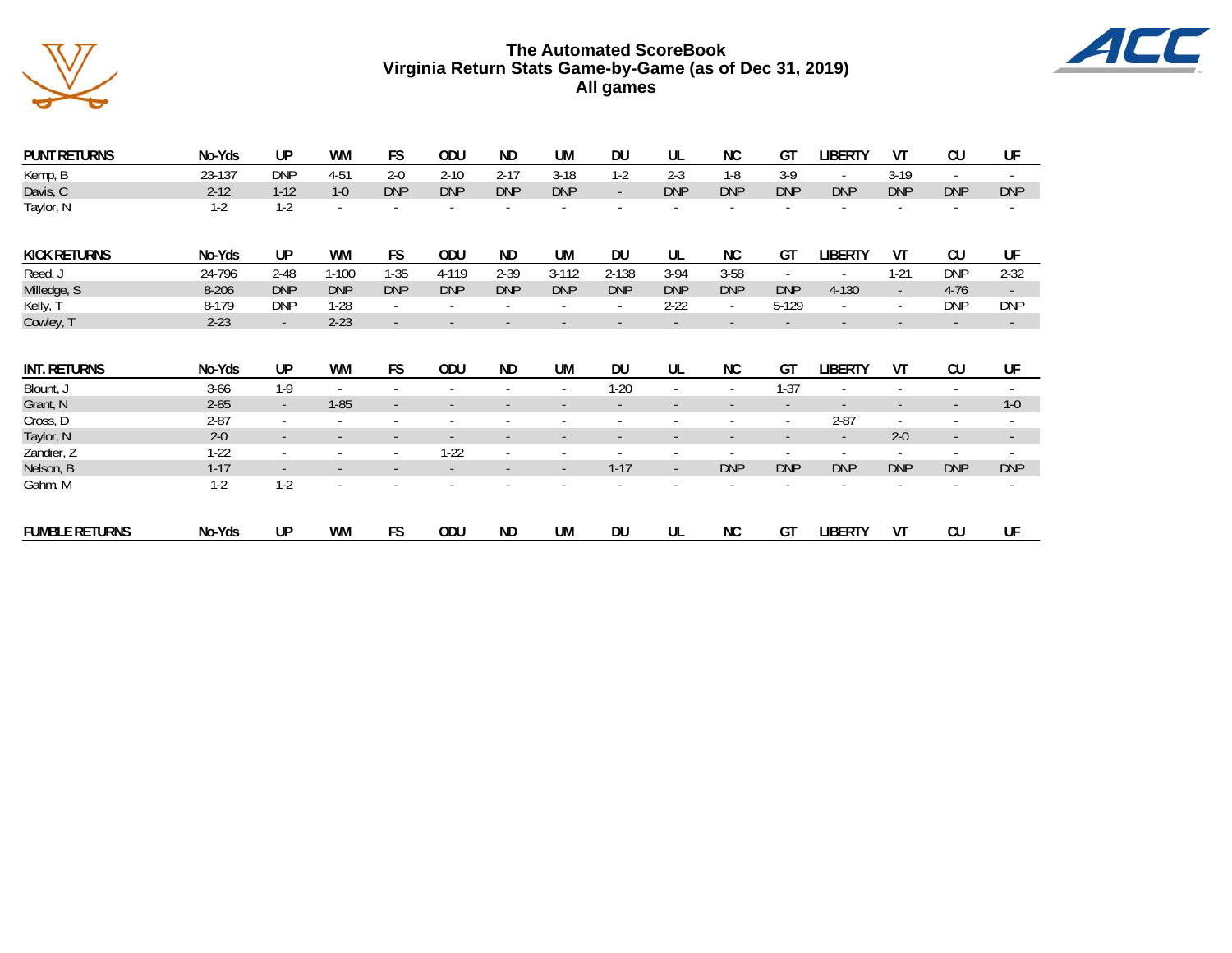

# **The Automated ScoreBook Virginia Sacks Game-by-Game (as of Dec 31, 2019) All games**



| <b>SACKS</b>  | UA-A    | Total | UP         | <b>WM</b>  | FS         | ODU        | <b>ND</b>  | <b>UM</b> | <b>DU</b>  | UL         | <b>NC</b>  | GT         | <b>LIBERTY</b> | VT         | CU         | UF         |
|---------------|---------|-------|------------|------------|------------|------------|------------|-----------|------------|------------|------------|------------|----------------|------------|------------|------------|
| Mack, J LB    | $6 - 3$ | 7.5   | $0.5 - 6$  | $2.5 - 10$ | $1.0 - 5$  | $1.0 - 7$  | $1.0 - 6$  |           | $1.0 - 10$ |            |            |            | $0.5 - 4$      |            |            | <b>DNP</b> |
| Taylor, N LB  | $6 - 2$ | 7.0   | $\sim$     | $1.0 - 10$ | $1.0 - 5$  | $1.0 - 2$  | $1.0 - 15$ | $1.0 - 4$ |            |            | $0.5 - 2$  |            |                | $1.0 - 7$  | $0.5 - 4$  | $\sim$     |
| Zandier, Z LB | $4-2$   | 5.0   | $\sim$     | $1.0 - 7$  | $1.0 - 4$  | $\sim$     | $1.0 - 5$  | $0.5 - 0$ | $\sim$     | $1.0 - 7$  |            |            | ٠              | $0.5 - 1$  |            |            |
| Snowden, CLB  | $4-2$   | 5.0   | $\sim$     | $1.0 - 2$  | $\sim$     | $2.0 - 13$ |            |           |            |            |            |            |                | $1.0 - 11$ | $\sim$     | $1.0 - 6$  |
| Hanback, E DT | $3 - 3$ | 4.5   | $0.5 - 5$  |            |            |            | $1.0 - 7$  |           | $\sim$     | $2.0 - 13$ | $0.5 - 3$  | ٠          | $0.5 - 3$      |            |            |            |
| Faumui, A DL  | $2 - 4$ | 4.0   | ٠          | $0.5 - 3$  | $\sim$     | $0.5 - 3$  |            |           |            |            |            | ٠          | $1.5 - 13$     | $1.5 - 10$ |            |            |
| Blount, J S   | $3-1$   | 3.5   | $2.0 - 12$ |            |            |            | ۰.         | $0.5 - 1$ | $\sim$     | $1.0 - 4$  |            |            |                |            |            |            |
| Alonso, M DL  | $2 - 0$ | 2.0   | ٠          |            |            |            |            | $1.0 - 8$ |            |            |            |            |                | $1.0 - 7$  |            |            |
| Gahm, MLB     | $1 - 1$ | 1.5   |            |            |            | $0.5 - 1$  |            |           |            |            |            |            |                | $1.0 - 9$  |            |            |
| Briggs, JDT   | $1-0$   | 1.0   | ٠          |            |            |            |            |           |            | $\sim$     | $1.0 - 12$ |            |                | <b>DNP</b> |            |            |
| Cross, D S    | $1 - 0$ | 1.0   | ×.         |            |            |            |            |           |            |            |            |            |                | ٠          | $1.0 - 8$  |            |
| Burney, R DE  | $1 - 0$ | 1.0   | ۰          |            | $\sim$     | $1.0 - 8$  | $\sim$     |           |            |            |            |            |                |            |            |            |
| Hall, B CB    | $1 - 0$ | 1.0   | $1.0 - 5$  |            |            |            |            |           | <b>DNP</b> | <b>DNP</b> | <b>DNP</b> | <b>DNP</b> | <b>DNP</b>     | <b>DNP</b> | <b>DNP</b> | <b>DNP</b> |
| Grant, N CB   | $0 - 1$ | 0.5   | $\sim$     | $0.5 - 4$  |            |            |            |           |            |            |            |            |                |            |            |            |
| Jackson, N LB | $0 - 1$ | 0.5   |            |            |            |            |            |           |            |            |            |            | $0.5 - 3$      |            |            |            |
| Brown, E LB   | $0 - 1$ | 0.5   | ٠          | $0.5 - 5$  | ٠          | <b>DNP</b> | <b>DNP</b> |           |            |            | <b>DNP</b> | <b>DNP</b> | $\sim$         | <b>DNP</b> | <b>DNP</b> |            |
| Moore, CDB    | $0 - 1$ | 0.5   | <b>DNP</b> |            | <b>DNP</b> |            | <b>DNP</b> |           |            |            |            |            | <b>DNP</b>     | <b>DNP</b> | $0.5 - 4$  |            |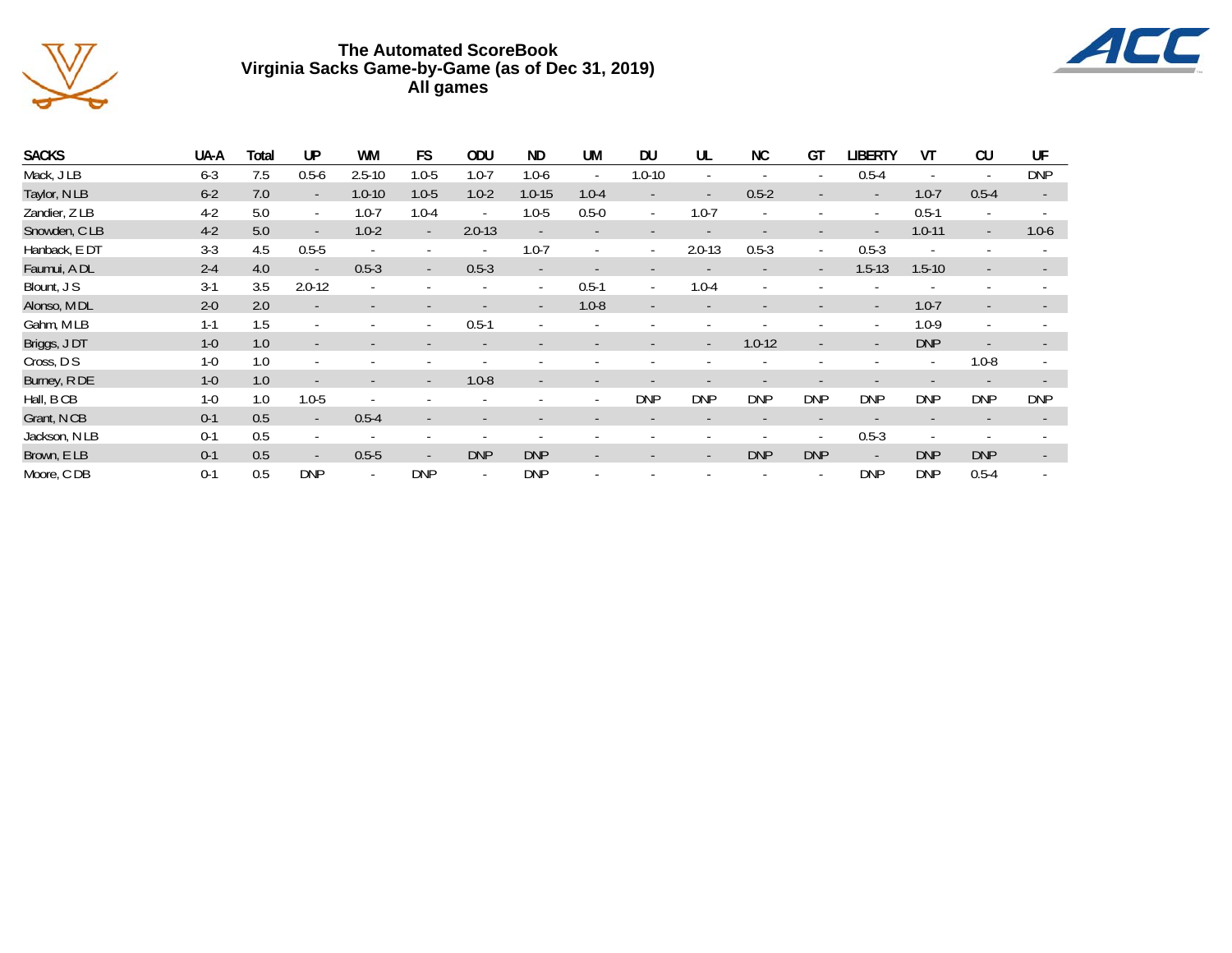

# **The Automated ScoreBook Virginia Tackle For Loss Game-by-Game (as of Dec 31, 2019) All games**



| TACKLES FOR LOSS | UA-A    | Total | UP         | WM         | FS                       | ODU        | ND.        | UM         | DU         | UL         | ΝC         | GT         | liberty    | VT                       | CU         | UF         |
|------------------|---------|-------|------------|------------|--------------------------|------------|------------|------------|------------|------------|------------|------------|------------|--------------------------|------------|------------|
| Taylor, N LB     | $12-3$  | 13.5  | $\sim$     | $1.0 - 10$ | $1.0 - 5$                | $1.0 - 2$  | $1.0 - 15$ | $2.5 - 7$  | $1.0 - 2$  | $1.0 - 1$  | $0.5 - 2$  | $1.0 - 6$  |            | $1.0 - 7$                | $0.5 - 4$  | $2.0 - 2$  |
| Zandier, Z LB    | $9 - 7$ | 12.5  | $0.5 - 1$  | $2.0 - 10$ | $2.5 - 8$                |            | $1.0 - 5$  | $1.0 - 1$  |            | $3.0 - 12$ |            |            |            | $0.5 - 1$                | $1.0 - 1$  | $1.0 - 1$  |
| Snowden, CLB     | 8-6     | 11.0  | $1.5 - 4$  | $1.0 - 2$  | ٠                        | $3.5 - 23$ |            | $1.5 - 3$  | $0.5 - 1$  | $1.0 - 3$  |            |            |            | $1.0 - 11$               |            | $1.0 - 6$  |
| Hanback, E DT    | $6-5$   | 8.5   | $1.0 - 5$  |            | $\overline{\phantom{a}}$ | $0.5 - 0$  | $1.0 - 7$  |            |            | $3.0 - 14$ | $0.5 - 3$  | $1.0 - 3$  | $0.5 - 3$  | $1.0 - 1$                |            |            |
| Mack, J LB       | 7-3     | 8.5   | $0.5 - 6$  | $2.5 - 10$ | $2.0 - 11$               | $1.0 - 7$  | $1.0 - 6$  | $\sim$     | $1.0 - 10$ |            |            |            | $0.5 - 4$  |                          |            | <b>DNP</b> |
| Faumui, A DL     | $5-6$   | 8.0   | $0.5 - 1$  | $1.0 - 3$  | $1.0 - 3$                | $0.5 - 3$  |            |            |            |            |            |            | $2.5 - 14$ | $2.5 - 12$               |            |            |
| Blount, J S      | $6-1$   | 6.5   | $2.0 - 12$ |            |                          |            | $1.0 - 2$  | $0.5 - 1$  | $\sim$     | $1.0 - 4$  |            | ٠          | $1.0 - 2$  | $\overline{\phantom{a}}$ | $1.0 - 7$  |            |
| Alonso, M DL     | $6-1$   | 6.5   |            |            |                          |            |            | $1.0 - 8$  |            |            | $2.0 - 3$  | ٠.         | $1.0 - 1$  | $1.0 - 7$                | $0.5 - 2$  | $1.0 - 3$  |
| Gahm, MLB        | $5-1$   | 5.5   |            |            | $1.0 - 1$                | $1.5 - 2$  |            |            | $2.0 - 6$  |            |            |            |            | $1.0 - 9$                |            |            |
| Cross, D S       | $4-0$   | 4.0   | ٠          | $1.0 - 1$  |                          |            |            | $1.0 - 3$  |            |            |            |            |            |                          | $2.0 - 15$ |            |
| Hall, B CB       | $3-0$   | 3.0   | $1.0 - 5$  |            | $1.0 - 1$                | $1.0 - 2$  |            |            | <b>DNP</b> | <b>DNP</b> | <b>DNP</b> | <b>DNP</b> | <b>DNP</b> | <b>DNP</b>               | <b>DNP</b> | <b>DNP</b> |
| Briggs, JDT      | $2 - 2$ | 3.0   | ۰.         | $1.5 - 5$  |                          |            | $\sim$     | $0.5 - 1$  |            |            | $1.0 - 12$ |            |            | <b>DNP</b>               |            |            |
| Burney, R DE     | $2 - 1$ | 2.5   |            |            | $0.5 - 1$                | $1.0 - 8$  | $\sim$     | $1.0 - 3$  |            |            |            |            |            |                          |            |            |
| Grant, N CB      | $0 - 3$ | 1.5   |            | $1.0 - 6$  |                          |            |            |            | $0.5 - 0$  |            |            |            |            |                          |            |            |
| Moore, CDB       | $0 - 2$ | 1.0   | <b>DNP</b> |            | <b>DNP</b>               |            | <b>DNP</b> |            |            |            |            |            | <b>DNP</b> | <b>DNP</b>               | $1.0 - 8$  |            |
| Jackson, N LB    | $0 - 2$ | 1.0   |            |            |                          |            |            |            |            |            |            |            | $0.5 - 3$  |                          | $0.5 - 2$  |            |
| Nelson, B SS     | $1 - 0$ | 1.0   |            |            |                          | $1.0 - 3$  |            |            |            |            | <b>DNP</b> | <b>DNP</b> | <b>DNP</b> | <b>DNP</b>               | <b>DNP</b> | <b>DNP</b> |
| Smith, HDB       | $0 - 1$ | 0.5   | <b>DNP</b> | ٠          |                          |            |            | <b>DNP</b> | <b>DNP</b> | <b>DNP</b> | <b>DNP</b> |            |            | ٠                        | $0.5 - 3$  | <b>DNP</b> |
| Snyder, RLB      | $0 - 1$ | 0.5   | $\sim$     | $0.5 - 1$  |                          |            | <b>DNP</b> | <b>DNP</b> | <b>DNP</b> | <b>DNP</b> | DNP        | <b>DNP</b> | <b>DNP</b> | <b>DNP</b>               | <b>DNP</b> | <b>DNP</b> |
| Brown, E LB      | $0 - 1$ | 0.5   |            | $0.5 - 5$  |                          | <b>DNP</b> | <b>DNP</b> |            |            |            | <b>DNP</b> | <b>DNP</b> |            | <b>DNP</b>               | <b>DNP</b> |            |